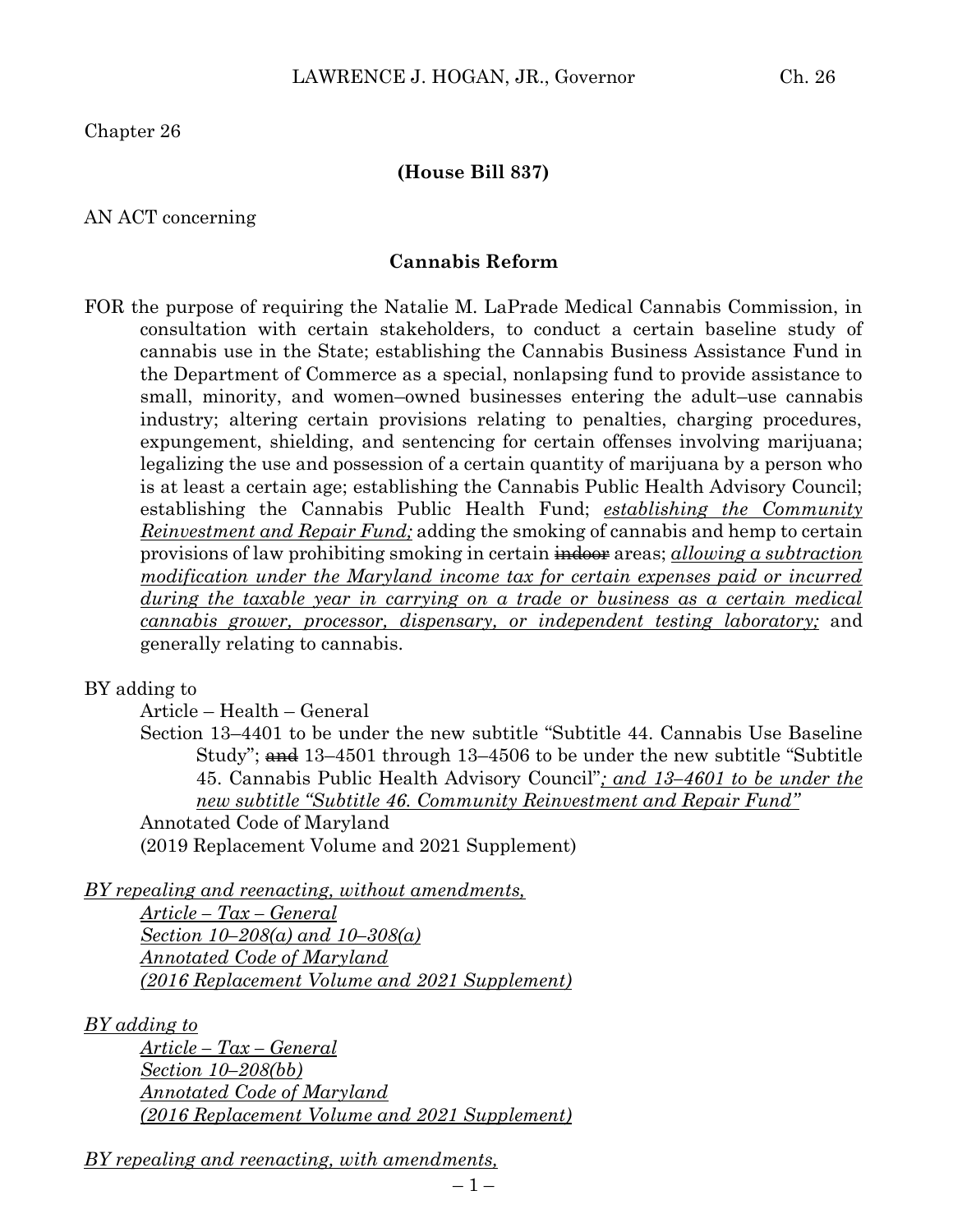#### Ch. 26 2022 LAWS OF MARYLAND

*Article – Tax – General Section 10–308(b) Annotated Code of Maryland (2016 Replacement Volume and 2021 Supplement)* 

BY adding to

Article – Economic Development Section 5–1901 to be under the new subtitle "Subtitle 19. Cannabis Business Assistance Fund" Annotated Code of Maryland (2018 Replacement Volume and 2021 Supplement)

BY repealing and reenacting, without amendments,

Article – State Finance and Procurement Section  $6-226(a)(2)(i)$ Annotated Code of Maryland (2021 Replacement Volume)

BY repealing and reenacting, with amendments, Article – State Finance and Procurement Section 6–226(a)(2)(ii)144. and 145. Annotated Code of Maryland (2021 Replacement Volume)

BY adding to

Article – State Finance and Procurement Section 6–226(a)(2)(ii)146. and 147. *through 148.* Annotated Code of Maryland (2021 Replacement Volume)

BY repealing and reenacting, without amendments, Article – Criminal Law Section 5–101(a) and 5–601(a) and  $(c)(1)$ Annotated Code of Maryland (2021 Replacement Volume and 2021 Supplement)

BY repealing and reenacting, with amendments, Article – Criminal Law Section  $5-101(p)$  and (s) through (u),  $5-601(a)$ , (c)(2) and (4), and (d),  $5-601.1$ ,  $5-602$ , 5–603, and 5–607 5–607, 5–619(c), and 5–620 *5–620, 10–123, and 10–125* Annotated Code of Maryland (2021 Replacement Volume and 2021 Supplement)

BY repealing and reenacting, without amendments, Article – Courts and Judicial Proceedings Section 3–8A–01(a)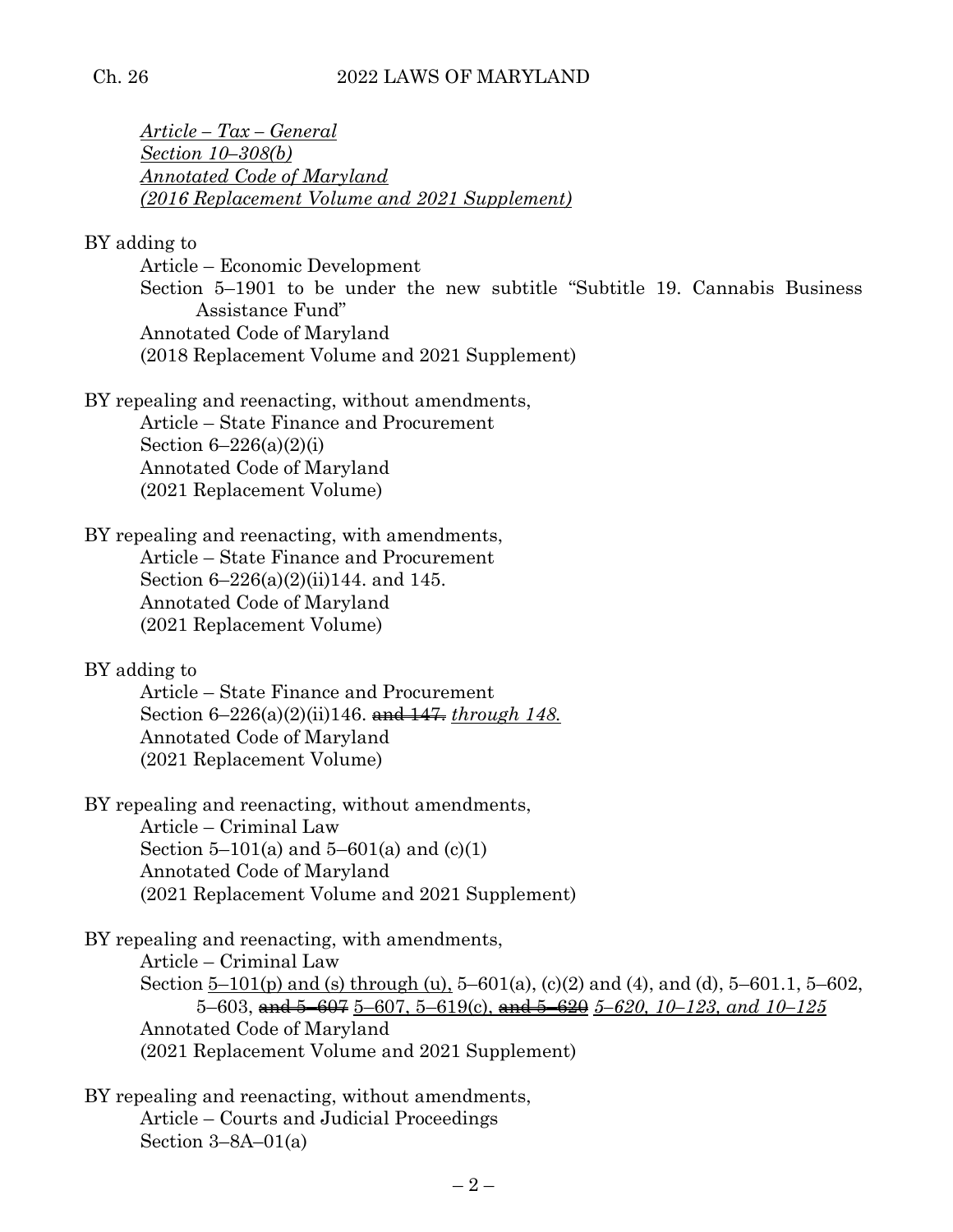Annotated Code of Maryland (2020 Replacement Volume and 2021 Supplement)

BY repealing and reenacting, with amendments, Article – Courts and Judicial Proceedings Section 3–8A–01(dd) and 3–8A–33(a) Annotated Code of Maryland (2020 Replacement Volume and 2021 Supplement)

#### BY repealing

Article – Criminal Law Section  $5-101(r)$ Annotated Code of Maryland (2021 Replacement Volume and 2021 Supplement)

#### BY adding to

Article – Criminal Law Section  $\frac{5-101(r)}{2}$  5-101(e–1), (e–2), and (u), 5-601.2, and 5-602(c) Annotated Code of Maryland (2021 Replacement Volume and 2021 Supplement)

BY repealing and reenacting, with amendments,

Article – Criminal Procedure Section 4–101(c), 10–101(e), 10–105(a)(12) and (c)(8), 10–107, 10–110(a) and (c), and 10–111 Annotated Code of Maryland (2018 Replacement Volume and 2021 Supplement)

BY repealing and reenacting, without amendments,

Article – Criminal Procedure Section  $10-101(a)$  and  $(d)$ Annotated Code of Maryland (2018 Replacement Volume and 2021 Supplement)

#### BY adding to

Article – Criminal Procedure Section 10–105.3 and 10–112 Annotated Code of Maryland (2018 Replacement Volume and 2021 Supplement)

BY repealing and reenacting, with amendments, Article – Health – General Section 24–501 through 24–503, 24–507, and 24–510 Annotated Code of Maryland (2019 Replacement Volume and 2021 Supplement)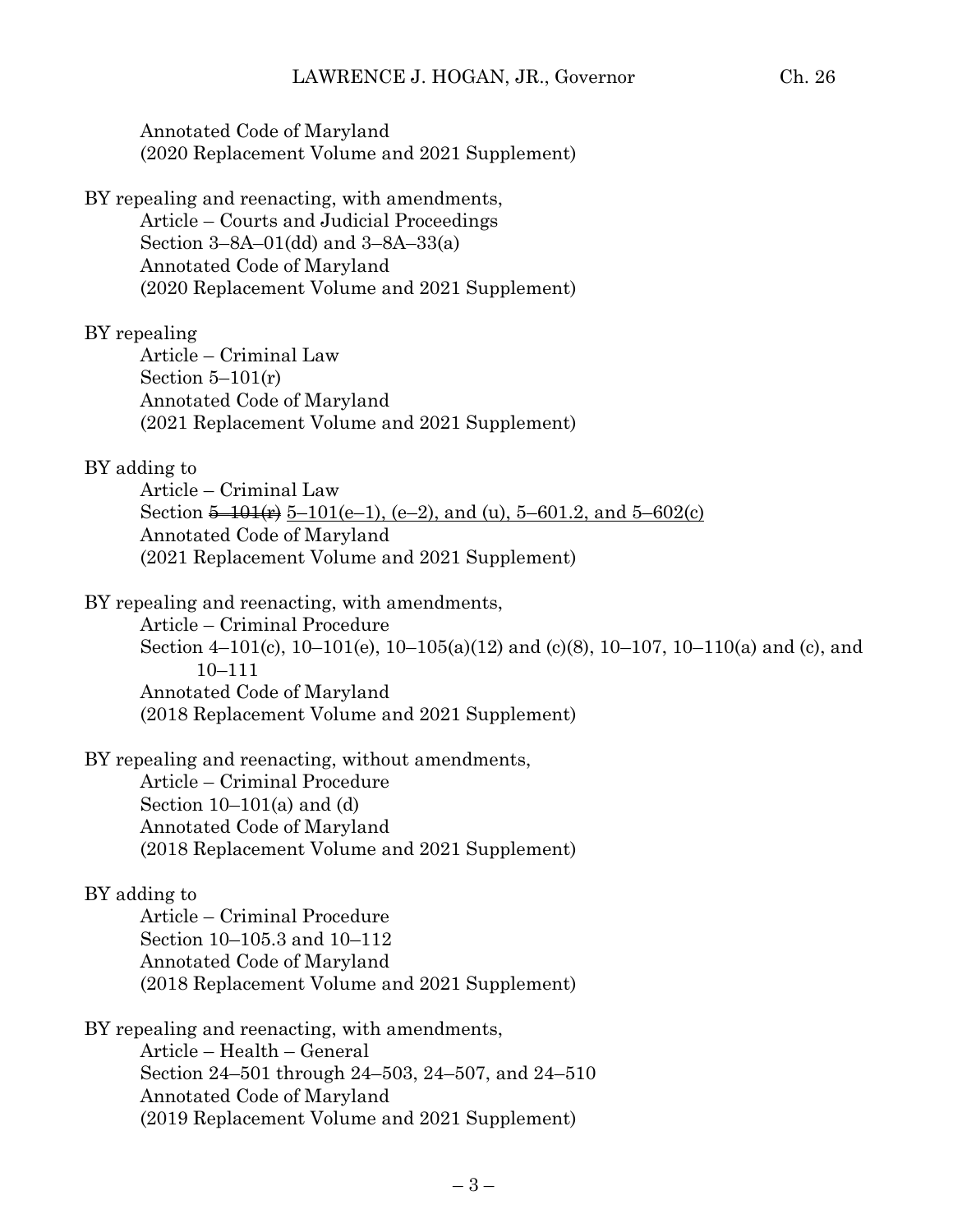BY repealing and reenacting, without amendments, Article – Health – General Section 24–504, 24–505, and 24–508 Annotated Code of Maryland (2019 Replacement Volume and 2021 Supplement)

BY repealing and reenacting, with amendments,

Article – Criminal Law Section  $5-101(e-2)$  and  $(u)$ Annotated Code of Maryland (2021 Replacement Volume and 2021 Supplement) (As enacted by Section 4 of this Act)

BY repealing

Article – Criminal Law Section 5–601.2 Annotated Code of Maryland (2021 Replacement Volume and 2021 Supplement) (As enacted by Section 4 of this Act)

*BY repealing and reenacting, with amendments,*

*Article – Transportation Section 21–903 Annotated Code of Maryland (2020 Replacement Volume and 2021 Supplement)* 

SECTION 1. BE IT ENACTED BY THE GENERAL ASSEMBLY OF MARYLAND, That the Laws of Maryland read as follows:

# **Article – Health – General**

# **SUBTITLE 44. CANNABIS USE BASELINE STUDY.**

**13–4401.**

**(A) THE NATALIE M. LAPRADE MEDICAL CANNABIS COMMISSION, IN CONSULTATION WITH THE DEPARTMENT, THE BEHAVIORAL HEALTH ADMINISTRATION, THE GOVERNOR'S OFFICE OF CRIME PREVENTION, YOUTH, AND VICTIM SERVICES, THE MARYLAND POISON CENTER, THE STATE'S DESIGNATED HEALTH INFORMATION EXCHANGE, AND THE MARYLAND HOSPITAL ASSOCIATION, SHALL CONDUCT, OR CONTRACT WITH AN INSTITUTION OF HIGHER EDUCATION OR A PRIVATE RESEARCH ENTITY TO CONDUCT, A COMPREHENSIVE BASELINE STUDY OF CANNABIS USE IN THE STATE THAT INCLUDES A SURVEY OF:**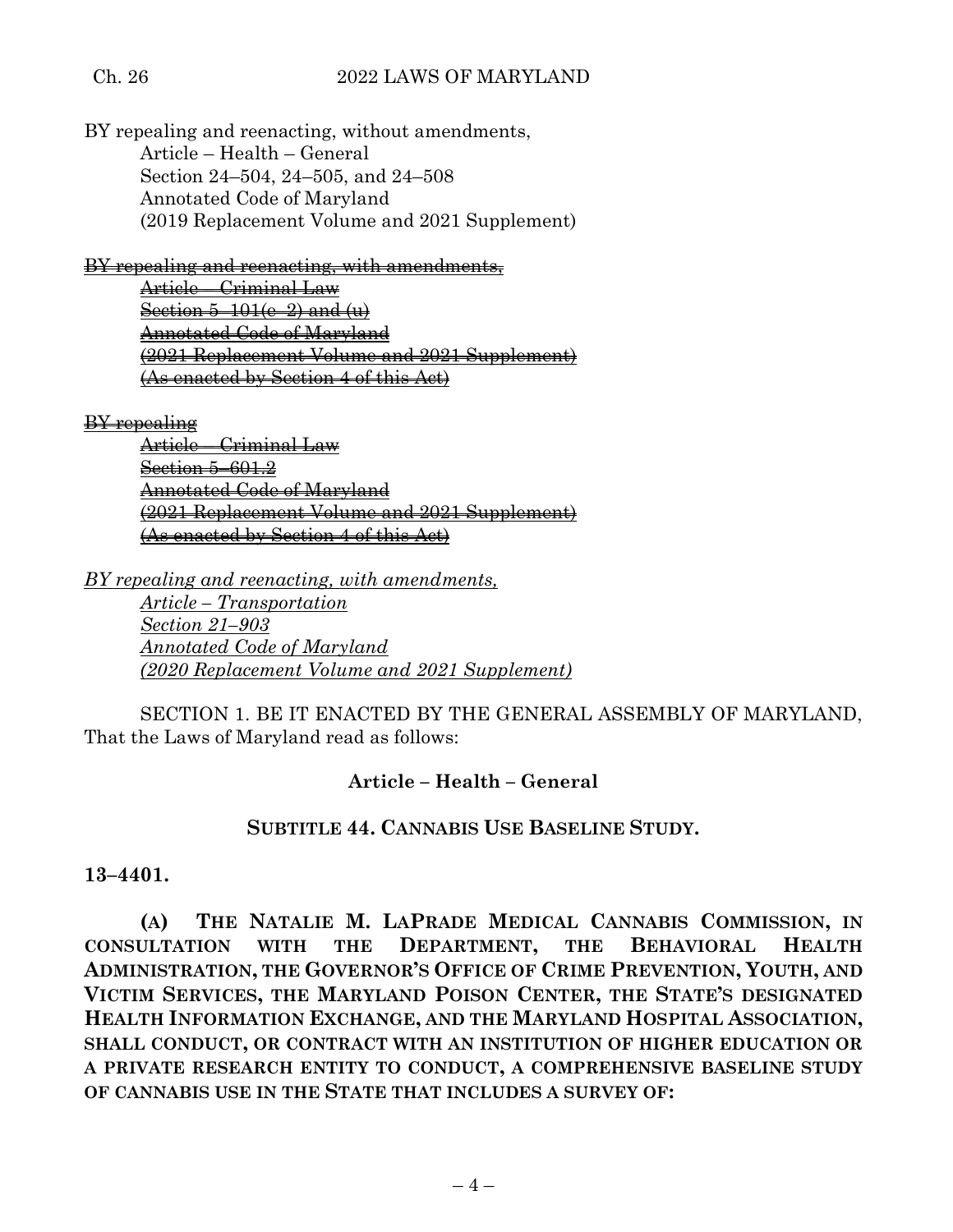**(1) PATTERNS OF USE, INCLUDING FREQUENCY OF USE AND DOSING, METHODS OF CONSUMPTION, AND GENERAL PERCEPTIONS OF CANNABIS AMONG:**

- **(I) INDIVIDUALS UNDER THE AGE OF 21 18 YEARS;**
- **(II) INDIVIDUALS AT LEAST 18 YEARS OLD AND UNDER THE AGE**

**OF 21 YEARS;**

**(II) (III) INDIVIDUALS AT LEAST 21 YEARS OLD AND UNDER THE AGE OF 55 YEARS;**

- **(III) (IV) INDIVIDUALS AT LEAST 55 YEARS OLD;**
- **(IV) (V) PREGNANT WOMEN; AND**
- **(V) (VI) BREASTFEEDING WOMEN;**

**(2) INCIDENTS OF IMPAIRED DRIVING, INCLUDING ARRESTS, ACCIDENTS, AND FATALITIES, RELATED TO CANNABIS USE;**

**(3) HOSPITALIZATIONS RELATED TO CANNABIS USE;**

**(4) CALLS TO POISON CONTROL CENTERS RELATED TO CANNABIS USE, INCLUDING DATA ON CALLS RELATED TO INDIVIDUALS UNDER THE AGE OF 21 YEARS; AND**

**(5) DIAGNOSES OF CANNABIS USE DISORDER AND PROBLEM CANNABIS USE.**

**(B) ON OR BEFORE JANUARY MARCH 1, 2023, THE NATALIE M. LAPRADE MEDICAL CANNABIS COMMISSION SHALL SUBMIT A REPORT OF THE FINDINGS OF THE BASELINE STUDY CONDUCTED UNDER SUBSECTION (A) OF THIS SECTION TO THE GOVERNOR AND, IN ACCORDANCE WITH § 2–1257 OF THE STATE GOVERNMENT ARTICLE, THE SENATE FINANCE COMMITTEE, THE SENATE JUDICIAL PROCEEDINGS COMMITTEE, THE HOUSE JUDICIARY COMMITTEE, AND THE HOUSE HEALTH AND GOVERNMENT OPERATIONS COMMITTEE.**

**(C) ON OR BEFORE JANUARY MARCH 1, 2025, AND EVERY OTHER YEAR THEREAFTER, THE NATALIE M. LAPRADE MEDICAL CANNABIS COMMISSION SHALL:**

**(1) SURVEY THE SAME FACTORS THAT ARE SET FORTH IN SUBSECTION (A) OF THIS SECTION;**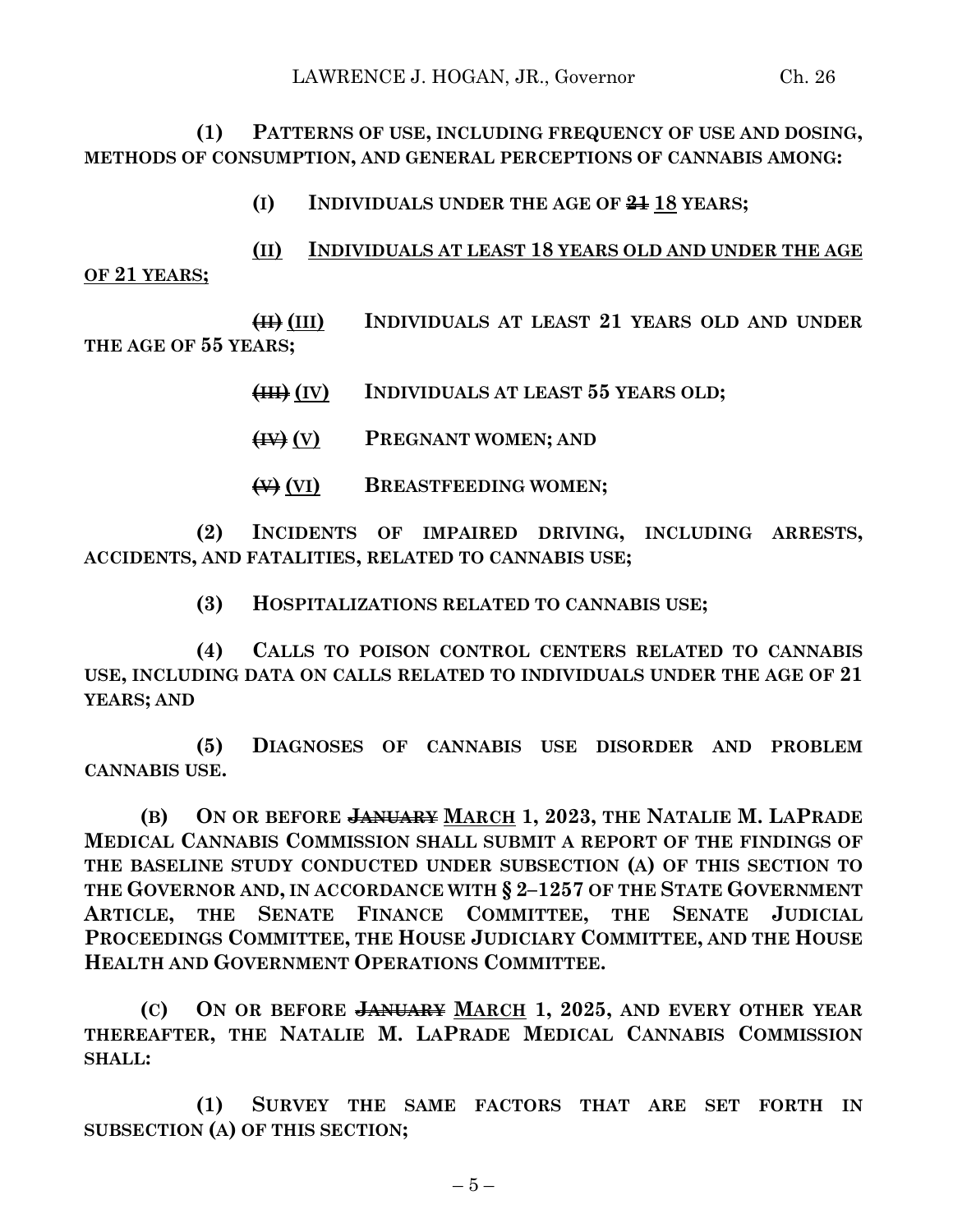**(2) USE THE SAME METHODOLOGY OR MODEL THAT IS USED TO CONDUCT THE SURVEY REQUIRED UNDER SUBSECTION (A) OF THIS SECTION; AND** 

**(3) SUBMIT A REPORT OF THE FINDINGS OF THE SURVEY REQUIRED UNDER THIS SUBSECTION TO THE GOVERNOR AND, IN ACCORDANCE WITH § 2–1257 OF THE STATE GOVERNMENT ARTICLE, THE SENATE FINANCE COMMITTEE, THE SENATE JUDICIAL PROCEEDINGS COMMITTEE, THE HOUSE JUDICIARY COMMITTEE, AND THE HOUSE HEALTH AND GOVERNMENT OPERATIONS COMMITTEE.**

# *Article – Tax – General*

*10–208.*

*(a) In addition to the modification under § 10–207 of this subtitle, the amounts under this section are subtracted from the federal adjusted gross income of a resident to determine Maryland adjusted gross income.*

*(BB) (1) THE SUBTRACTION UNDER SUBSECTION (A) OF THIS SECTION INCLUDES THE AMOUNT OF ORDINARY AND NECESSARY EXPENSES PAID OR INCURRED DURING THE TAXABLE YEAR IN CARRYING ON A TRADE OR A BUSINESS AS A MEDICAL CANNABIS GROWER, PROCESSOR, DISPENSARY, OR ANY OTHER CANNABIS ESTABLISHMENT LICENSED BY THE STATE, IF THE DEDUCTION FOR ORDINARY AND NECESSARY EXPENSES IS DISALLOWED UNDER § 280E OF THE INTERNAL REVENUE CODE.*

*(2) THE SUBTRACTION ALLOWED UNDER PARAGRAPH (1) OF THIS SUBSECTION INCLUDES A REASONABLE ALLOWANCE FOR SALARIES OR OTHER COMPENSATION FOR PERSONAL SERVICES ACTUALLY RENDERED DURING THE TAXABLE YEAR.*

*(3) THE SUBTRACTION ALLOWED UNDER THIS SUBSECTION IS APPLICABLE TO ALL TAXABLE YEARS BEGINNING AFTER DECEMBER 31, 2021.*

*10–308.*

*(a) In addition to the modification under § 10–307 of this subtitle, the amounts under this section are subtracted from the federal taxable income of a corporation to determine Maryland modified income.*

*(b) The subtraction under subsection (a) of this section includes the amounts allowed to be subtracted for an individual under:*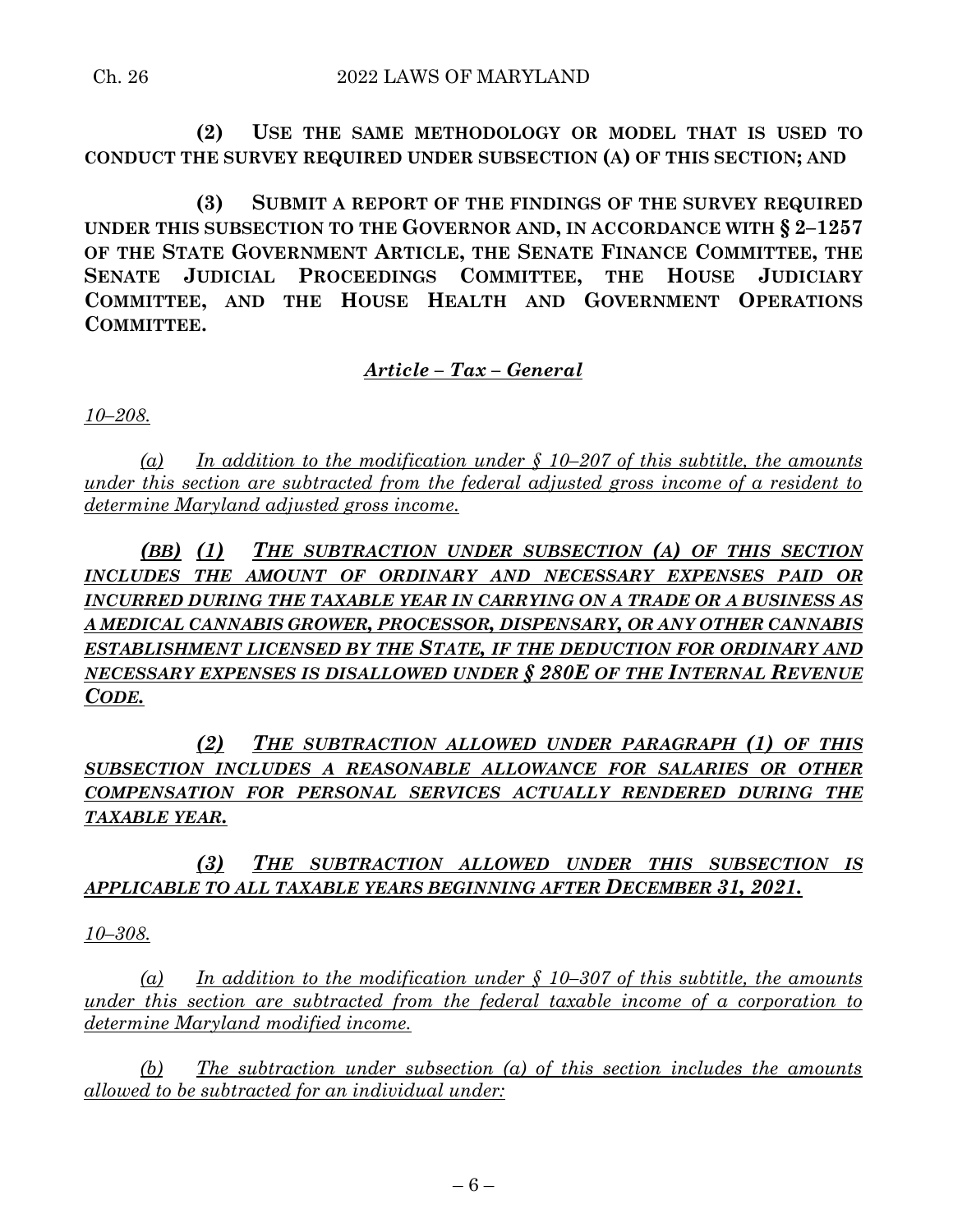*(1) § 10–208(d) of this title (Enhanced agricultural management equipment expenses);*

- *(2) § 10–208(i) of this title (Reforestation or timber stand expenses);*
- *(3) § 10–208(k) of this title (Wage expenses for targeted jobs);*

*(4) § 10–208(p) of this title (Elevator handrails in health care facilities);* 

*[and]*

*(5) § 10–208(z) of this title (Donations to diaper banks and other charitable entities); AND*

# *(6) § 10–208(BB) OF THIS TITLE (TRADE OR BUSINESS EXPENSES OF MEDICAL CANNABIS GROWER, PROCESSOR, DISPENSARY, OR ANY OTHER CANNABIS ESTABLISHMENT).*

SECTION 2. AND BE IT FURTHER ENACTED, That the Laws of Maryland read as follows:

**Article – Economic Development**

# **SUBTITLE 19. CANNABIS BUSINESS ASSISTANCE FUND.**

**5–1901.**

**(A) IN THIS SECTION, "FUND" MEANS THE CANNABIS BUSINESS ASSISTANCE FUND.**

**(B) THERE IS A CANNABIS BUSINESS ASSISTANCE FUND.**

**(C) THE PURPOSE OF THE FUND IS TO ASSIST SMALL, MINORITY–OWNED, AND WOMEN–OWNED BUSINESSES ENTERING THE ADULT–USE CANNABIS INDUSTRY.**

**(D) THE DEPARTMENT SHALL ADMINISTER THE FUND.**

**(E) (1) THE FUND IS A SPECIAL, NONLAPSING FUND THAT IS NOT SUBJECT TO § 7–302 OF THE STATE FINANCE AND PROCUREMENT ARTICLE.**

**(2) THE STATE TREASURER SHALL HOLD THE FUND SEPARATELY, AND THE COMPTROLLER SHALL ACCOUNT FOR THE FUND.**

**(F) THE FUND CONSISTS OF:**

**(1) MONEY APPROPRIATED IN THE STATE BUDGET TO THE FUND; AND**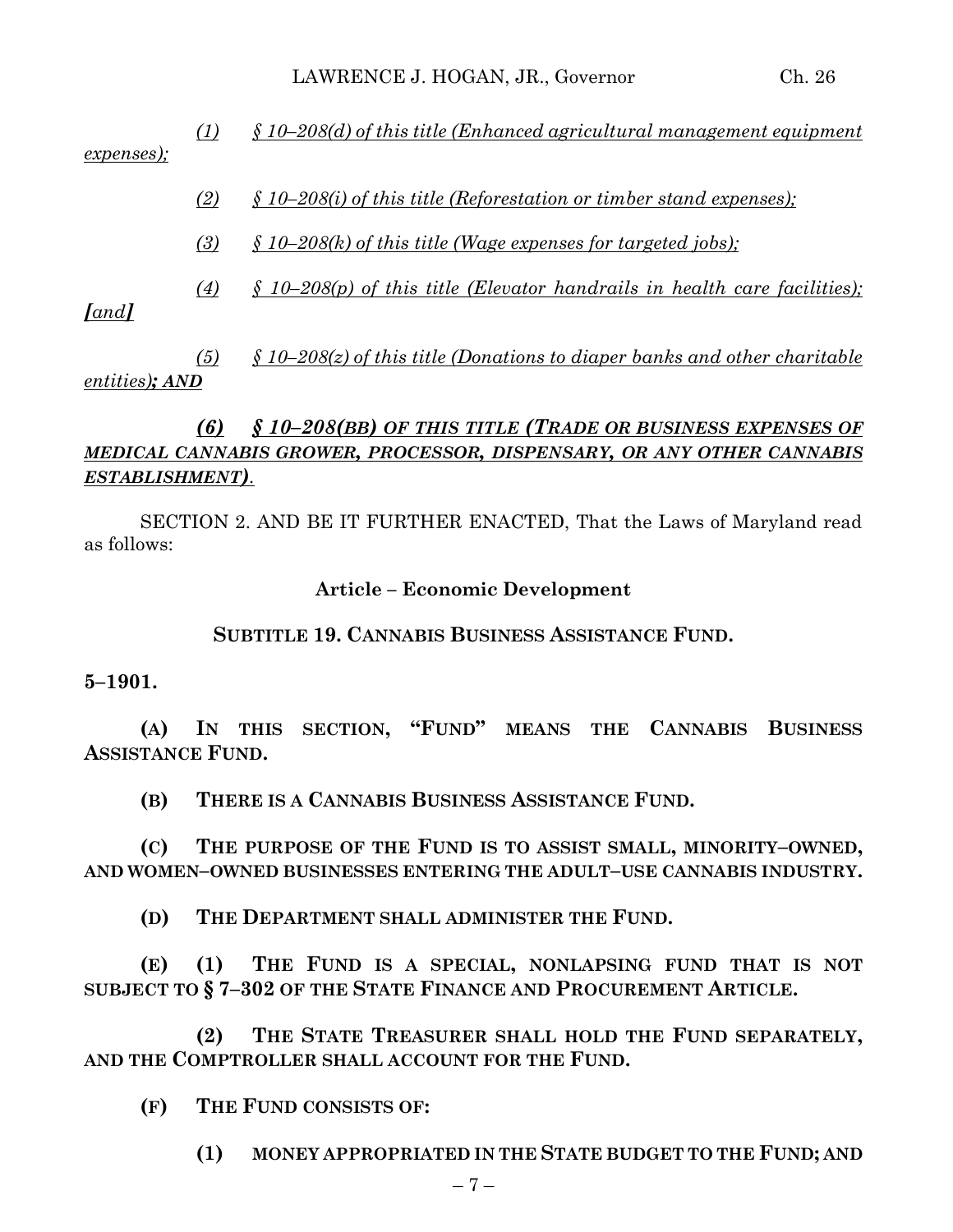#### Ch. 26 2022 LAWS OF MARYLAND

**(2) ANY OTHER MONEY FROM ANY OTHER SOURCE ACCEPTED FOR THE BENEFIT OF THE FUND.**

**(G) (1) SUBJECT TO PARAGRAPH (2) OF THIS SUBSECTION, THE FUND MAY BE USED ONLY FOR:**

**(I) GRANTS OR LOANS TO SMALL, MINORITY–OWNED, OR WOMEN–OWNED BUSINESSES FOR:**

**1. LICENSE APPLICATION ASSISTANCE FOR PARTICIPATION IN THE ADULT–USE CANNABIS INDUSTRY;**

**2. ASSISTANCE WITH THE OPERATING OR CAPITAL EXPENSES OF A BUSINESS PARTICIPATING IN THE ADULT–USE CANNABIS INDUSTRY; OR**

**3. TARGETED TRAINING TO SUPPORT PARTICIPATION IN THE ADULT–USE CANNABIS INDUSTRY; AND**

**(II) GRANTS TO HISTORICALLY BLACK COLLEGES AND UNIVERSITIES FOR CANNABIS–RELATED PROGRAMS AND BUSINESS DEVELOPMENT ORGANIZATIONS, INCLUDING INCUBATORS, TO TRAIN AND ASSIST SMALL, MINORITY, AND WOMEN BUSINESS OWNERS AND ENTREPRENEURS SEEKING TO BECOME LICENSED TO PARTICIPATE IN THE ADULT–USE CANNABIS INDUSTRY.**

**(2) THE DEPARTMENT:**

**(I) SHALL PRIORITIZE AWARDING GRANTS AND LOANS IN ACCORDANCE WITH PARAGRAPH (1) OF THIS SUBSECTION TO***:*

*1.* **POPULATIONS THAT HAVE BEEN HISTORICALLY DISPROPORTIONATELY IMPACTED BY THE ENFORCEMENT OF LAWS CRIMINALIZING THE USE OF CANNABIS;** *AND*

#### **(II) MAY AWARD GRANTS OR LOANS TO**

*2.* **INDIVIDUALS WHO HAVE BEEN CONVICTED OF A VIOLATION OF A LAW CRIMINALIZING THE USE OF CANNABIS; AND**

**(III)** *(II)* **MAY NOT AWARD GRANTS OR LOANS TO SMALL, MINORITY, AND WOMEN BUSINESS OWNERS AND ENTREPRENEURS WITH HIGH A PERSONAL NET WORTH EXCEEDING \$1,700,000.**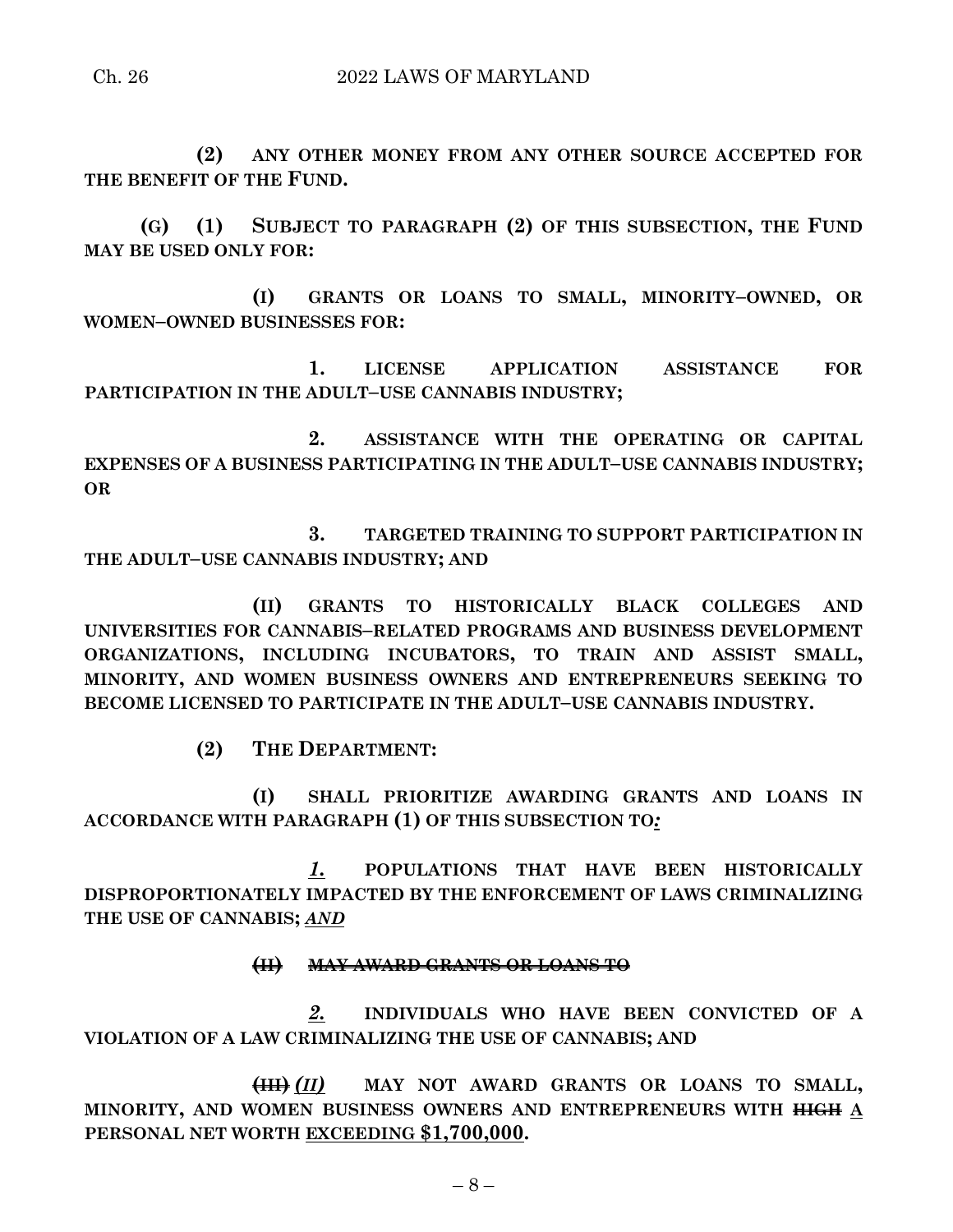**(3) IN ORDER TO AWARD GRANTS AND LOANS IN ACCORDANCE WITH PARAGRAPH (1) OF THIS SUBSECTION, THE DEPARTMENT SHALL DEVELOP PARTNERSHIPS WITH:**

**(I) TRADITIONAL MINORITY–SERVING INSTITUTIONS IN THE STATE AND SURROUNDING JURISDICTIONS, INCLUDING HISTORICALLY BLACK COLLEGES AND UNIVERSITIES;**

**(II) TRADE ASSOCIATIONS REPRESENTING MINORITY AND WOMEN–OWNED BUSINESSES; AND**

**(III) THE GOVERNOR'S OFFICE OF SMALL, MINORITY, AND WOMEN BUSINESS AFFAIRS.**

**(H) (1) THE STATE TREASURER SHALL INVEST THE MONEY OF THE FUND IN THE SAME MANNER AS OTHER STATE MONEY MAY BE INVESTED.**

**(2) ANY INTEREST EARNINGS OF THE FUND SHALL BE CREDITED TO THE FUND.**

**(I) EXPENDITURES FROM THE FUND MAY BE MADE ONLY IN ACCORDANCE WITH THE STATE BUDGET.**

#### **Article – State Finance and Procurement**

6–226.

(a) (2) (i) Notwithstanding any other provision of law, and unless inconsistent with a federal law, grant agreement, or other federal requirement or with the terms of a gift or settlement agreement, net interest on all State money allocated by the State Treasurer under this section to special funds or accounts, and otherwise entitled to receive interest earnings, as accounted for by the Comptroller, shall accrue to the General Fund of the State.

(ii) The provisions of subparagraph (i) of this paragraph do not apply to the following funds:

144. the Health Equity Resource Community Reserve Fund;

**[**and**]**

145. the Access to Counsel in Evictions Special Fund**;**

# **146. THE CANNABIS BUSINESS ASSISTANCE FUND; AND**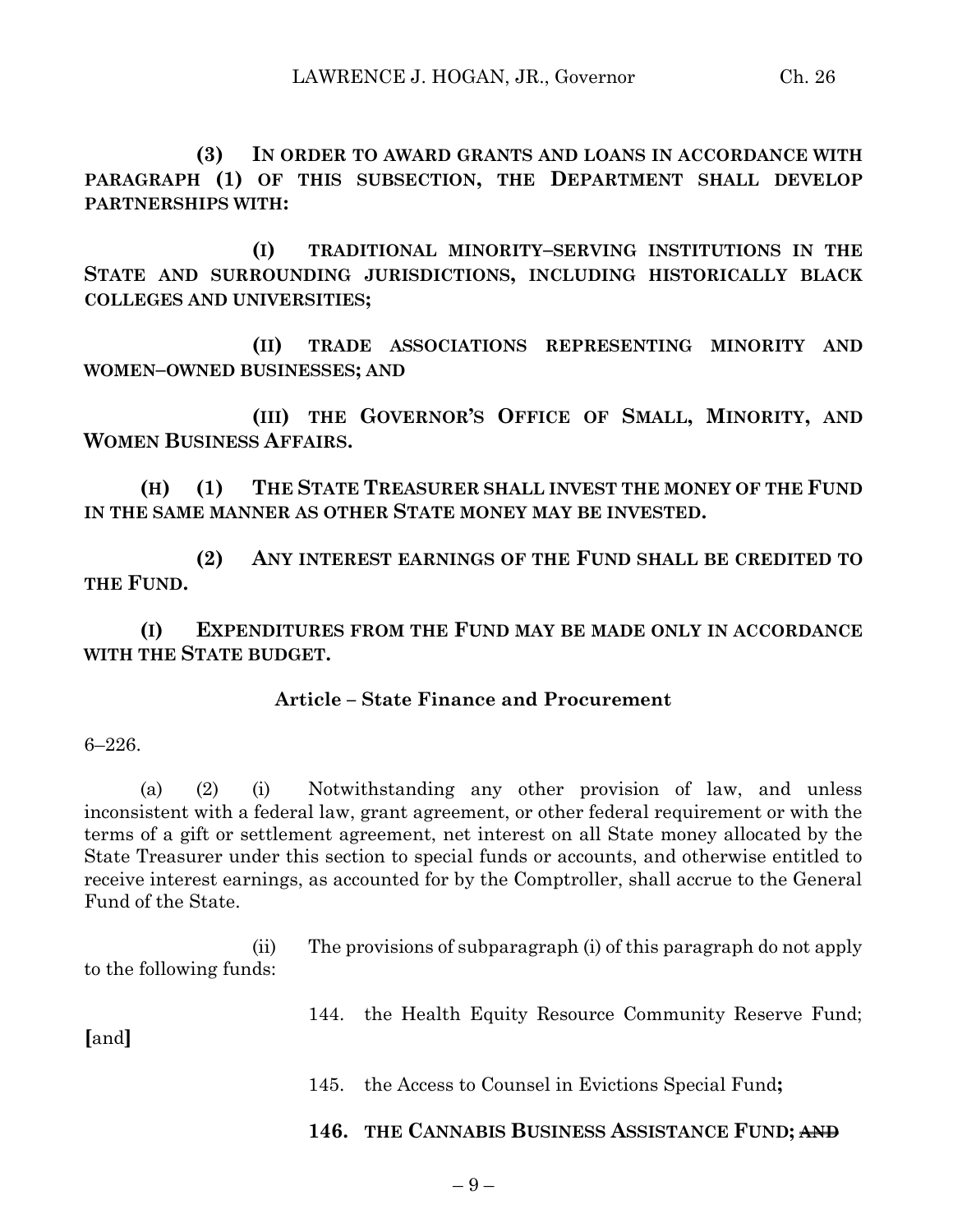#### Ch. 26 2022 LAWS OF MARYLAND

#### **147. THE CANNABIS PUBLIC HEALTH FUND***; AND*

# *148. THE COMMUNITY REINVESTMENT AND REPAIR FUND*.

SECTION 3. AND BE IT FURTHER ENACTED, That the Laws of Maryland read as follows:

#### **Article – Criminal Law**

 $5 - 101.$ 

(a) In this title the following words have the meanings indicated.

#### **(E–2) "CIVIL USE AMOUNT" MEANS:**

#### **(1) AN AMOUNT OF USABLE CANNABIS THAT EXCEEDS 1.5 OUNCES BUT DOES NOT EXCEED 2.5 OUNCES;**

#### **(2) AN AMOUNT OF CONCENTRATED CANNABIS THAT EXCEEDS 12 GRAMS BUT DOES NOT EXCEED 20 GRAMS; OR**

**(3) AN AMOUNT OF CANNABIS PRODUCTS CONTAINING DELTA–9–TETRAHYDROCANNABINOL THAT EXCEEDS 750 MILLIGRAMS BUT DOES NOT EXCEED 1,250 MILLIGRAMS.**

#### **(U) "PERSONAL USE AMOUNT" MEANS:**

# **(1) AN AMOUNT OF USABLE CANNABIS THAT DOES NOT EXCEED 1.5 OUNCES;**

# **(2) AN AMOUNT OF CONCENTRATED CANNABIS THAT DOES NOT EXCEED 12 GRAMS; OR**

# **(3) AN AMOUNT OF CANNABIS PRODUCTS CONTAINING DELTA–9–TETRAHYDROCANNABINOL THAT DOES NOT EXCEED 750 MILLIGRAMS.**

5–601.

(a) Except as otherwise provided in this title, a person may not:

(1) possess or administer to another a controlled dangerous substance, unless obtained directly or by prescription or order from an authorized provider acting in the course of professional practice; or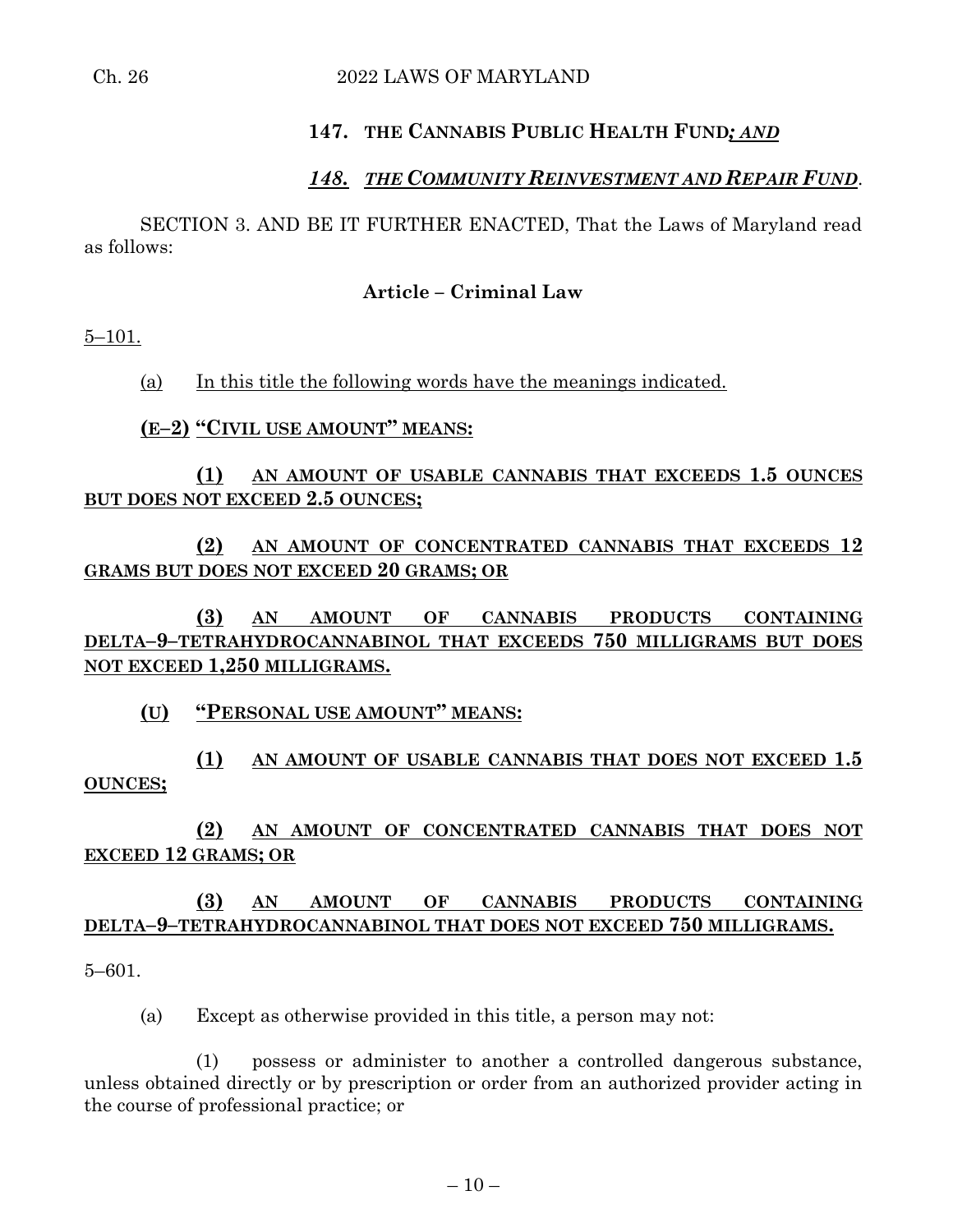(2) obtain or attempt to obtain a controlled dangerous substance, or procure or attempt to procure the administration of a controlled dangerous substance by:

(i) fraud, deceit, misrepresentation, or subterfuge;

(ii) the counterfeiting or alteration of a prescription or a written order;

- (iii) the concealment of a material fact;
- (iv) the use of a false name or address;

(v) falsely assuming the title of or representing to be a manufacturer, distributor, or authorized provider; or

(vi) making, issuing, or presenting a false or counterfeit prescription or written order.

(c) (1) Except as provided in paragraphs  $(2)$ ,  $(3)$ , and  $(4)$  of this subsection, a person who violates this section is guilty of a misdemeanor and on conviction is subject to:

(i) for a first conviction, imprisonment not exceeding 1 year or a fine not exceeding \$5,000 or both;

(ii) for a second or third conviction, imprisonment not exceeding 18 months or a fine not exceeding \$5,000 or both; or

(iii) for a fourth or subsequent conviction, imprisonment not exceeding 2 years or a fine not exceeding \$5,000 or both.

(2) (i) Except as provided in subparagraph (ii) of this paragraph, a person whose violation of this section involves the use or possession of **[**marijuana**] CANNABIS** is guilty of a misdemeanor of possession of **[**marijuana**] CANNABIS** and is subject to imprisonment not exceeding 6 months or a fine not exceeding \$1,000 or both.

(ii) 1. A **[**first**]** finding of guilt under this section involving the use or possession of **[**less than 10 grams of marijuana**] 1.5 OUNCES OR LESS OF CANNABIS THE PERSONAL USE AMOUNT OF CANNABIS** is a civil offense punishable by a fine not exceeding \$100.

2. A **[**second**]** finding of guilt under this section involving the use or possession of **[**less than 10 grams of marijuana**] MORE THAN 1.5 OUNCES BUT NOT MORE THAN 2.5 OUNCES OF CANNABIS THE CIVIL USE AMOUNT OF CANNABIS** is a civil offense punishable by a fine not exceeding \$250.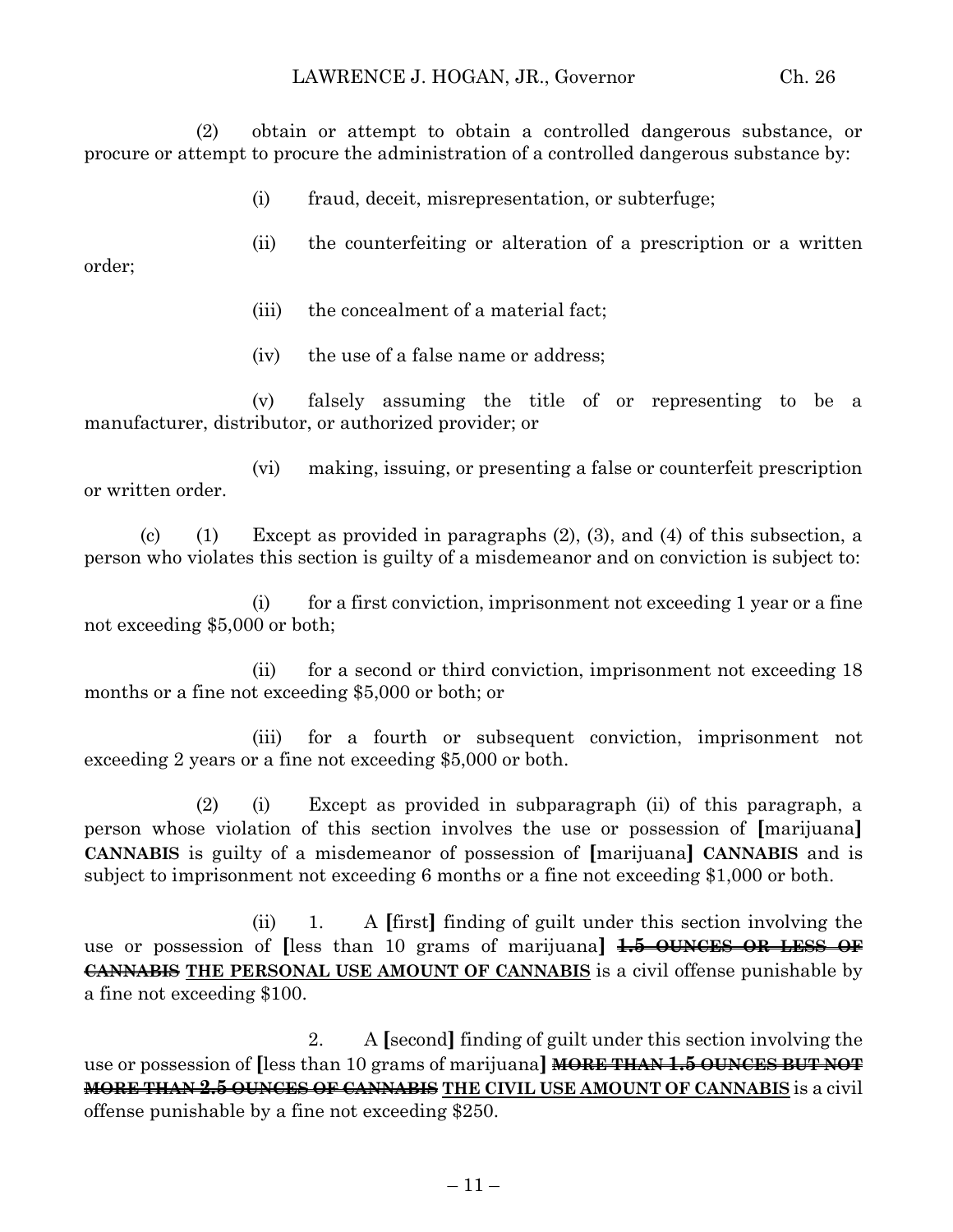Ch. 26 2022 LAWS OF MARYLAND

3. **[**A third or subsequent finding of guilt under this section involving the use or possession of less than 10 grams of marijuana is a civil offense punishable by a fine not exceeding \$500.

4.**]** A. In addition to a fine, a court shall **MAY** order a person under the age of 21 years who commits a violation punishable under subsubparagraph 1**[**, 2, or 3**] OR 2** of this subparagraph to attend a drug education program approved by the Maryland Department of Health, refer the person to an assessment for substance abuse disorder, and refer the person to substance abuse treatment, if necessary.

B. **[**In addition to a fine, a court shall order a person at least 21 years old who commits a violation punishable under subsubparagraph 3 of this subparagraph to attend a drug education program approved by the Maryland Department of Health, refer the person to an assessment for substance abuse disorder, and refer the person to substance abuse treatment, if necessary.

C.**]** A court that orders a person to a drug education program or substance abuse assessment or treatment under this subsubparagraph may hold the case sub curia pending receipt of proof of completion of the program, assessment, or treatment.

(4) **[**A violation of this section involving the**] THE** smoking of **[**marijuana**] CANNABIS** in a public place is a civil offense punishable by **[**a fine not exceeding \$500**]:**

# **(I) FOR A FIRST FINDING OF GUILT, A FINE NOT EXCEEDING \$50**

# *\$250***; AND**

# **(II) FOR A SECOND OR SUBSEQUENT FINDING OF GUILT, A FINE NOT EXCEEDING \$150** *\$500*.

(d) The provisions of subsection (c)(2)(ii) of this section **[**making the possession of marijuana a civil offense**]** may not be construed to affect the laws relating to:

(1) operating a vehicle or vessel while under the influence of or while impaired by a controlled dangerous substance; or

(2) seizure and forfeiture.

SECTION 4. AND BE IT FURTHER ENACTED, That the Laws of Maryland read as follows:

# **Article – Criminal Law**

5–101.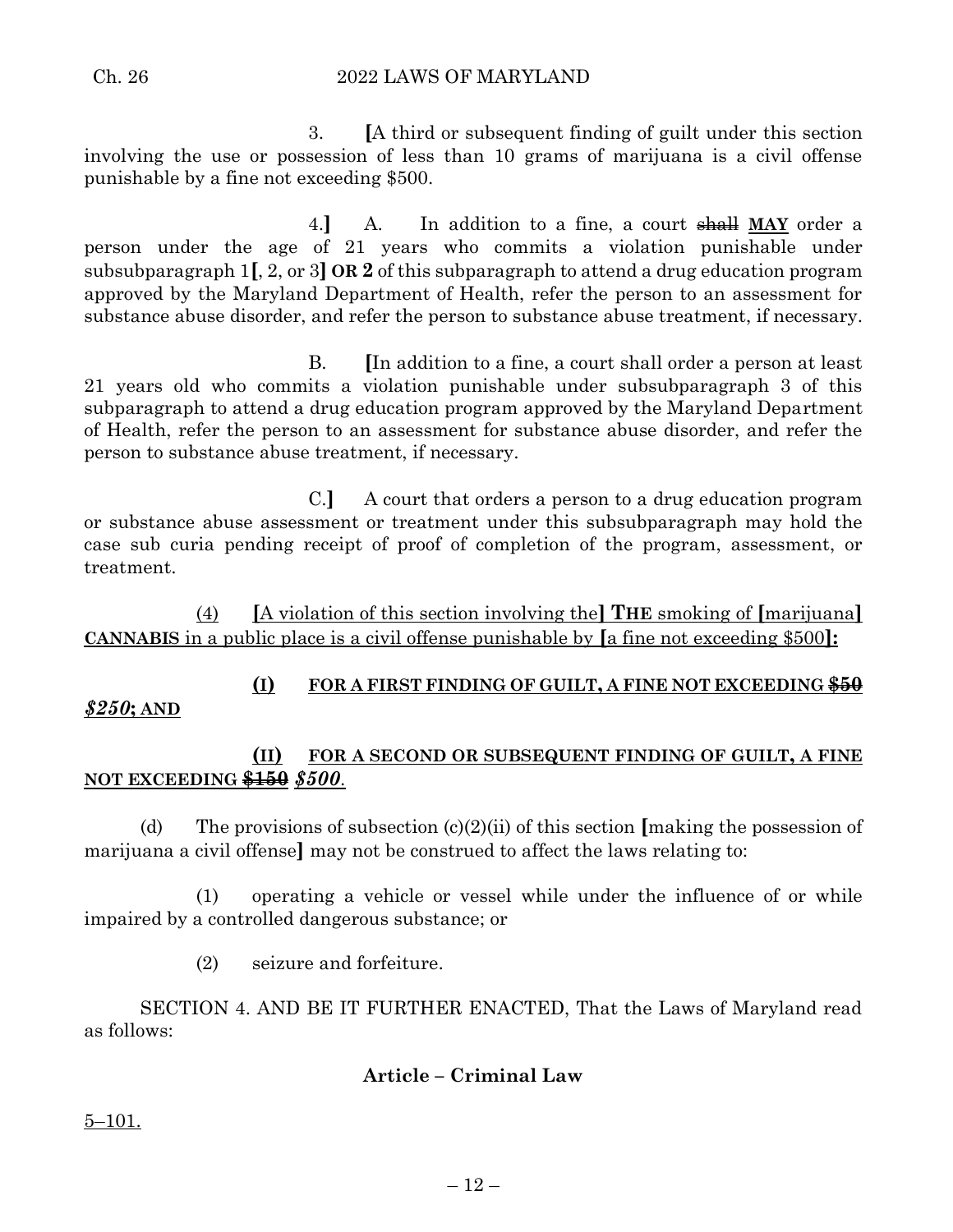(a) In this title the following words have the meanings indicated.

# **(E–2) "CIVIL USE AMOUNT" MEANS:**

**(1) AN AMOUNT OF USABLE CANNABIS THAT EXCEEDS 1.5 OUNCES BUT DOES NOT EXCEED 2.5 OUNCES;**

**(2) AN AMOUNT OF CONCENTRATED CANNABIS THAT EXCEEDS 12 GRAMS BUT DOES NOT EXCEED 20 GRAMS;** *OR*

**(3) AN AMOUNT OF CANNABIS PRODUCTS CONTAINING DELTA–9–TETRAHYDROCANNABINOL THAT EXCEEDS 750 MILLIGRAMS BUT DOES NOT EXCEED 1,250 MILLIGRAMS; OR** 

#### **(4) TWO OR FEWER CANNABIS PLANTS.**

# **(U) "PERSONAL USE AMOUNT" MEANS:**

**(1) AN AMOUNT OF USABLE CANNABIS THAT DOES NOT EXCEED 1.5 OUNCES;**

**(2) AN AMOUNT OF CONCENTRATED CANNABIS THAT DOES NOT EXCEED 12 GRAMS;**

**(3) AN AMOUNT OF CANNABIS PRODUCTS CONTAINING DELTA–9–TETRAHYDROCANNABINOL THAT DOES NOT EXCEED 750 MILLIGRAMS; OR** 

# **(4) TWO OR FEWER CANNABIS PLANTS.**

5–601.

(a) Except as otherwise provided in this title, a person may not:

(1) possess or administer to another a controlled dangerous substance, unless**:**

**(I)** obtained directly or by prescription or order from an authorized provider acting in the course of professional practice; or

# **(II) THE CONTROLLED DANGEROUS SUBSTANCE IS CANNABIS, THE INDIVIDUAL IS AT LEAST 21 YEARS OLD, AND THE AMOUNT POSSESSED IS 1.5 OUNCES OR LESS IS THE PERSONAL USE AMOUNT; OR**

(2) obtain or attempt to obtain a controlled dangerous substance, or procure or attempt to procure the administration of a controlled dangerous substance by: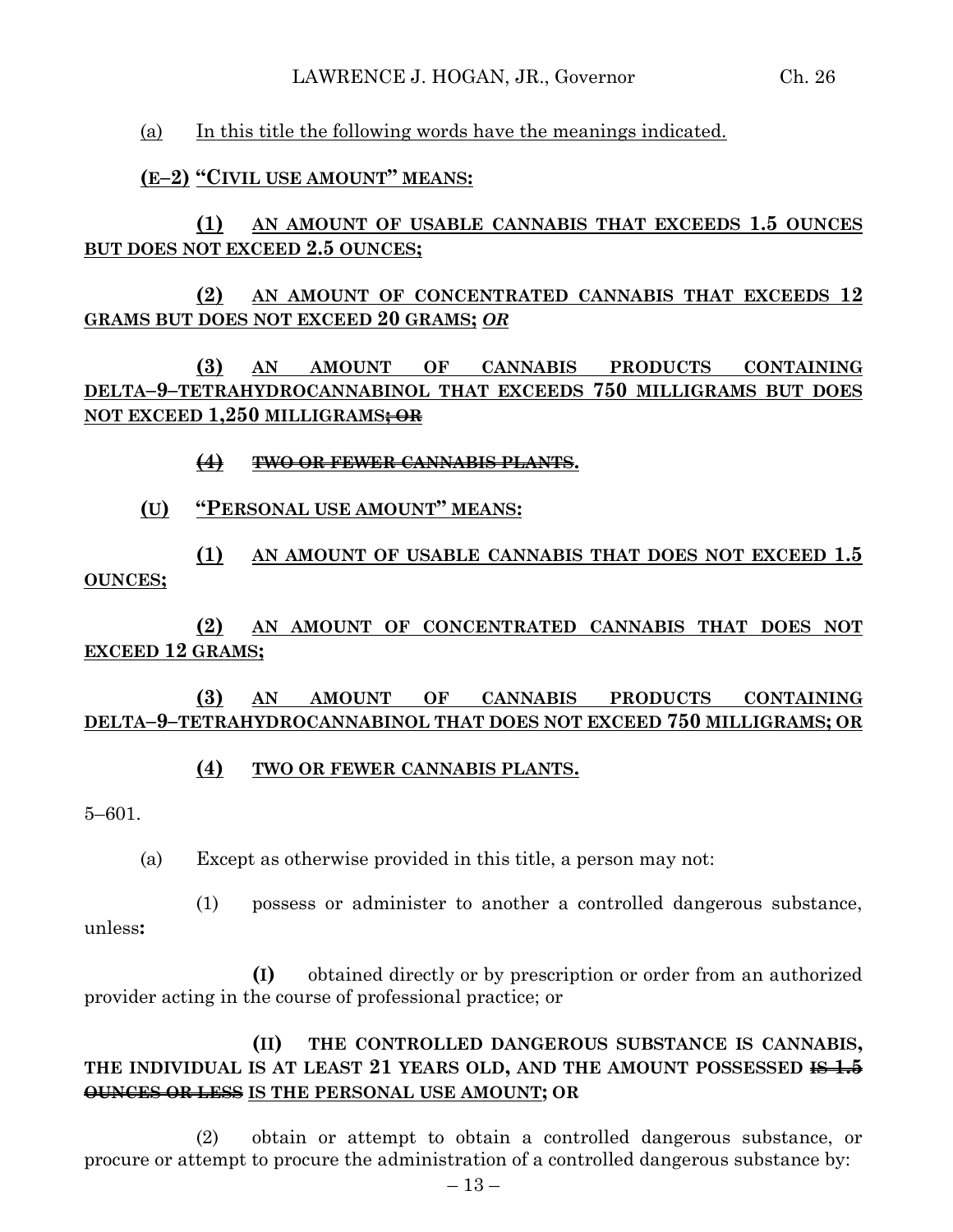(i) fraud, deceit, misrepresentation, or subterfuge;

(ii) the counterfeiting or alteration of a prescription or a written

order;

- (iii) the concealment of a material fact;
- (iv) the use of a false name or address;

(v) falsely assuming the title of or representing to be a manufacturer, distributor, or authorized provider; or

(vi) making, issuing, or presenting a false or counterfeit prescription or written order.

(c) (1) Except as provided in paragraphs  $(2)$ ,  $(3)$ , and  $(4)$  of this subsection, a person who violates this section is guilty of a misdemeanor and on conviction is subject to:

(i) for a first conviction, imprisonment not exceeding 1 year or a fine not exceeding \$5,000 or both;

(ii) for a second or third conviction, imprisonment not exceeding 18 months or a fine not exceeding \$5,000 or both; or

(iii) for a fourth or subsequent conviction, imprisonment not exceeding 2 years or a fine not exceeding \$5,000 or both.

(2) (i) Except as provided in subparagraph (ii) of this paragraph, a person whose violation of this section involves the use or possession of **[**marijuana**] CANNABIS** is guilty of a misdemeanor of possession of **[**marijuana**] CANNABIS** and is subject to imprisonment not exceeding 6 months or a fine not exceeding \$1,000 or both.

(ii) 1. A **[**first**]** finding of guilt under this section involving the use or possession of **[**less than 10 grams of marijuana**] 1.5 OUNCES OR LESS OF CANNABIS THE PERSONAL USE AMOUNT OF CANNABIS BY A PERSON UNDER THE AGE OF 21 YEARS** is a civil offense punishable by a fine not exceeding \$100.

2. A **[**second**]** finding of guilt under this section involving the use or possession of **[**less than 10 grams of marijuana**] MORE THAN 1.5 OUNCES BUT NOT MORE THAN 2.5 OUNCES OF CANNABIS THE CIVIL USE AMOUNT OF CANNABIS** is a civil offense punishable by a fine not exceeding \$250.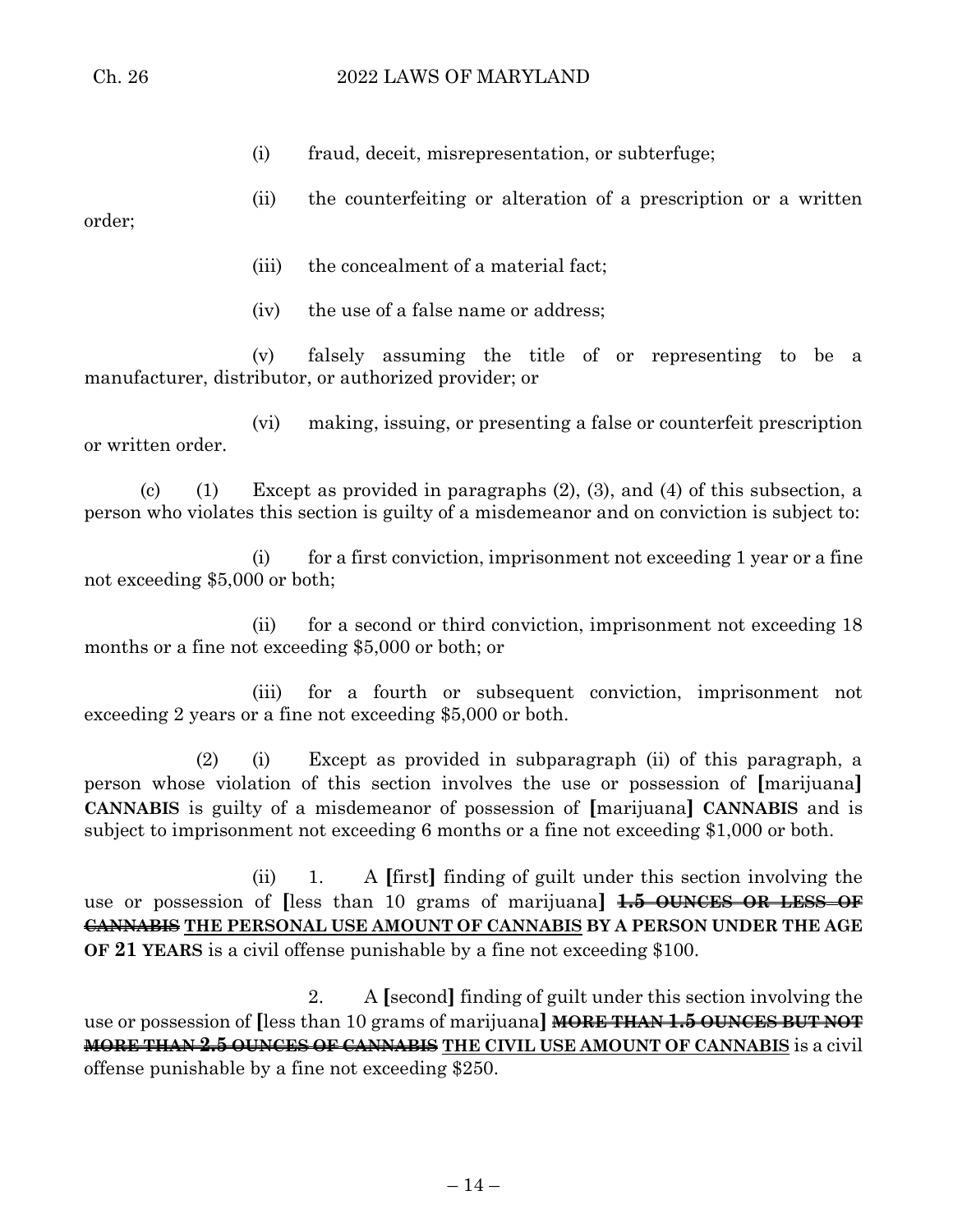3. **[**A third or subsequent finding of guilt under this section involving the use or possession of less than 10 grams of marijuana is a civil offense punishable by a fine not exceeding \$500.

4.**]** A. In addition to a fine, a court shall **MAY** order a person under the age of 21 years who commits a violation punishable under subsubparagraph 1**[**, 2, or 3**] OR 2** of this subparagraph to attend a drug education program approved by the Maryland Department of Health, refer the person to an assessment for substance abuse disorder, and refer the person to substance abuse treatment, if necessary.

B. **[**In addition to a fine, a court shall order a person at least 21 years old who commits a violation punishable under subsubparagraph 3 of this subparagraph to attend a drug education program approved by the Maryland Department of Health, refer the person to an assessment for substance abuse disorder, and refer the person to substance abuse treatment, if necessary.

C.**]** A court that orders a person to a drug education program or substance abuse assessment or treatment under this subsubparagraph may hold the case sub curia pending receipt of proof of completion of the program, assessment, or treatment.

(4) **[**A violation of this section involving the**] THE** smoking of **[**marijuana**] CANNABIS** in a public place is a civil offense punishable by **[**a fine not exceeding \$500**]:**

# **(I) FOR A FIRST FINDING OF GUILT, A FINE NOT EXCEEDING \$50**

# *\$250***; AND**

# **(II) FOR A SECOND OR SUBSEQUENT FINDING OF GUILT, A FINE NOT EXCEEDING \$150** *\$500*.

(d) The provisions of subsection (c)(2)(ii) of this section **[**making the possession of marijuana a civil offense**]** may not be construed to affect the laws relating to:

(1) operating a vehicle or vessel while under the influence of or while impaired by a controlled dangerous substance; or

(2) seizure and forfeiture.

# **5–601.2.**

# **(A) A PERSON MAY NOT CULTIVATE CANNABIS PLANTS IN A MANNER THAT IS CONTRARY TO THIS SECTION.**

# **(B) CANNABIS PLANTS MAY NOT BE CULTIVATED IN A LOCATION WHERE THE PLANTS ARE SUBJECT TO PUBLIC VIEW, INCLUDING A VIEW FROM ANOTHER**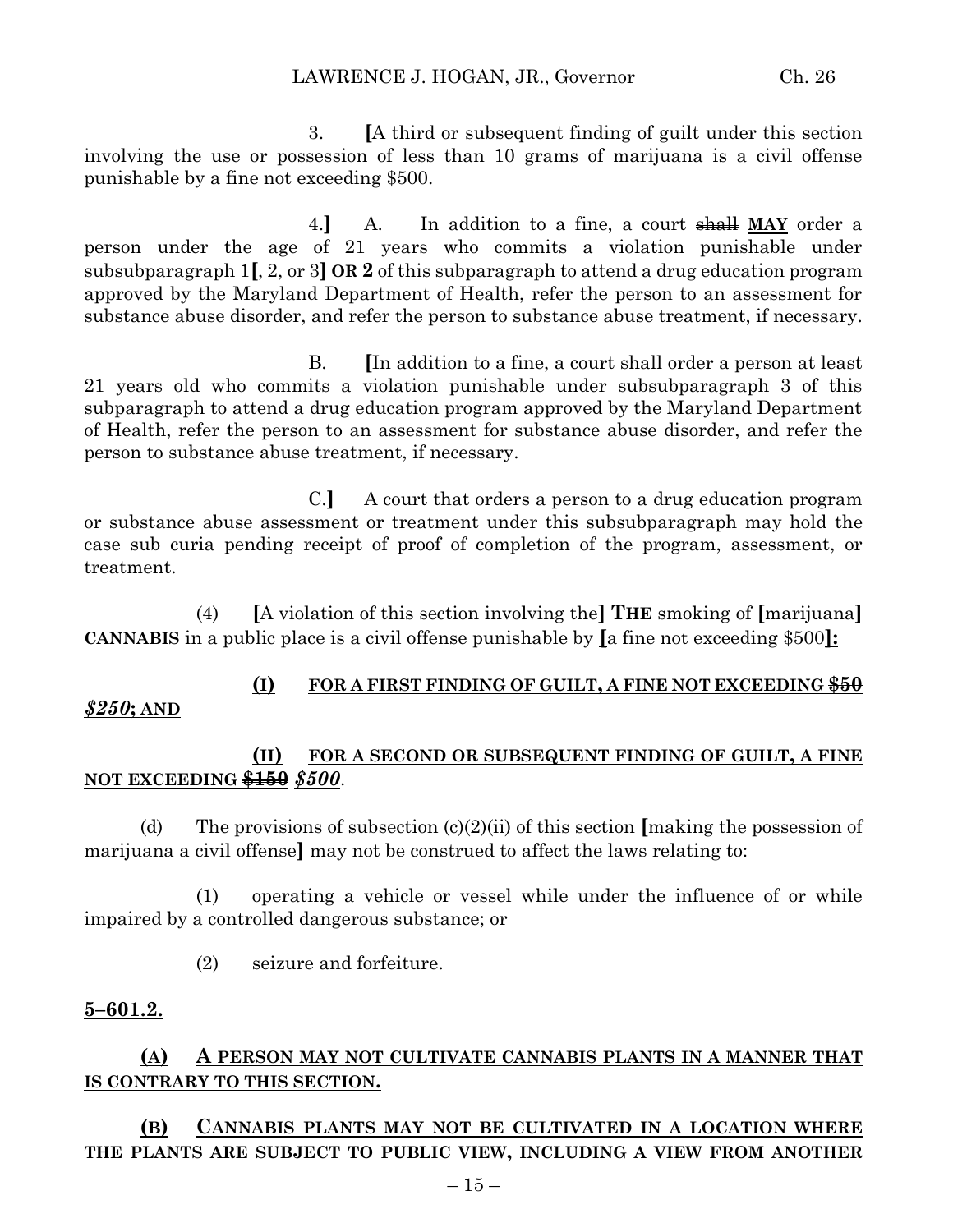**PRIVATE PROPERTY, WITHOUT THE USE OF BINOCULARS, AIRCRAFT, OR OTHER OPTICAL AIDS.**

**(C) (1) IN THIS SUBSECTION, "REASONABLE PRECAUTIONS" INCLUDES CULTIVATING CANNABIS IN AN ENCLOSED LOCKED SPACE TO WHICH PERSONS UNDER THE AGE OF 21 YEARS DO NOT POSSESS A KEY.**

**(2) A PERSON WHO CULTIVATES CANNABIS SHALL TAKE REASONABLE PRECAUTIONS TO ENSURE THE PLANTS ARE SECURE FROM UNAUTHORIZED ACCESS AND ACCESS BY A PERSON UNDER THE AGE OF 21 YEARS.**

**(D) CANNABIS CULTIVATION MAY OCCUR ONLY ON PROPERTY LAWFULLY IN POSSESSION OF THE CULTIVATOR OR WITH THE CONSENT OF THE PERSON IN LAWFUL POSSESSION OF THE PROPERTY.**

**(E) A PERSON UNDER THE AGE OF 21 YEARS MAY NOT CULTIVATE CANNABIS PLANTS.**

**(F) (1) A PERSON MAY NOT CULTIVATE MORE THAN TWO CANNABIS PLANTS.**

**(2) IF TWO OR MORE PERSONS AT LEAST 21 YEARS OLD RESIDE AT THE SAME RESIDENCE, NO MORE THAN TWO CANNABIS PLANTS MAY BE CULTIVATED AT THAT RESIDENCE.**

**(G) A PERSON WHO VIOLATES THIS SECTION IS GUILTY OF A MISDEMEANOR AND ON CONVICTION IS SUBJECT TO IMPRISONMENT NOT EXCEEDING 3 YEARS OR A FINE NOT EXCEEDING \$5,000 OR BOTH.**

5–602.

**(C) (1) (I) IN THIS SUBSECTION, "ADULT SHARING" MEANS TRANSFERRING CANNABIS BETWEEN PERSONS WHO ARE 21 YEARS OF AGE OR OLDER WITHOUT REMUNERATION.**

**(II) "ADULT SHARING" DOES NOT INCLUDE INSTANCES IN WHICH:**

**1. CANNABIS IS GIVEN AWAY CONTEMPORANEOUSLY WITH ANOTHER RECIPROCAL TRANSACTION BETWEEN THE SAME PARTIES;**

**2. A GIFT OF CANNABIS IS OFFERED OR ADVERTISED IN CONJUNCTION WITH AN OFFER FOR THE SALE OF GOODS OR SERVICES; OR**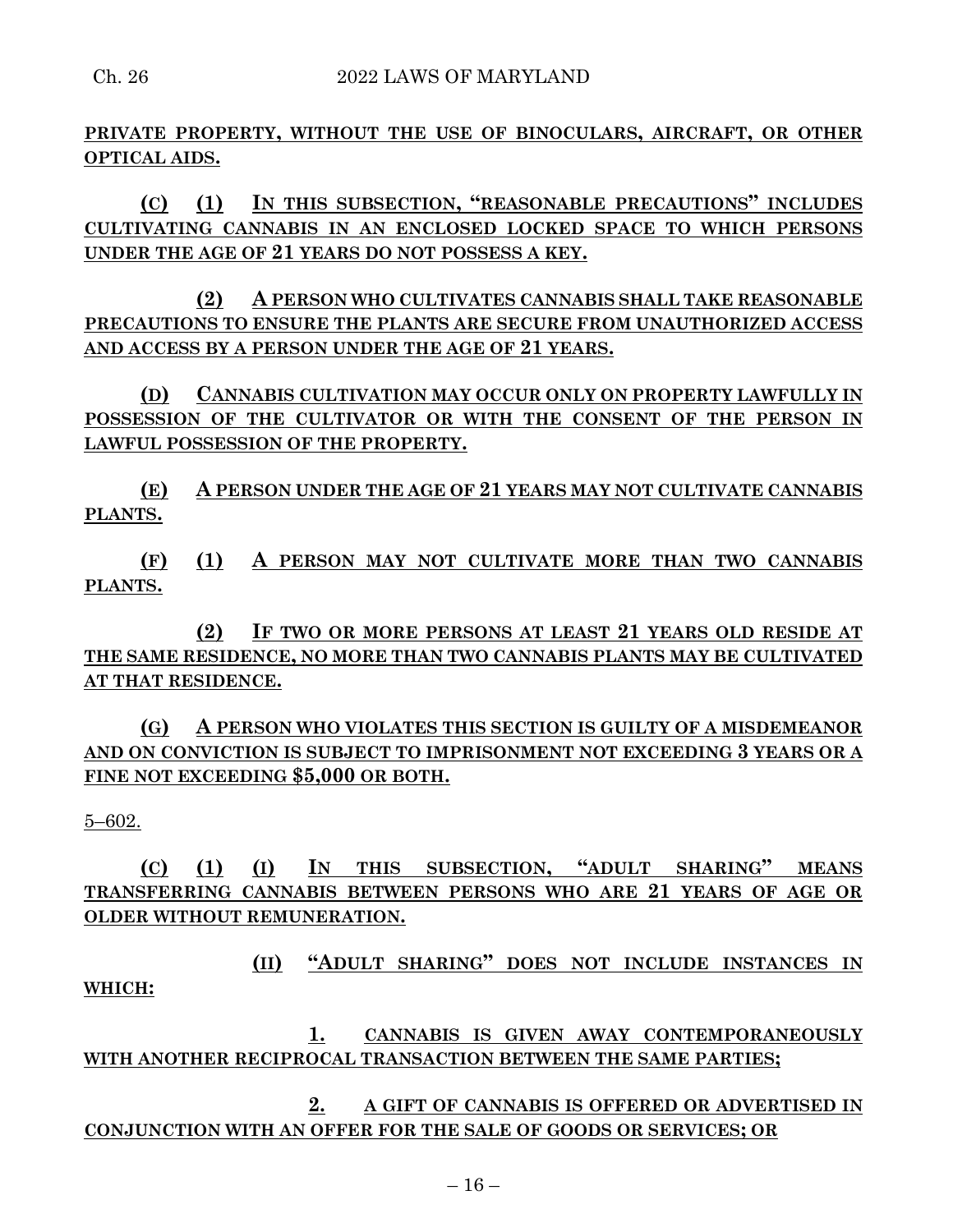#### **3. A GIFT OF CANNABIS IS CONTINGENT ON A SEPARATE RECIPROCAL TRANSACTION FOR GOODS OR SERVICES.**

# **(2) THIS SECTION DOES NOT PROHIBIT, AND NO CIVIL OR CRIMINAL PENALTY MAY BE IMPOSED FOR, ADULT SHARING OF THE PERSONAL USE AMOUNT OF CANNABIS.**

SECTION 5. AND BE IT FURTHER ENACTED, That the Laws of Maryland read as follows:

# **Article – Courts and Judicial Proceedings**

3–8A–01.

(a) In this subtitle the following words have the meanings indicated, unless the context of their use indicates otherwise.

(dd) "Violation" means a violation for which a citation is issued under:

(1) § 5–601 of the Criminal Law Article involving the use or possession of **[**less than 10 grams of marijuana**] CANNABIS**;

- (2) § 10–113, § 10–114, § 10–115, or § 10–116 of the Criminal Law Article;
- (3) § 10–132 of the Criminal Law Article;
- (4) § 10–136 of the Criminal Law Article; or
- (5) § 26–103 of the Education Article.

3–8A–33.

(a) A law enforcement officer authorized to make arrests shall issue a citation to a child if the officer has probable cause to believe that the child is violating:

(1) § 5–601 of the Criminal Law Article involving the use or possession of **[**less than 10 grams of marijuana**] CANNABIS**;

- (2) § 10–113, § 10–114, § 10–115, or § 10–116 of the Criminal Law Article;
- (3) § 10–132 of the Criminal Law Article;
- (4) § 10–136 of the Criminal Law Article; or
- (5) § 26–103 of the Education Article.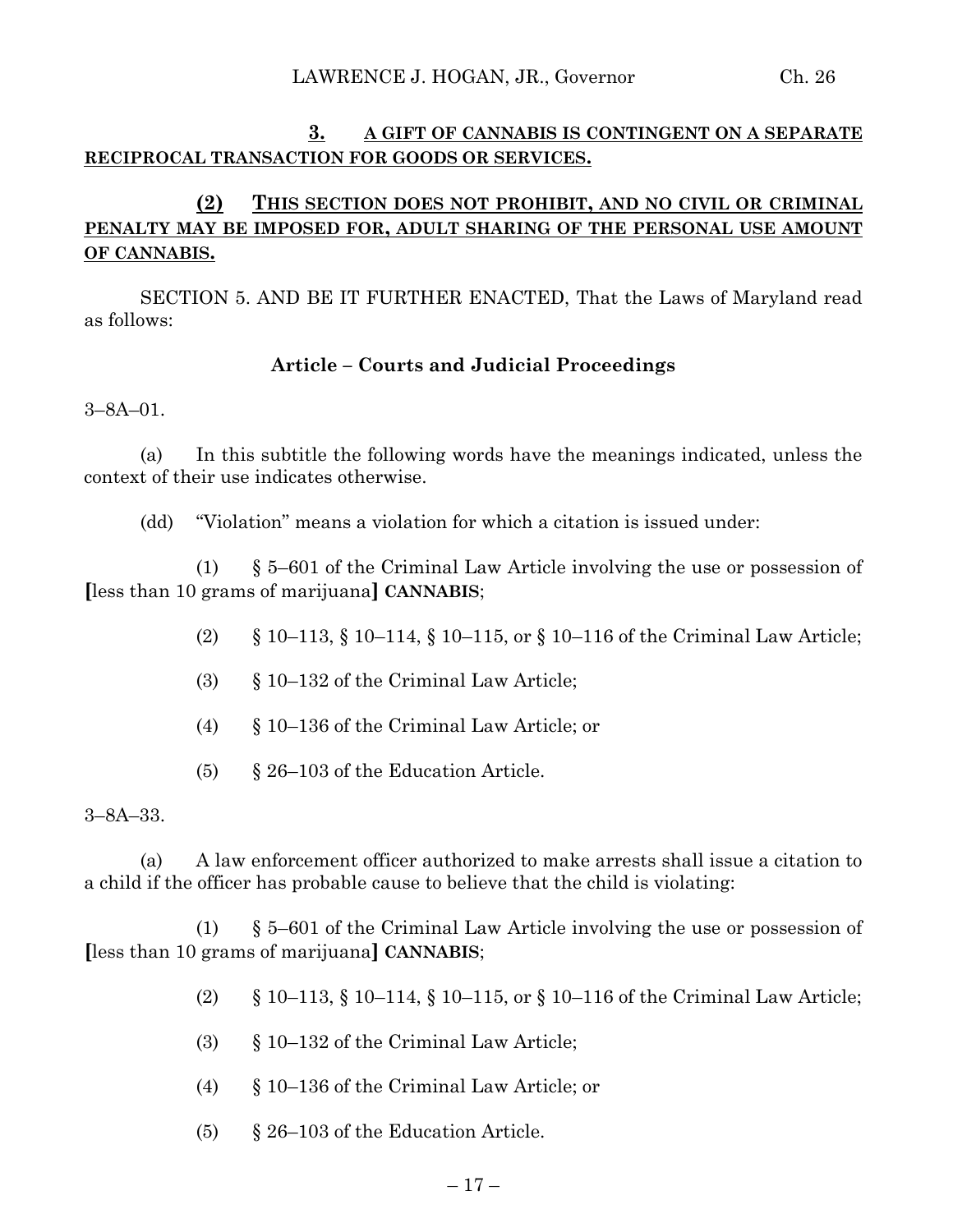# **Article – Criminal Law**

5–101.

(a) In this title the following words have the meanings indicated.

**(E–1) (1) "CANNABIS" MEANS THE PLANT CANNABIS SATIVA L. AND ANY PART OF THE PLANT, INCLUDING ALL DERIVATIVES, EXTRACTS, CANNABINOIDS, ISOMERS, ACIDS, SALTS, AND SALTS OF ISOMERS, WHETHER GROWING OR NOT, WITH A DELTA–9–TETRAHYDROCANNABINOL CONCENTRATION GREATER THAN 0.3% ON A DRY WEIGHT BASIS.**

**(2) "CANNABIS" DOES NOT INCLUDE HEMP AS DEFINED IN § 14–101 OF THE AGRICULTURE ARTICLE.**

(p) (1) "Drug paraphernalia" means equipment, a product, or material that is used, intended for use, or designed for use, in:

(i) planting, propagating, cultivating, growing, harvesting, manufacturing, compounding, converting, producing, processing, preparing, packaging, repackaging, storing, containing, or concealing a controlled dangerous substance in violation of this title; or

(ii) injecting, ingesting, inhaling, or otherwise introducing into the human body a controlled dangerous substance in violation of this title.

(2) "Drug paraphernalia" includes:

(i) a kit used, intended for use, or designed for use in planting, propagating, cultivating, growing, or harvesting any species of plant that is a controlled dangerous substance **OTHER THAN CANNABIS** or from which a controlled dangerous substance can be derived;

(ii) a kit used, intended for use, or designed for use in manufacturing, compounding, converting, producing, processing, or preparing a controlled dangerous substance **OTHER THAN CANNABIS**;

(iii) an isomerization device used, intended for use, or designed for use in increasing the potency of any species of plant that is a controlled dangerous substance **OTHER THAN CANNABIS**;

(iv) testing equipment used, intended for use, or designed for use in analyzing the strength, effectiveness, or purity of a controlled dangerous substance **OTHER THAN CANNABIS**;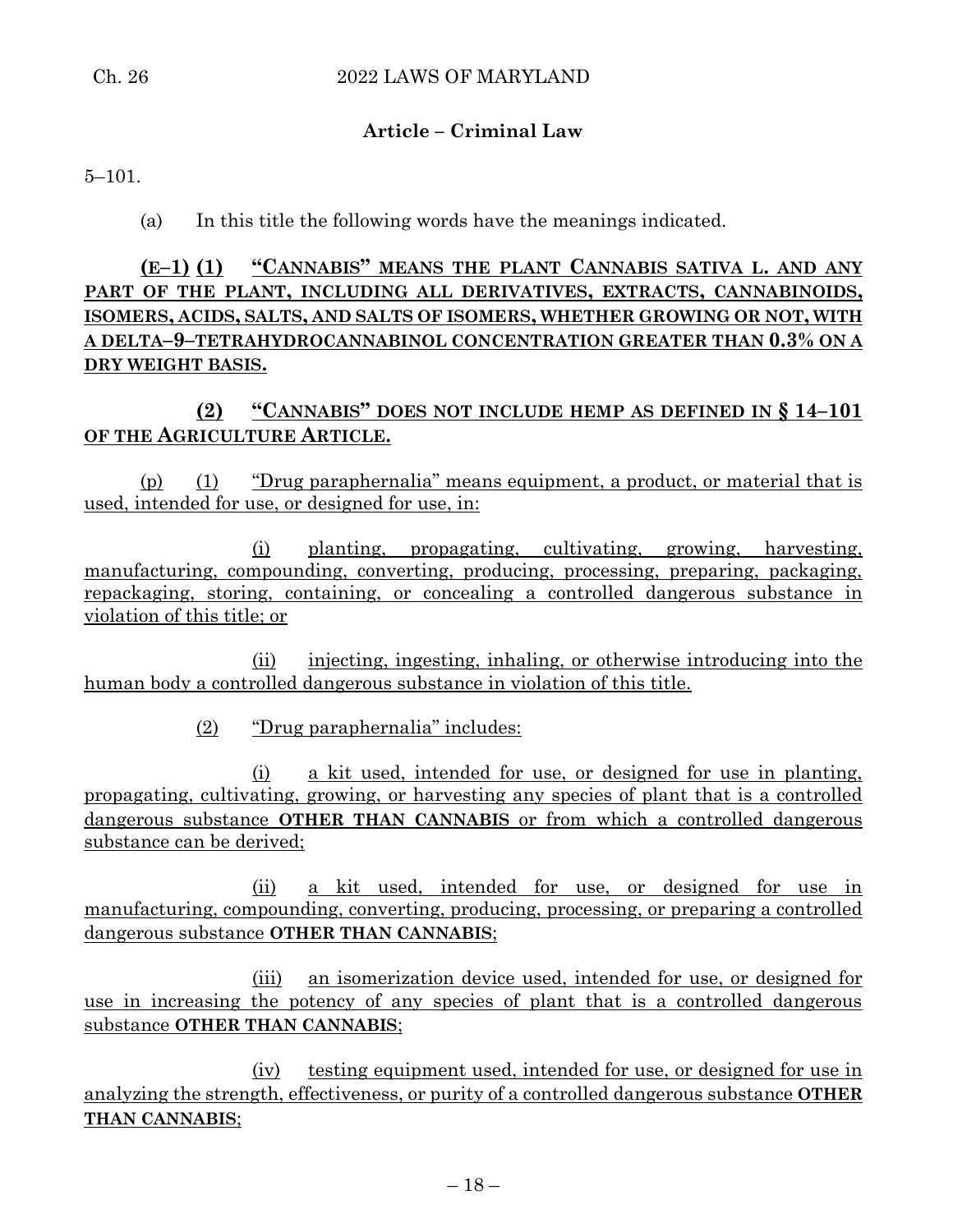(v) a scale or balance used, intended for use, or designed for use in weighing or measuring a controlled dangerous substance **OTHER THAN CANNABIS**;

(vi) a diluent or adulterant, such as quinine hydrochloride, mannitol, mannite, dextrose, or lactose, used, intended for use, or designed for use in cutting a controlled dangerous substance **OTHER THAN CANNABIS**;

(vii) a separation gin or sifter used, intended for use, or designed for use in removing twigs and seeds from, or in otherwise cleaning or refining, **[**marijuana**] A CONTROLLED DANGEROUS SUBSTANCE OTHER THAN CANNABIS**;

(viii) a blender, bowl, container, spoon, or mixing device used, intended for use, or designed for use in compounding a controlled dangerous substance **OTHER THAN CANNABIS**;

(ix) a capsule, balloon, envelope, or other container used, intended for use, or designed for use in packaging small quantities of a controlled dangerous substance **OTHER THAN CANNABIS**;

(x) a container or other object used, intended for use, or designed for use in storing or concealing a controlled dangerous substance **OTHER THAN CANNABIS**;

(xi) a hypodermic syringe, needle, or other object used, intended for use, or designed for use in parenterally injecting a controlled dangerous substance into the human body; and

(xii) an object used, intended for use, or designed for use in ingesting, inhaling, or otherwise introducing **[**marijuana,**]** cocaine**[**, hashish, or hashish oil**]** into the human body **[**such as:

1. a metal, wooden, acrylic, glass, stone, plastic, or ceramic pipe with or without screen, permanent screen, hashish head, or punctured metal bowl;

- 2. a water pipe;
- 3. a carburetion tube or device;
- 4. a smoking or carburetion mask;

5. an object known as a roach clip used to hold burning material, such as a marijuana cigarette that has become too small or too short to be held in the hand;

- 6. a miniature spoon used for cocaine and cocaine vials;
- 7. a chamber pipe;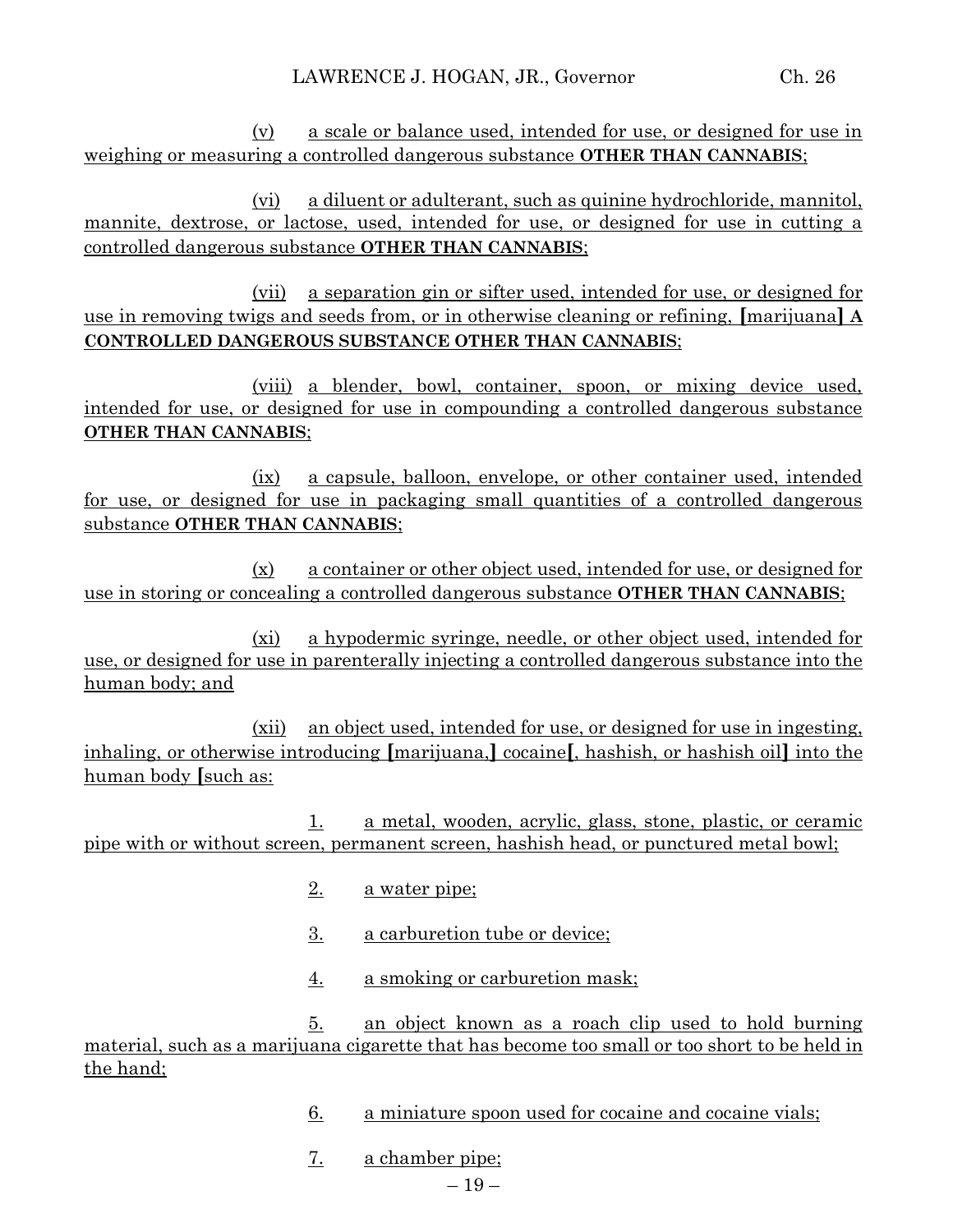- 8. a carburetor pipe;
	- 9. an electric pipe;
	- 10. an air–driven pipe;
	- 11. a chillum;
	- $12. a$  bong; and
	- 13. an ice pipe or chiller**]**.

**[**(r) (1) "Marijuana" means:

(i) all parts of any plant of the genus Cannabis, whether or not the plant is growing;

- (ii) the seeds of the plant;
- (iii) the resin extracted from the plant; and

(iv) each compound, manufactured product, salt, derivative, mixture, or preparation of the plant, its seeds, or its resin.

- (2) "Marijuana" does not include:
	- (i) the mature stalks of the plant;
	- (ii) fiber produced from the mature stalks;
	- (iii) oil or cake made from the seeds of the plant;

(iv) except for resin, any other compound, manufactured product, salt, derivative, mixture, or preparation of the mature stalks, fiber, oil, or cake;

(v) the sterilized seed of the plant that is incapable of germination;

or

(vi) hemp as defined in § 14–101 of the Agriculture Article.**]**

# **(R) (1) "CANNABIS" MEANS THE PLANT CANNABIS SATIVA L. AND ANY PART OF THE PLANT, INCLUDING ALL DERIVATIVES, EXTRACTS, CANNABINOIDS, ISOMERS, ACIDS, SALTS, AND SALTS OF ISOMERS, WHETHER GROWING OR NOT, WITH**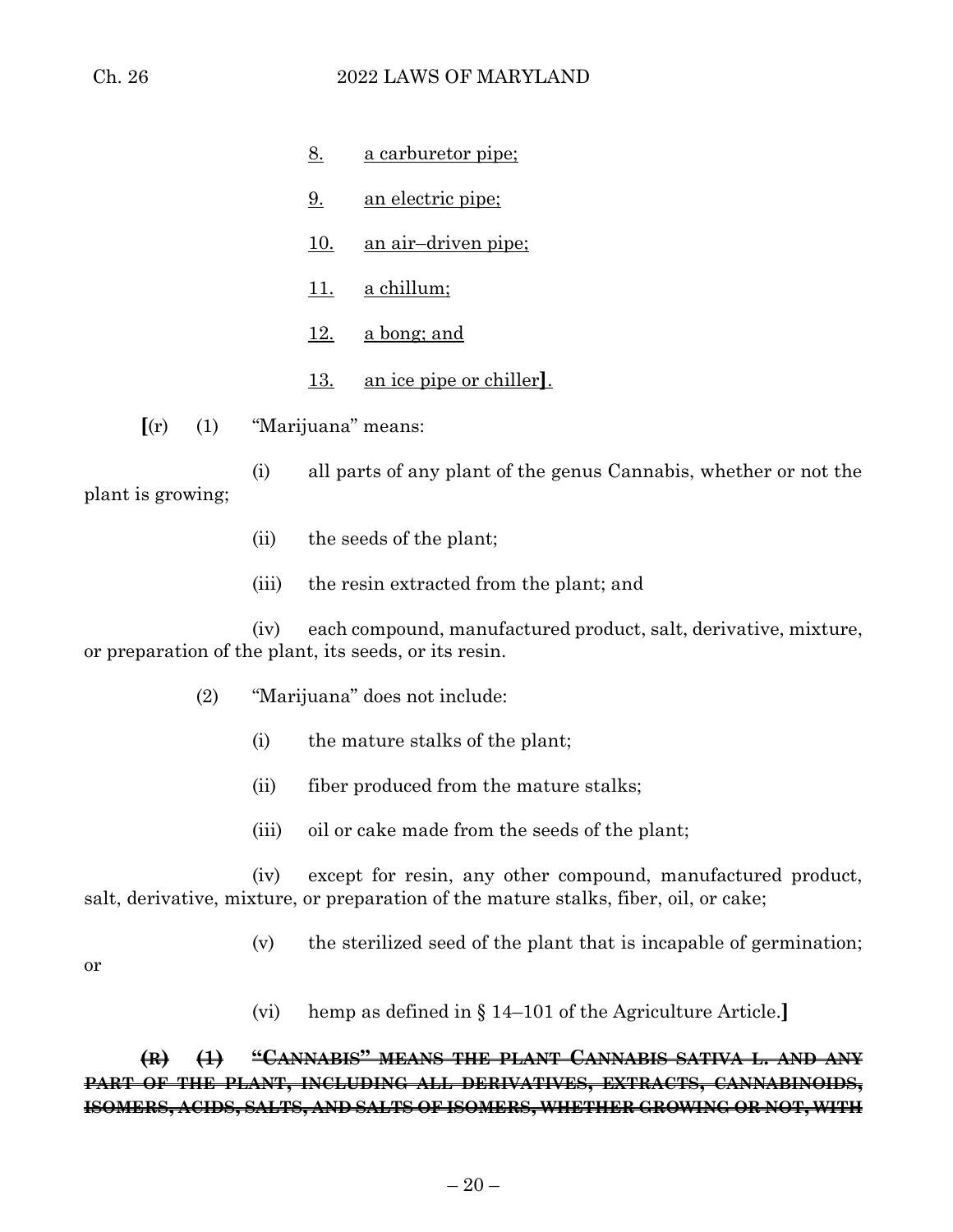# **A DELTA–9–TETRAHYDROCANNABINOL CONCENTRATION GREATER THAN 0.3% ON A DRY WEIGHT BASIS.**

# **(2) "CANNABIS" DOES NOT INCLUDE HEMP AS DEFINED IN § 14–101 OF THE AGRICULTURE ARTICLE.**

**[**(s)**] (R)** (1) "Narcotic drug" means a substance:

(i) that has been found to present an extreme danger to the health and welfare of the community because of addiction–forming and addiction–sustaining qualities;

(ii) that is:

1. an opiate;

2. a compound, manufactured substance, salt, derivative, or preparation of opium, coca leaf, or an opiate; or

3. a substance and any compound, manufactured substance, salt, derivative, or preparation that is chemically identical with a substance listed in items 1 and 2 of this item; and

(iii) that is produced:

1. directly or indirectly by extraction from substances of

vegetable origin;

- 2. independently by chemical synthesis; or
- 3. by a combination of extraction and chemical synthesis.

(2) "Narcotic drug" includes decocainized coca leaf or an extract of coca leaf that does not contain cocaine or ecgonine.

**[**(t)**] (S)** "Noncontrolled substance" means a substance that is not classified as a controlled dangerous substance under Subtitle 4 of this title.

**[**(u)**] (T)** (1) "Opiate" means a substance that has an addiction–forming or addiction–sustaining quality similar to morphine or that can be converted into a drug that has this addiction–forming or addiction–sustaining quality.

(2) "Opiate" includes:

(i) the racemic and levorotatory forms of an opiate;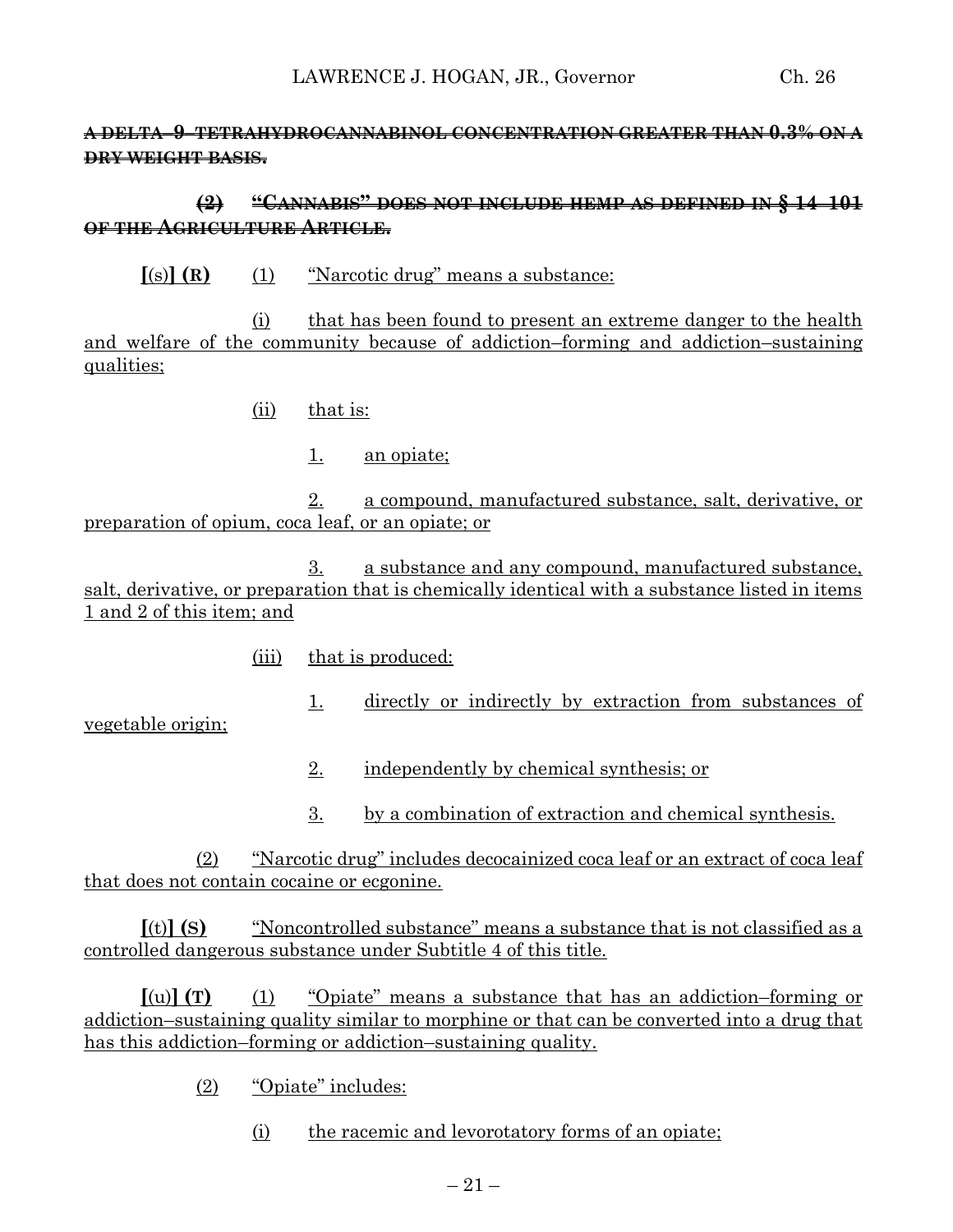#### Ch. 26 2022 LAWS OF MARYLAND

(ii) except for seeds, the opium poppy, the plant of the species Papaver somniferum L.;

(iii) the poppy straw consisting of the opium poppy after mowing except the seeds; and

(iv) coca leaf.

(3) "Opiate" does not include, unless specifically designated as controlled under § 5–202 of this title, the dextrorotatory isomer of 3–methoxy–n–methyl–morphinan and its salts (dextromethorphan).

5–601.1.

(a) A police officer shall issue a citation to a person who the police officer has probable cause to believe has committed a violation of § 5–601 of this part involving the use or possession of **[**less than 10 grams of marijuana**] 2.5 OUNCES OR LESS OF CANNABIS THE CIVIL USE AMOUNT OF CANNABIS OR THE PERSONAL USE AMOUNT OF CANNABIS**.

(b) (1) A violation of § 5–601 of this part involving the use or possession of **[**less than 10 grams of marijuana**] 2.5 OUNCES OR LESS OF CANNABIS THE CIVIL USE AMOUNT OF CANNABIS OR THE PERSONAL USE AMOUNT OF CANNABIS** is a civil offense.

(2) Adjudication of a violation under  $\S 5-601$  of this part involving the use or possession of **[**less than 10 grams of marijuana**] 2.5 OUNCES OR LESS OF CANNABIS THE CIVIL USE AMOUNT OF CANNABIS OR THE PERSONAL USE AMOUNT OF CANNABIS**:

(i) is not a criminal conviction for any purpose; and

(ii) does not impose any of the civil disabilities that may result from a criminal conviction.

(c) (1) A citation issued for a violation of  $\S 5-601$  of this part involving the use or possession of **[**less than 10 grams of marijuana**] 2.5 OUNCES OR LESS OF CANNABIS THE CIVIL USE AMOUNT OF CANNABIS OR THE PERSONAL USE AMOUNT OF CANNABIS**  shall be signed by the police officer who issues the citation and shall contain:

- (i) the name, address, and date of birth of the person charged;
- (ii) the date and time that the violation occurred;
- (iii) the location at which the violation occurred;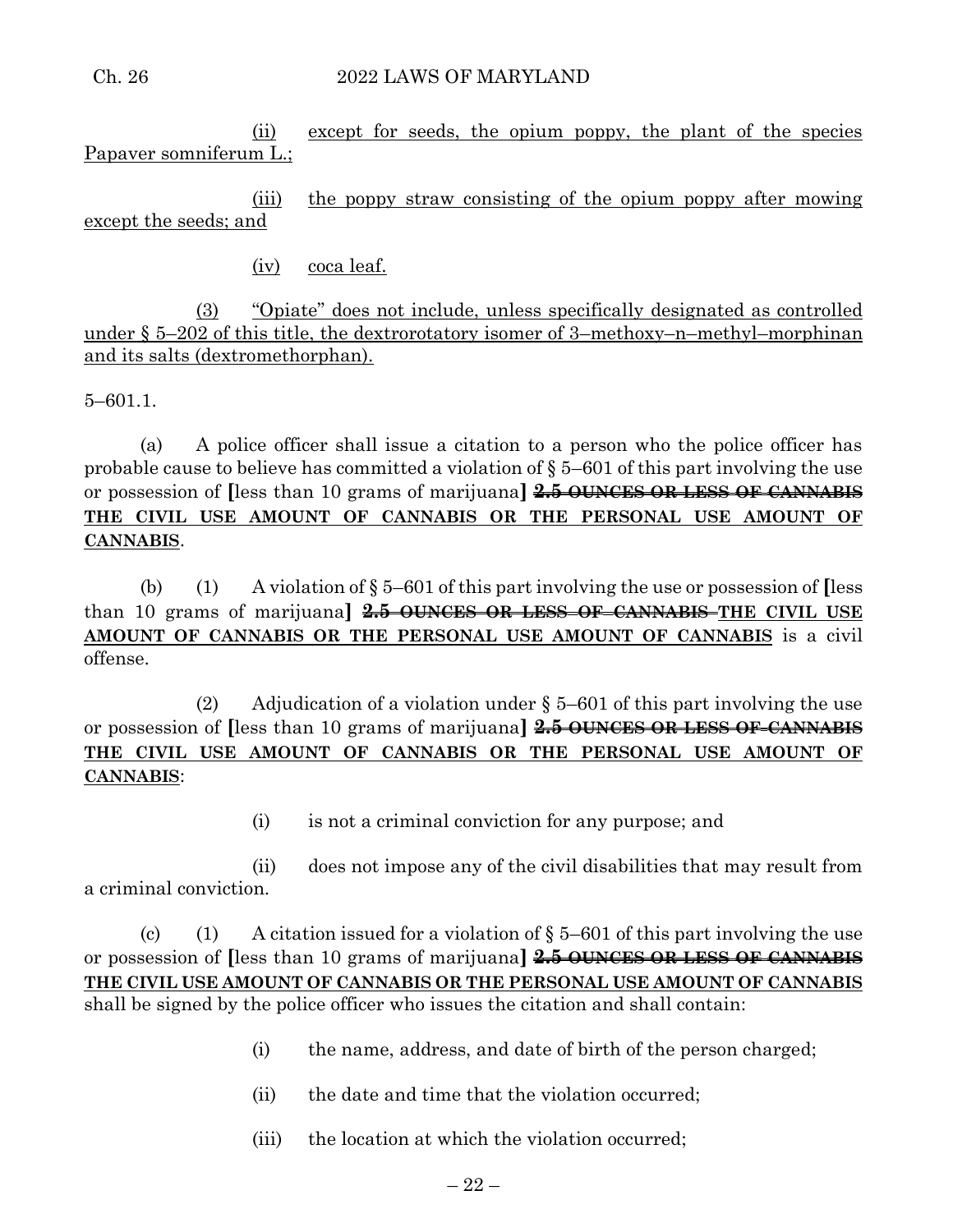(iv) the fine that may be imposed;

(v) a notice stating that prepayment of the fine is allowed, except as provided in paragraph (2) of this subsection; and

(vi) a notice in boldface type that states that the person shall:

1. pay the full amount of the preset fine; or

2. request a trial date at the date, time, and place established by the District Court by writ or trial notice.

(2)  $\left[ \begin{matrix} \n\text{(i)} \n\end{matrix} \right]$  If a citation for a violation of § 5–601 of this part involving the use or possession of **[**less than 10 grams of marijuana**] 2.5 OUNCES OR LESS OF CANNABIS THE CIVIL USE AMOUNT OF CANNABIS OR THE PERSONAL USE AMOUNT OF CANNABIS** is issued to a person under the age of 21 years, the court shall summon the person for trial.

**[**(ii) If the court finds that a person at least 21 years old who has been issued a citation under this section has at least twice previously been found guilty under § 5–601 of this part involving the use or possession of less than 10 grams of marijuana, the court shall summon the person for trial.**]**

(d) The form of the citation shall be uniform throughout the State and shall be prescribed by the District Court.

(e) (1) The Chief Judge of the District Court shall establish a schedule for the prepayment of the fine.

(2) Prepayment of a fine shall be considered a plea of guilty to a Code violation.

the fine.

(3) A person described in subsection  $(c)(2)$  of this section may not prepay

 $(f)$  (1) A person may request a trial by sending a request for trial to the District Court in the jurisdiction where the citation was issued within 30 days of the issuance of the citation.

(2) If a person other than a person described in subsection  $(c)(2)$  of this section does not request a trial or prepay the fine within 30 days of the issuance of the citation, the court may impose the maximum fine and costs against the person and find the person is guilty of a Code violation **[**for purposes of subsection (c)(2)(ii) of this section**]**.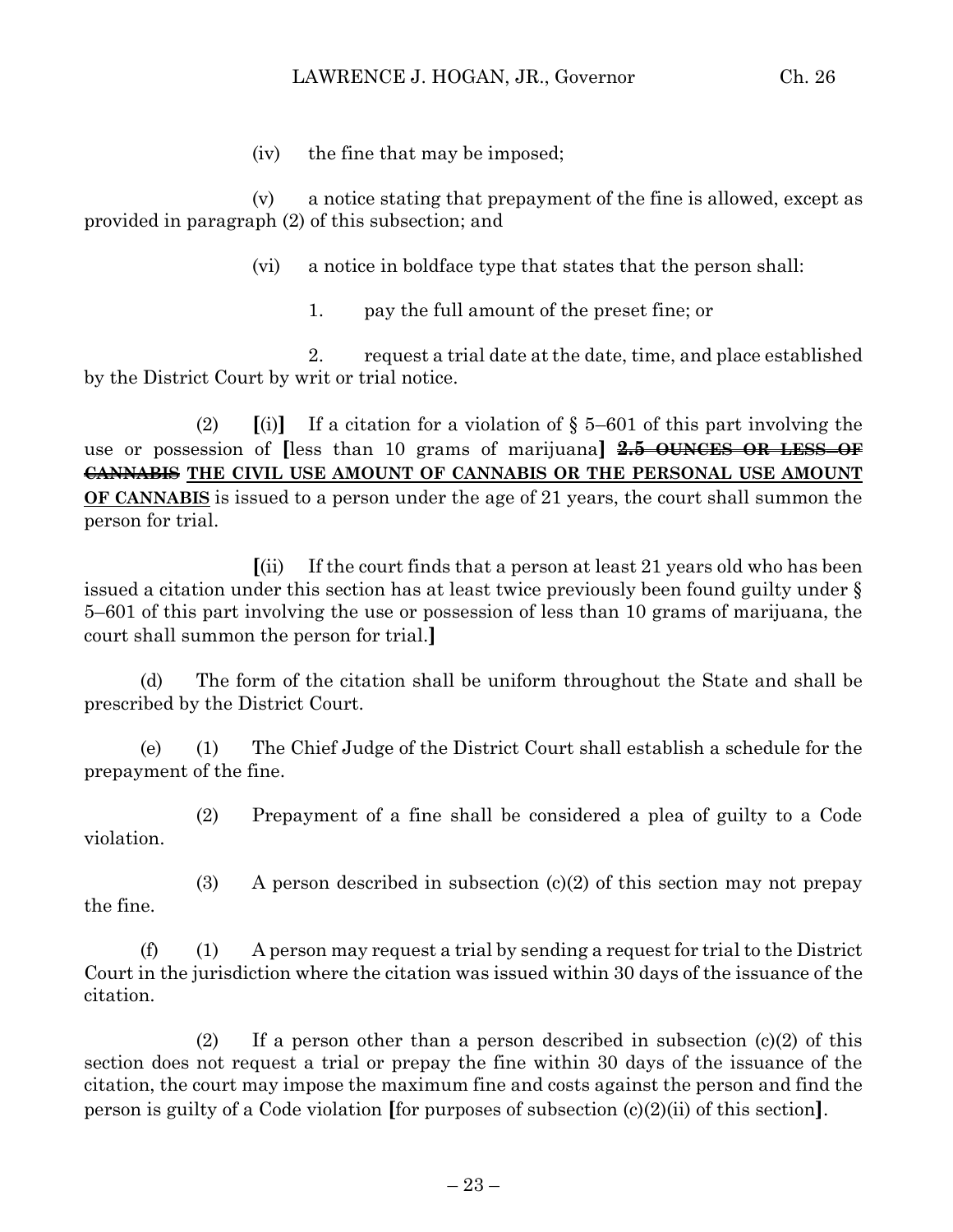(g) The issuing jurisdiction shall forward a copy of the citation and a request for trial to the District Court in the district having venue.

(h) (1) The failure of a defendant to respond to a summons described in subsection (c)(2) of this section shall be governed by  $\S$  5–212 of the Criminal Procedure Article.

(2) If a person at least 21 years old fails to appear after having requested a trial, the court may impose the maximum fine and costs against the person and find the person is guilty of a Code violation **[**for purposes of subsection (c)(2)(ii) of this section**]**.

(i) In any proceeding for a Code violation under  $\S 5-601$  of this part involving the use or possession of **[**less than 10 grams of marijuana**] 2.5 OUNCES OR LESS OF CANNABIS THE CIVIL USE AMOUNT OF CANNABIS OR THE PERSONAL USE AMOUNT OF CANNABIS**:

(1) the State has the burden to prove the guilt of the defendant by a preponderance of the evidence;

(2) the court shall apply the evidentiary standards as prescribed by law or rule for the trial of a criminal case;

(3) the court shall ensure that the defendant has received a copy of the charges against the defendant and that the defendant understands those charges;

(4) the defendant is entitled to cross–examine all witnesses who appear against the defendant, to produce evidence or witnesses on behalf of the defendant, and to testify on the defendant's own behalf, if the defendant chooses to do so;

(5) the defendant is entitled to be represented by counsel of the defendant's choice and at the expense of the defendant; and

(6) the defendant may enter a plea of guilty or not guilty, and the verdict of the court in the case shall be:

- (i) guilty of a Code violation;
- (ii) not guilty of a Code violation; or

(iii) probation before judgment, imposed by the court in the same manner and to the same extent as is allowed by law in the trial of a criminal case.

(j) (1) The defendant is liable for the costs of the proceedings in the District Court.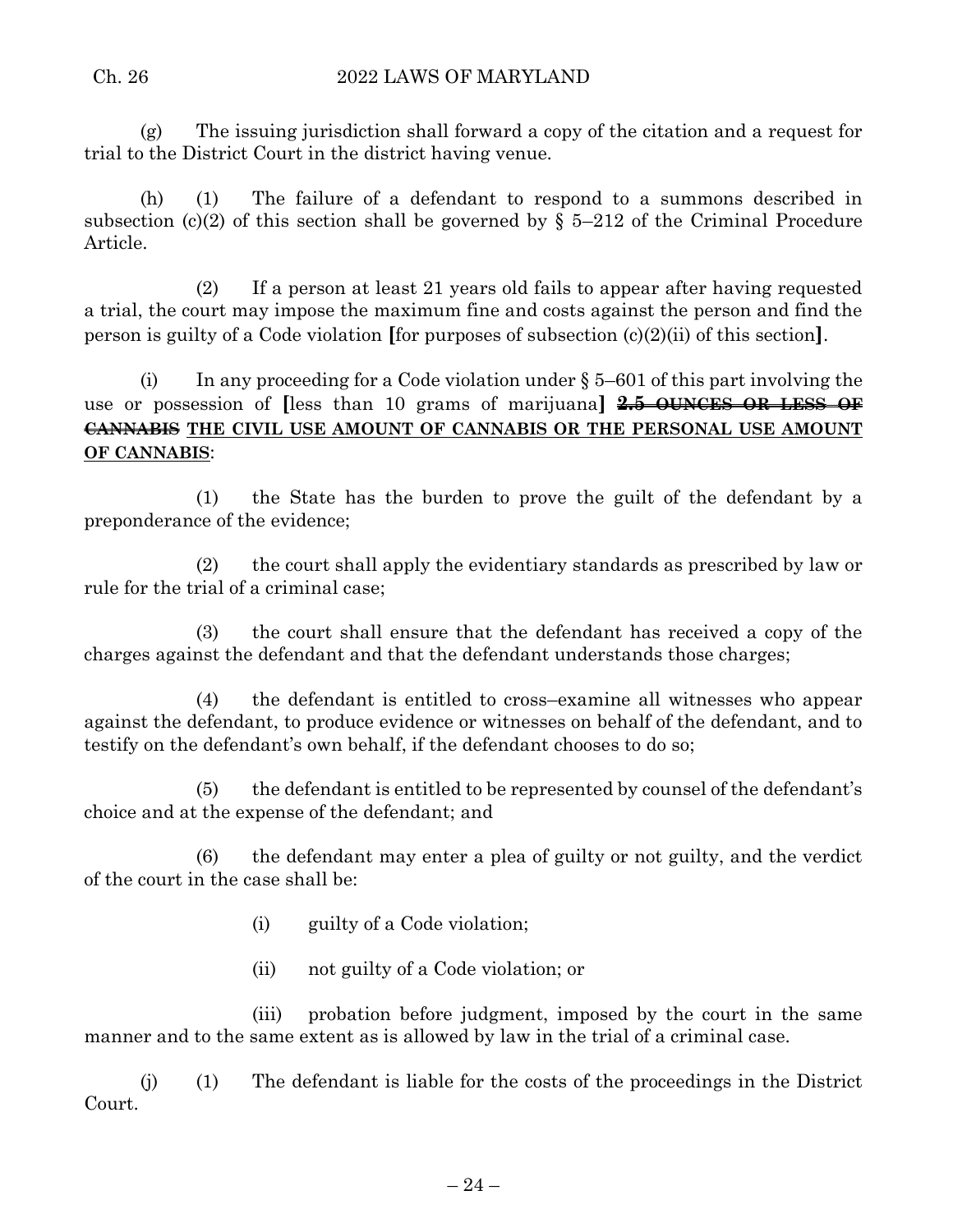(2) The court costs in a Code violation case under § 5–601 of this part involving the use or possession of **[**less than 10 grams of marijuana**] 2.5 OUNCES OR LESS OF CANNABIS THE CIVIL USE AMOUNT OF CANNABIS OR THE PERSONAL USE AMOUNT OF CANNABIS** in which costs are imposed are \$5.

(k) (1) The State's Attorney for any county may prosecute a Code violation under § 5–601 of this part involving the use or possession of **[**less than 10 grams of marijuana**] 2.5 OUNCES OR LESS OF CANNABIS THE CIVIL USE AMOUNT OF CANNABIS OR THE PERSONAL USE AMOUNT OF CANNABIS** in the same manner as prosecution of a violation of the criminal laws of the State.

(2) In a Code violation case under  $\S 5-601$  of this part involving the use or possession of **[**less than 10 grams of marijuana**] 2.5 OUNCES OR LESS OF CANNABIS THE CIVIL USE AMOUNT OF CANNABIS OR THE PERSONAL USE AMOUNT OF CANNABIS**, the State's Attorney may:

and

(i) enter a nolle prosequi or move to place the case on the stet docket;

(ii) exercise authority in the same manner as prescribed by law for violation of the criminal laws of the State.

(l) A person issued a citation for a violation of  $\S 5-601$  of this part involving the use or possession of **[**less than 10 grams of marijuana**] 2.5 OUNCES OR LESS OF CANNABIS THE CIVIL USE AMOUNT OF CANNABIS OR THE PERSONAL USE AMOUNT OF CANNABIS** who is under the age of 18 years shall be subject to the procedures and dispositions provided in Title 3, Subtitle 8A of the Courts Article.

(m) A citation for a violation of  $\S 5-601$  of this part involving the use or possession of **[**less than 10 grams of marijuana**] 2.5 OUNCES OR LESS OF CANNABIS THE CIVIL USE AMOUNT OF CANNABIS OR THE PERSONAL USE AMOUNT OF CANNABIS** and the official record of a court regarding the citation are not subject to public inspection and may not be included on the public website maintained by the Maryland Judiciary if:

(1) the defendant has prepaid the fine;

(2) the defendant has pled guilty to or been found guilty of the Code violation and has fully paid the fine and costs imposed for the violation;

(3) the defendant has received a probation before judgment and has fully paid the fine and completed any terms imposed by the court;

(4) the case has been removed from the stet docket after the defendant fully paid the fine and completed any terms imposed by the court;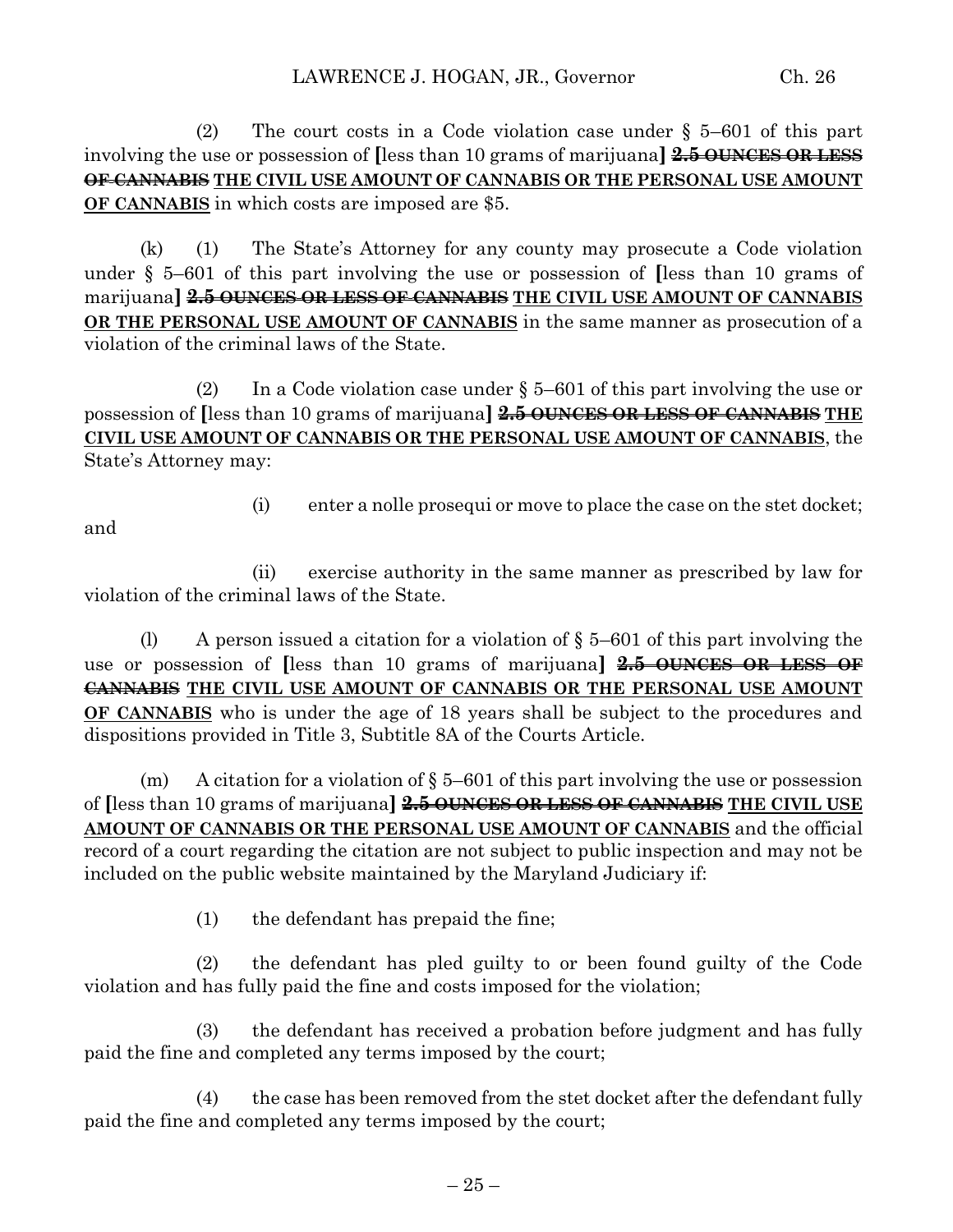- (5) the State has entered a nolle prosequi;
- (6) the defendant has been found not guilty of the charge; or
- (7) the charge has been dismissed.

5–602.

**(A)** Except as otherwise provided in this title, a person may not:

(1) distribute or dispense a controlled dangerous substance; or

(2) possess a controlled dangerous substance **OTHER THAN CANNABIS** in sufficient quantity reasonably to indicate under all circumstances an intent to distribute or dispense a controlled dangerous substance.

**(B) (1) EXCEPT AS OTHERWISE PROVIDED IN THIS TITLE, A PERSON MAY NOT POSSESS CANNABIS IN SUFFICIENT QUANTITY REASONABLY TO INDICATE UNDER ALL CIRCUMSTANCES AN INTENT TO DISTRIBUTE OR DISPENSE CANNABIS.**

**(2) POSSESSION OF 2.5 OUNCES OR LESS OF CANNABIS THE CIVIL USE AMOUNT OF CANNABIS OR THE PERSONAL USE AMOUNT OF CANNABIS WITHOUT OTHER EVIDENCE OF AN INTENT TO DISTRIBUTE OR DISPENSE DOES NOT CONSTITUTE A VIOLATION OF PARAGRAPH (1) OF THIS SUBSECTION.**

5–603.

**(A)** Except as otherwise provided in this title, a person may not manufacture a controlled dangerous substance **OTHER THAN CANNABIS**, or manufacture, distribute, or possess a machine, equipment, instrument, implement, device, or a combination of them that is adapted to produce a controlled dangerous substance **OTHER THAN CANNABIS** under circumstances that reasonably indicate an intent to use it to produce, sell, or dispense a controlled dangerous substance **OTHER THAN CANNABIS** in violation of this title.

**(B) EXCEPT AS OTHERWISE PROVIDED IN THIS TITLE, A PERSON MAY NOT CULTIVATE OR GROW CANNABIS OR MANUFACTURE A CANNABIS PRODUCT, OR MANUFACTURE, DISTRIBUTE, OR POSSESS A MACHINE, EQUIPMENT, AN INSTRUMENT, AN IMPLEMENT, A DEVICE, OR A COMBINATION OF THEM THAT IS ADAPTED TO PRODUCE CANNABIS OR A CANNABIS PRODUCT UNDER CIRCUMSTANCES THAT REASONABLY INDICATE AN INTENT TO USE IT TO PRODUCE, SELL, OR DISPENSE CANNABIS OR A CANNABIS PRODUCT IN VIOLATION OF THIS TITLE.**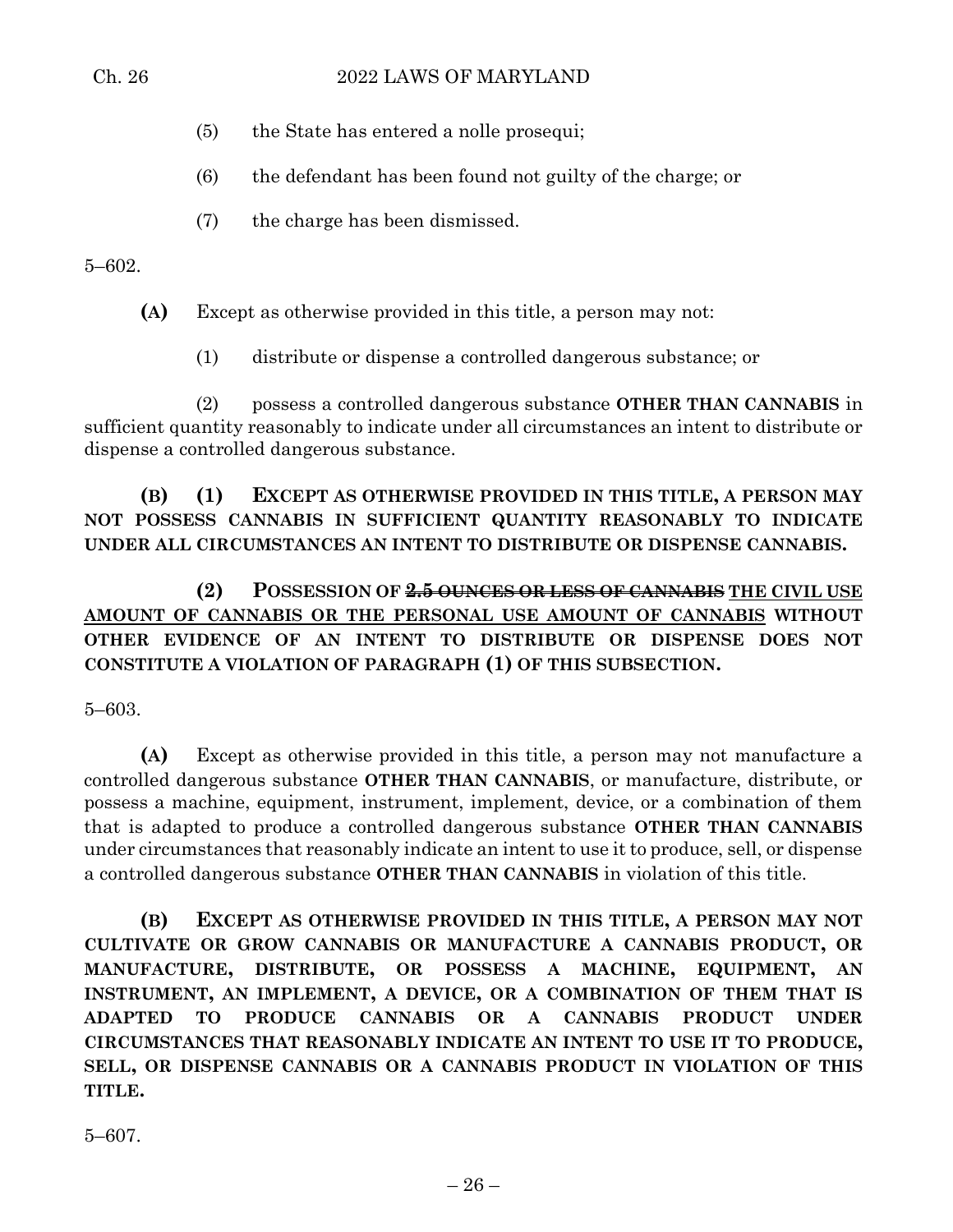(a) **(1)** Except as provided in **PARAGRAPH (2) OF THIS SUBSECTION AND** §§ 5–608 and 5–609 of this subtitle, a person who violates a provision of §§ 5–602 through 5–606 of this subtitle is guilty of a felony and on conviction is subject to imprisonment not exceeding 5 years or a fine not exceeding \$15,000 or both.

**(2) A PERSON WHO VIOLATES § 5–602(B)(1) OR § 5–603(B) OF THIS SUBTITLE IS GUILTY OF A MISDEMEANOR AND ON CONVICTION IS SUBJECT TO IMPRISONMENT NOT EXCEEDING 3 YEARS OR A FINE NOT EXCEEDING \$5,000 OR BOTH.**

(b) A person convicted under this section is not prohibited from participating in a drug treatment program under § 8–507 of the Health – General Article because of the length of the sentence.

5–619.

(c) (1) **[**This subsection does not apply to the use or possession of drug paraphernalia involving the use or possession of marijuana.

(2)**]** Unless authorized under this title, a person may not use or possess with intent to use drug paraphernalia to:

(i) plant, propagate, cultivate, grow, harvest, manufacture, compound, convert, produce, process, prepare, pack, repack, store, contain, or conceal a controlled dangerous substance; or

(ii) inject, ingest, inhale, or otherwise introduce into the human body a controlled dangerous substance.

**[**(3)**] (2)** A person who violates this subsection is guilty of a misdemeanor and on conviction is subject to:

(i) for a first violation, a fine not exceeding  $$500$ ; and

(ii) for each subsequent violation, imprisonment not exceeding 2 years or a fine not exceeding \$2,000 or both.

 $[(4)]$  **(3)** A person who is convicted of violating this subsection for the first time and who previously has been convicted of violating subsection (d)(4) of this section is subject to the penalty specified under paragraph **[**(3)(ii)**] (2)(II)** of this subsection.

5–620.

(a) Unless authorized under this title, a person may not: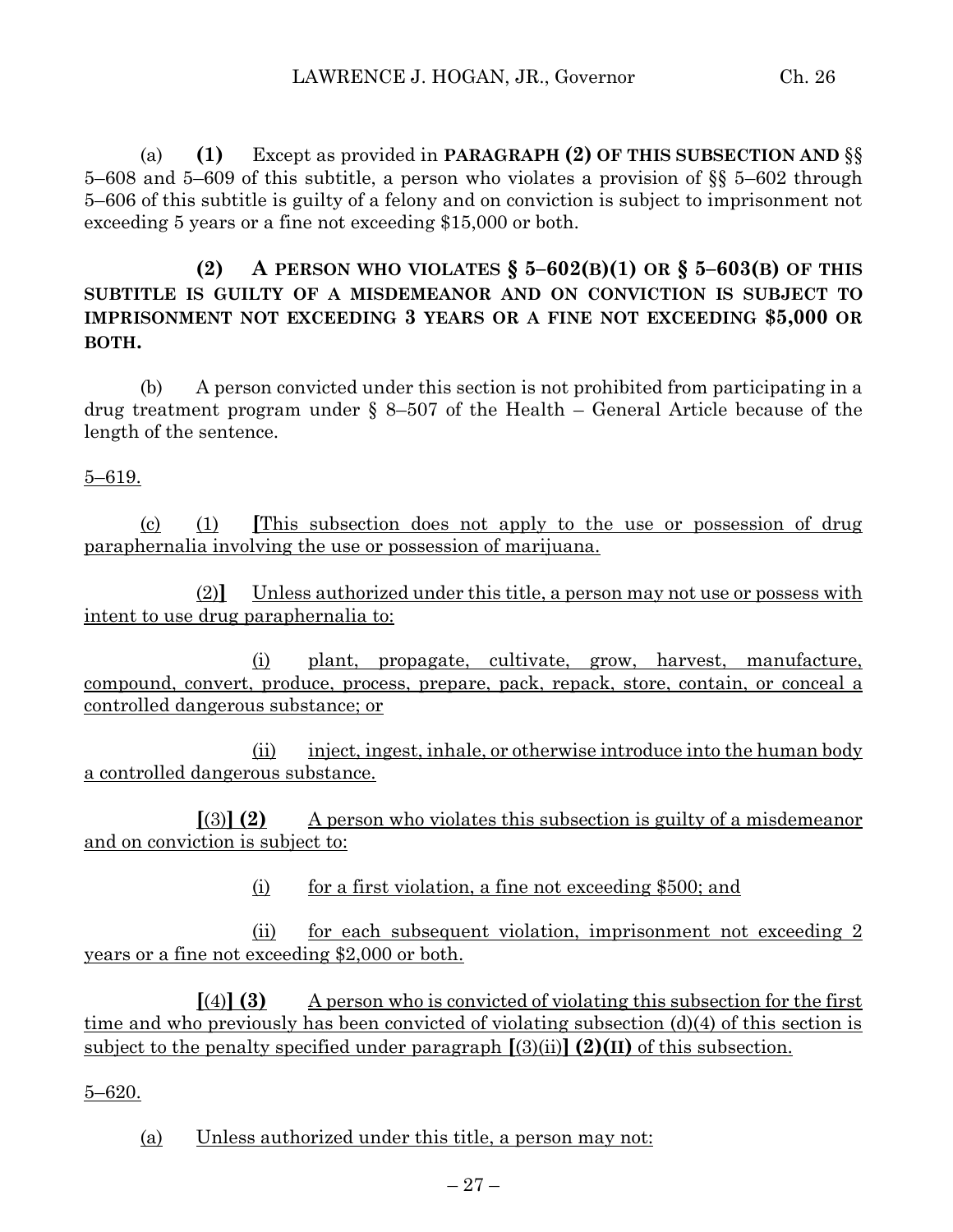#### Ch. 26 2022 LAWS OF MARYLAND

# (1) obtain or attempt to obtain controlled paraphernalia by:

- (i) fraud, deceit, misrepresentation, or subterfuge;
- (ii) counterfeiting a prescription or a written order;
- (iii) concealing a material fact or the use of a false name or address;

(iv) falsely assuming the title of or representing to be a manufacturer, distributor, or authorized provider; or

(v) making or issuing a false or counterfeit prescription or written

(2) possess or distribute controlled paraphernalia under circumstances which reasonably indicate an intention to use the controlled paraphernalia for purposes of illegally administering a controlled dangerous substance.

(b) Evidence of circumstances that reasonably indicate an intent to use controlled paraphernalia to manufacture, administer, distribute, or dispense a controlled dangerous substance unlawfully include the close proximity of the controlled paraphernalia to an adulterant, diluent, or equipment commonly used to illegally manufacture, administer, distribute, or dispense controlled dangerous substances, including:

- (1) a scale;
- $(2)$  a sieve;
- (3) a strainer;
- (4) a measuring spoon;
- (5) staples;
- (6) a stapler;
- (7) a glassine envelope;
- (8) a gelatin capsule;
- (9) procaine hydrochloride;
- (10) mannitol;
- (11) lactose;

order; or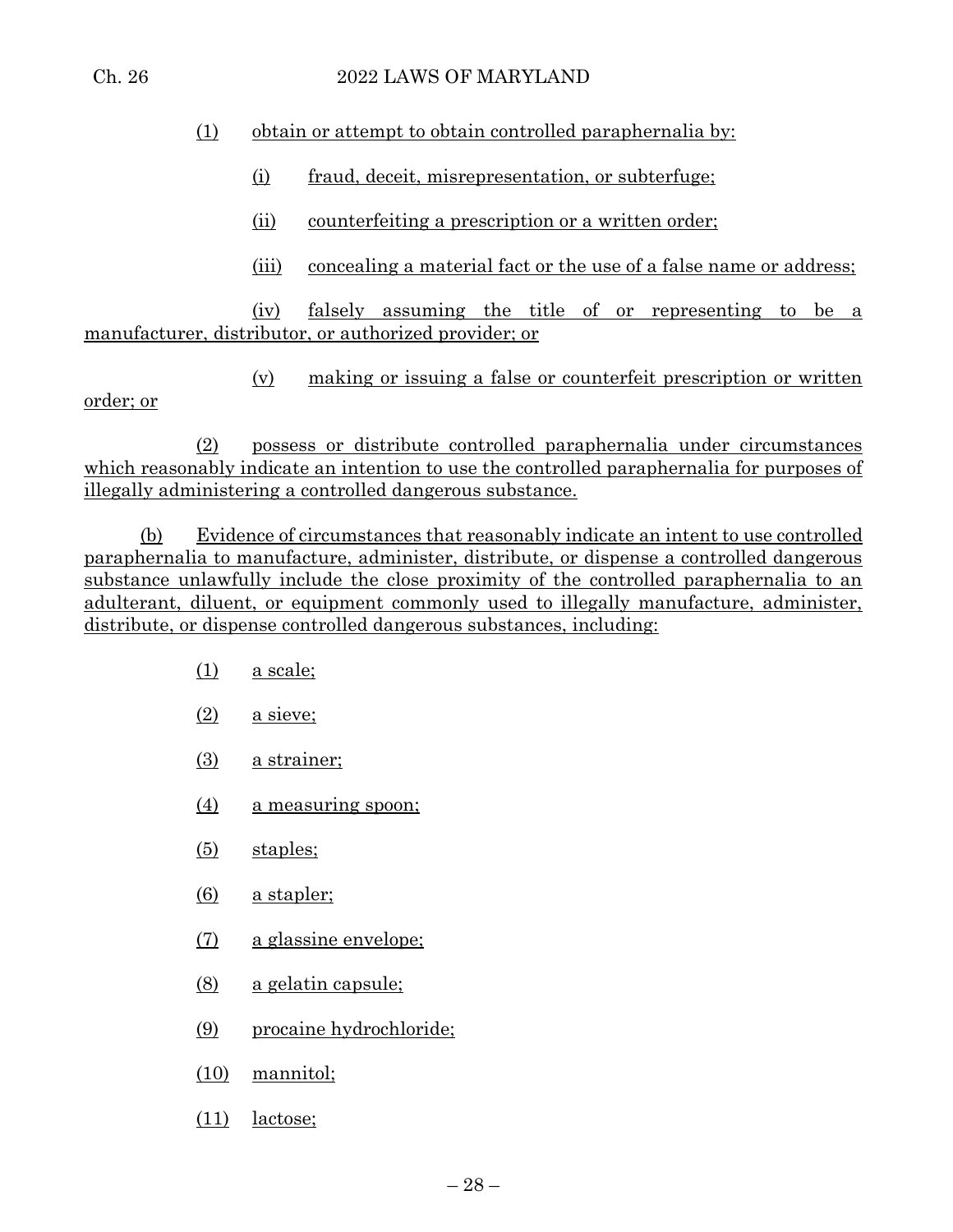(12) quinine; and

(13) a controlled dangerous substance.

(c) Information that is communicated to a physician to obtain controlled paraphernalia from the physician in violation of this subtitle is not a privileged communication.

(d) **[**(1) Except as provided in paragraph (2) of this subsection, a**] A** person who violates this section is guilty of a misdemeanor and on conviction is subject to imprisonment not exceeding 4 years or a fine not exceeding \$25,000 or both.

**[**(2) A person who violates this section involving the use or possession of marijuana is subject to imprisonment not exceeding 1 year or a fine not exceeding \$1,000 or both.**]**

# **Article – Criminal Procedure**

4–101.

(c) (1) (i) Subject to paragraph  $(2)$  of this subsection, in addition to any other law allowing a crime to be charged by citation, a police officer shall charge by citation for:

1. any misdemeanor or local ordinance violation that does not carry a penalty of imprisonment;

2. any other misdemeanor or local ordinance violation not involving serious injury or an immediate health risk for which the maximum penalty of imprisonment is 90 days or less, except:

Courts Article;

A. failure to comply with a peace order under § 3–1508 of the

B. failure to comply with a protective order under  $\S$  4–509 of the Family Law Article;

C. violation of a condition of pretrial or posttrial release under § 5–213.1 of this article;

D. possession of an electronic control device after conviction of a drug felony or crime of violence under § 4–109(b) of the Criminal Law Article;

E. violation of an out–of–state domestic violence order under § 4–508.1 of the Family Law Article; or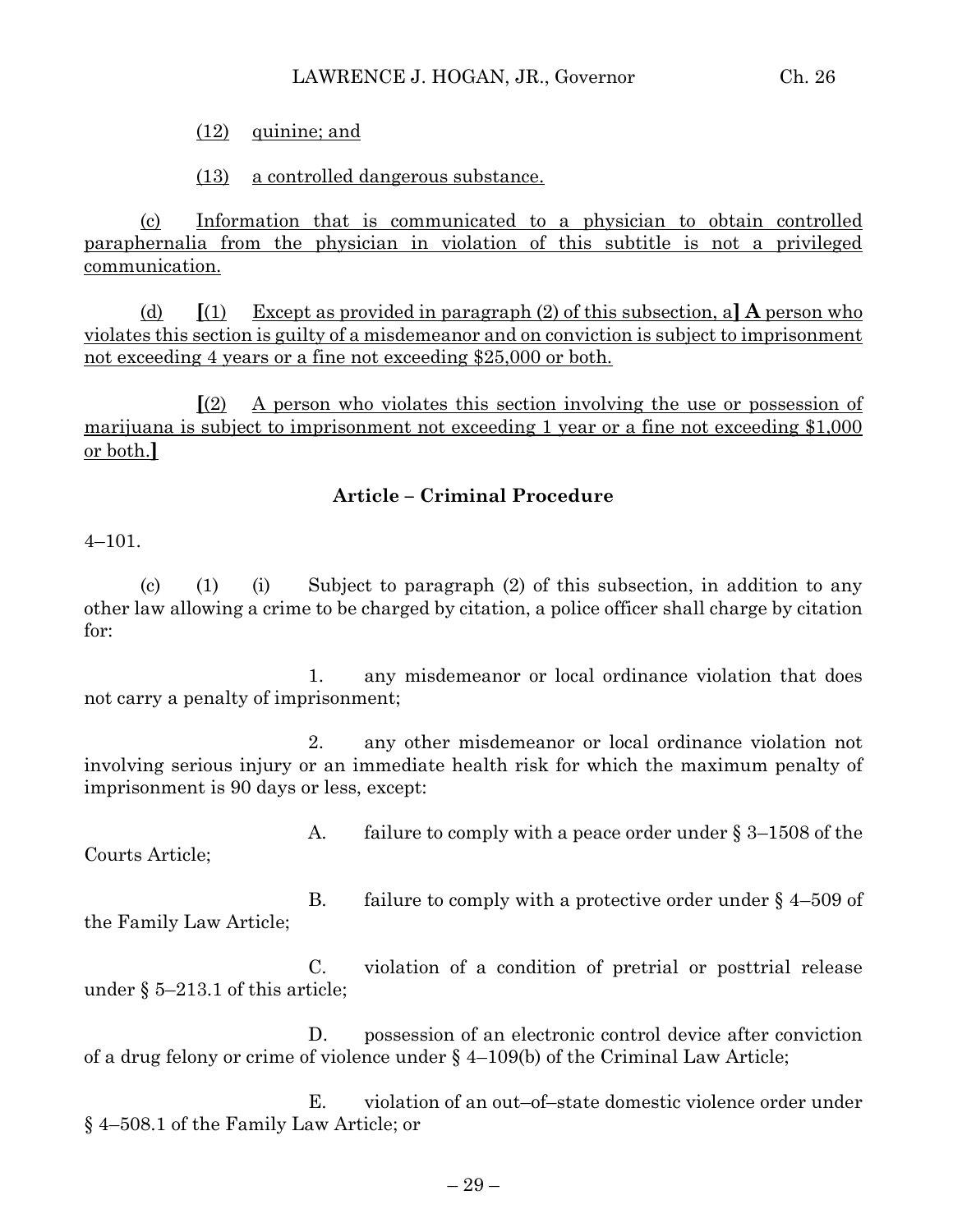Ch. 26 2022 LAWS OF MARYLAND

F. abuse or neglect of an animal under § 10–604 of the Criminal Law Article; or

3. possession of **[**marijuana**] CANNABIS** under § 5–601 of the Criminal Law Article.

(ii) Subject to paragraph (2) of this subsection, in addition to any other law allowing a crime to be charged by citation, a police officer may charge by citation for:

1. sale of an alcoholic beverage to an underage drinker or intoxicated person under § 6–304, § 6–307, § 6–308, or § 6–309 of the Alcoholic Beverages Article;

2. malicious destruction of property under § 6–301 of the Criminal Law Article, if the amount of damage to the property is less than \$500;

3. misdemeanor theft under  $\S$  7-104(g)(2) of the Criminal Law Article; **[**or**]**

4. possession of a controlled dangerous substance other than **[**marijuana**] CANNABIS** under § 5–601 of the Criminal Law Article**;**

**5. POSSESSION WITH INTENT TO DISTRIBUTE CANNABIS UNDER § 5–602(B)(1) OF THE CRIMINAL LAW ARTICLE; OR**

# **6. GROWING OR MANUFACTURING CANNABIS OR A CANNABIS PRODUCT UNDER § 5–603(B) OF THE CRIMINAL LAW ARTICLE**.

(2) A police officer may charge a defendant by citation only if:

(i) the officer is satisfied with the defendant's evidence of identity;

(ii) the officer reasonably believes that the defendant will comply with the citation;

(iii) the officer reasonably believes that the failure to charge on a statement of charges will not pose a threat to public safety;

(iv) the defendant is not subject to arrest:

1. for an alleged misdemeanor involving serious injury or immediate health risk or an alleged felony arising out of the same incident; or

2. based on an outstanding arrest warrant; and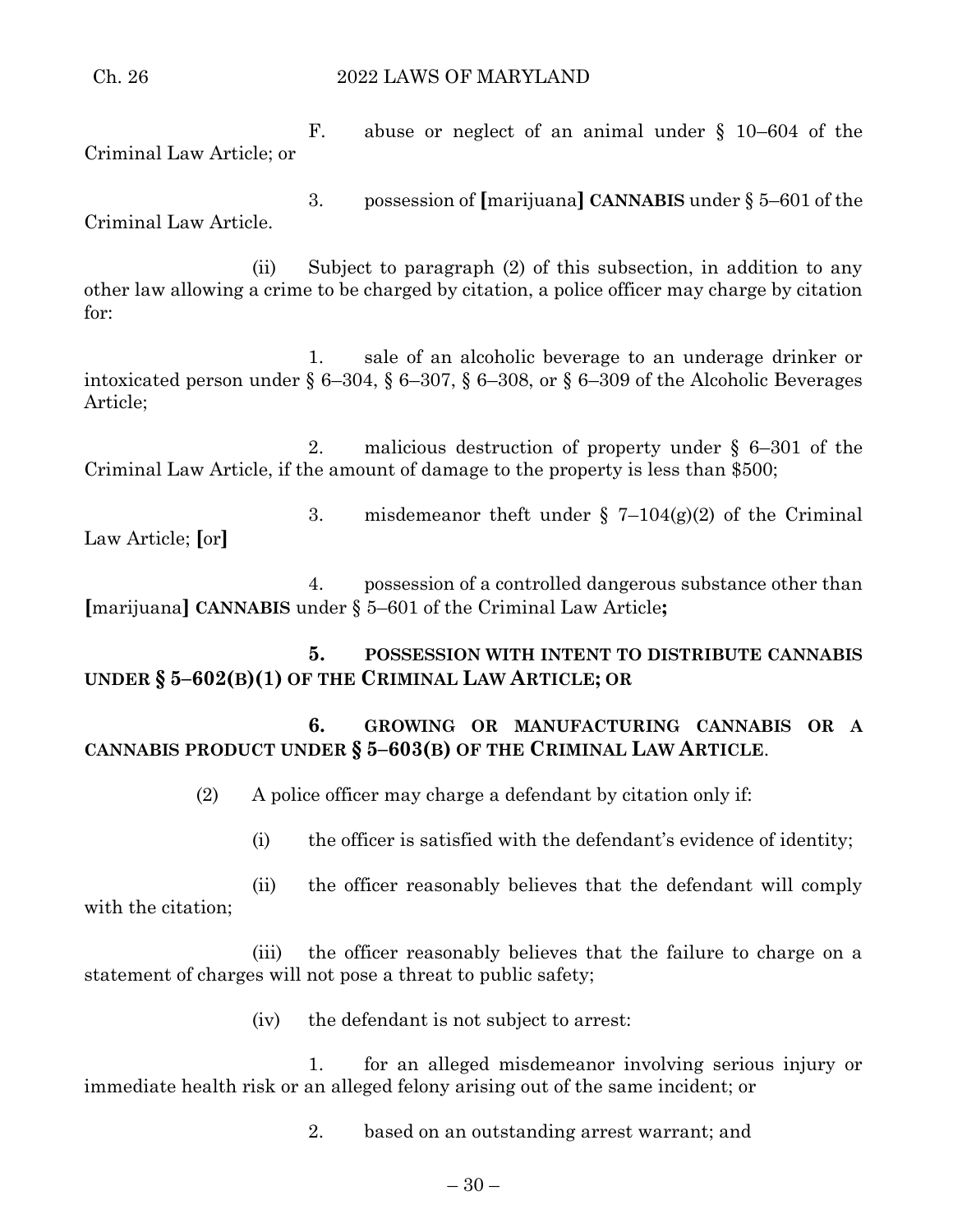(v) the defendant complies with all lawful orders by the officer.

(3) A police officer who has grounds to make a warrantless arrest for an offense that may be charged by citation under this subsection may:

(i) issue a citation in lieu of making the arrest; or

(ii) make the arrest and subsequently issue a citation in lieu of continued custody.

10–101.

(a) In this subtitle the following words have the meanings indicated.

(d) "Expunge" means to remove information from public inspection in accordance with this subtitle.

(e) **[**"Expungement"**] EXCEPT AS OTHERWISE PROVIDED IN THIS SUBTITLE, "EXPUNGEMENT"** with respect to a court record or a police record means removal from public inspection:

(1) by obliteration;

(2) by removal to a separate secure area to which persons who do not have a legitimate reason for access are denied access; or

(3) if access to a court record or police record can be obtained only by reference to another court record or police record, by the expungement of it or the part of it that provides access.

 $10-105.$ 

(a) A person who has been charged with the commission of a crime, including a violation of the Transportation Article for which a term of imprisonment may be imposed, or who has been charged with a civil offense or infraction, except a juvenile offense, may file a petition listing relevant facts for expungement of a police record, court record, or other record maintained by the State or a political subdivision of the State if:

(12) the person was convicted of possession of **[**marijuana**] CANNABIS** under § 5–601 of the Criminal Law Article; or

(c) (8) A petition for expungement based on the conviction of a crime under subsection (a)(12) of this section may not be filed **[**within 4 years after the conviction or**] BEFORE** satisfactory completion of the sentence, including probation, that was imposed for the conviction**[**, whichever is later**]**.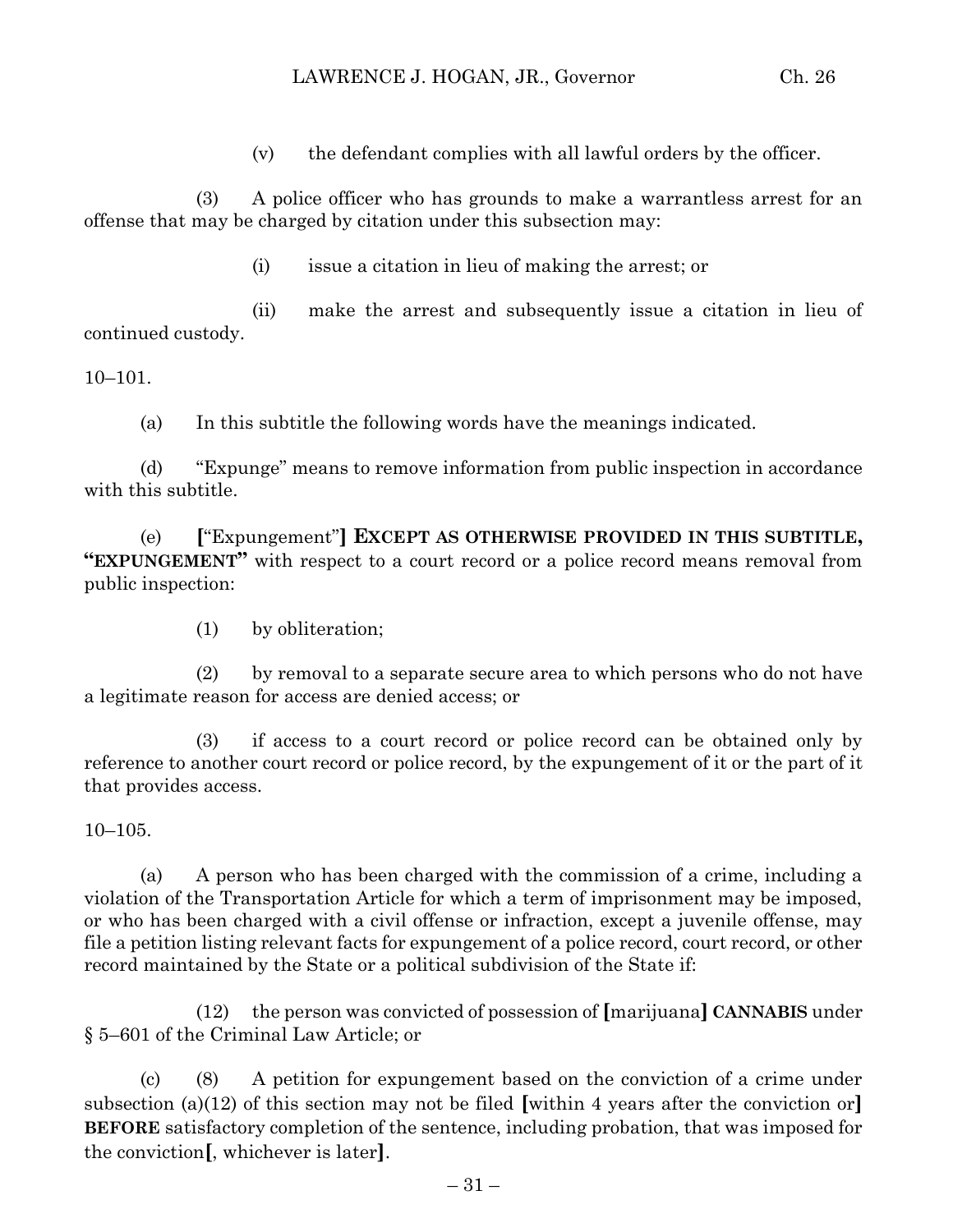**10–105.3.**

**(A) A PERSON INCARCERATED AFTER HAVING BEEN CONVICTED OF POSSESSION OF CANNABIS UNDER § 5–601 OF THE CRIMINAL LAW ARTICLE MAY PRESENT AN APPLICATION FOR RESENTENCING TO THE COURT THAT SENTENCED THE PERSON.**

**(B) THE COURT SHALL GRANT THE APPLICATION AND RESENTENCE THE PERSON TO TIME SERVED.**

**(C) IF THE PERSON IS NOT SERVING A CONCURRENT OR CONSECUTIVE SENTENCE FOR ANOTHER CRIME, THE PERSON SHALL BE RELEASED FROM INCARCERATION.**

10–107.

(a) (1) In this subtitle, if two or more charges, other than one for a minor traffic violation **OR POSSESSION OF CANNABIS UNDER § 5–601 OF THE CRIMINAL LAW ARTICLE**, arise from the same incident, transaction, or set of facts, they are considered to be a unit.

(2) A charge for a minor traffic violation **OR POSSESSION OF CANNABIS UNDER § 5–601 OF THE CRIMINAL LAW ARTICLE** that arises from the same incident, transaction, or set of facts as a charge in the unit is not a part of the unit.

(b) (1) If a person is not entitled to expungement of one charge or conviction in a unit, the person is not entitled to expungement of any other charge or conviction in the unit.

(2) The disposition of a charge for a minor traffic violation that arises from the same incident, transaction, or set of facts as a charge in the unit does not affect any right to expungement of a charge or conviction in the unit.

10–110.

(a) A person may file a petition listing relevant facts for expungement of a police record, court record, or other record maintained by the State or a political subdivision of the State if the person is convicted of:

- (1) a misdemeanor that is a violation of:
	- (i) § 6–320 of the Alcoholic Beverages Article;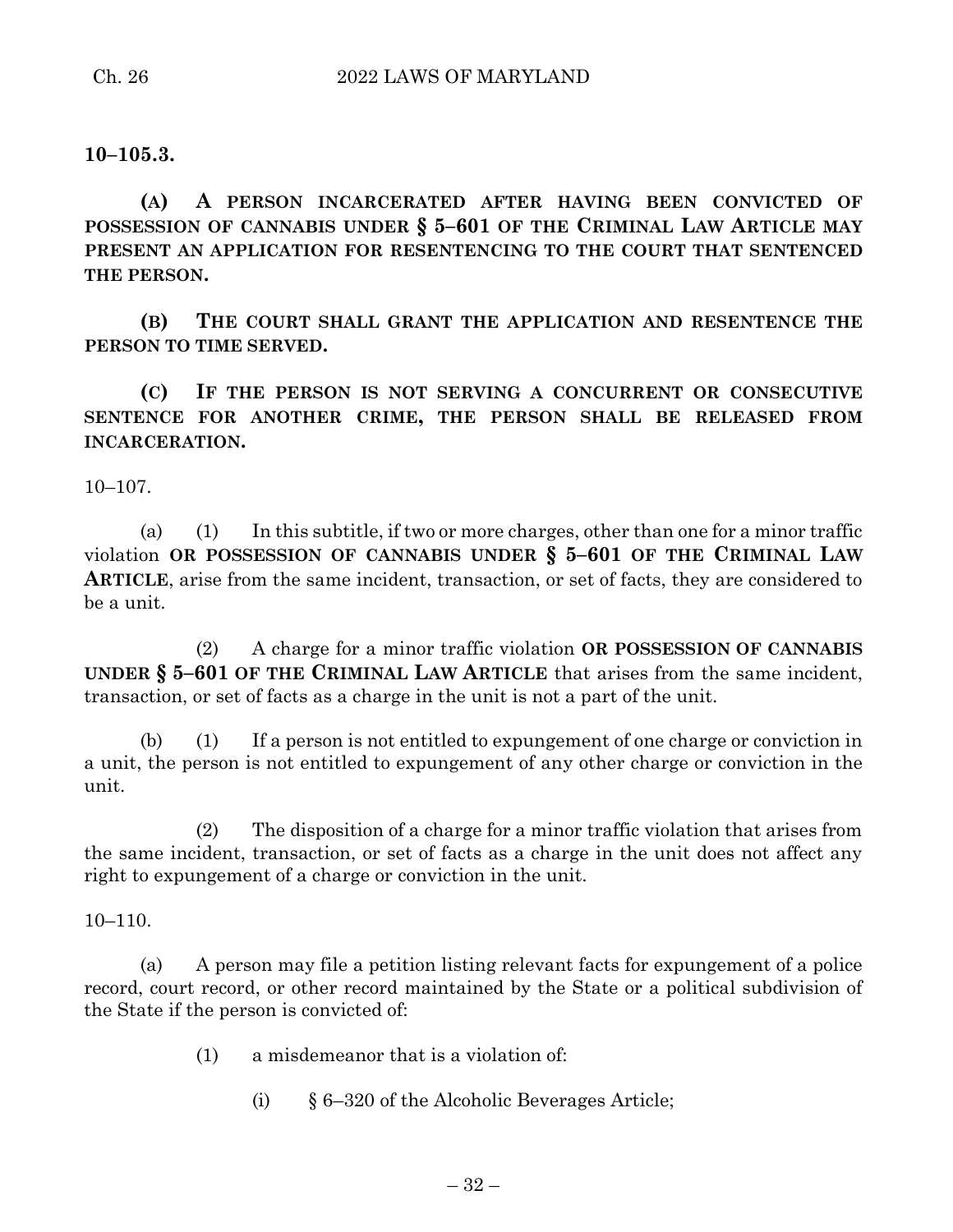(ii) an offense listed in  $\S 17-613(a)$  of the Business Occupations and Professions Article;

(iii) § 5–712, § 19–304, § 19–308, or Title 5, Subtitle 6 or Subtitle 9 of the Business Regulation Article;

(iv)  $\&$  3–1508 or  $\&$  10–402 of the Courts Article;

(v) § 14–1915, § 14–2902, or § 14–2903 of the Commercial Law

- (vi)  $\& 5-211$  of this article;
- (vii)  $\S 3-203$  or  $\S 3-808$  of the Criminal Law Article;

(viii) § 5–601 not involving the use or possession of **[**marijuana**] CANNABIS**, **§ 5–602(B) 5–602(B)(1),** § 5–618, § 5–619, § 5–620, § 5–703, § 5–708, or § 5–902 of the Criminal Law Article;

(ix) § 6–105, § 6–108, § 6–205 (fourth degree burglary), § 6–206, § 6–303, § 6–306, § 6–307, § 6–402, or § 6–503 of the Criminal Law Article;

(x) § 7–104, § 7–203, § 7–205, § 7–304, § 7–308, or § 7–309 of the Criminal Law Article;

(xi)  $\S 8-103$ ,  $\S 8-206$ ,  $\S 8-401$ ,  $\S 8-402$ ,  $\S 8-404$ ,  $\S 8-406$ ,  $\S 8-408$ ,  $\S 8$ 8–503, § 8–521, § 8–523, or § 8–904 of the Criminal Law Article;

(xii)  $\S 9-204$ ,  $\S 9-205$ ,  $\S 9-503$ , or  $\S 9-506$  of the Criminal Law Article;

(xiii) § 10–110, § 10–201, § 10–402, § 10–404, or § 10–502 of the Criminal Law Article;

(xiv) § 11–303, § 11–306, or § 11–307 of the Criminal Law Article;

(xv) § 12–102, § 12–103, § 12–104, § 12–105, § 12–109, § 12–203, § 12–204, § 12–205, or § 12–302 of the Criminal Law Article;

(xvi) § 13–401, § 13–602, or § 16–201 of the Election Law Article;

(xvii) § 4–509 of the Family Law Article;

(xviii) § 18–215 of the Health – General Article;

(xix) § 4–411 or § 4–2005 of the Housing and Community Development

Article;

Article;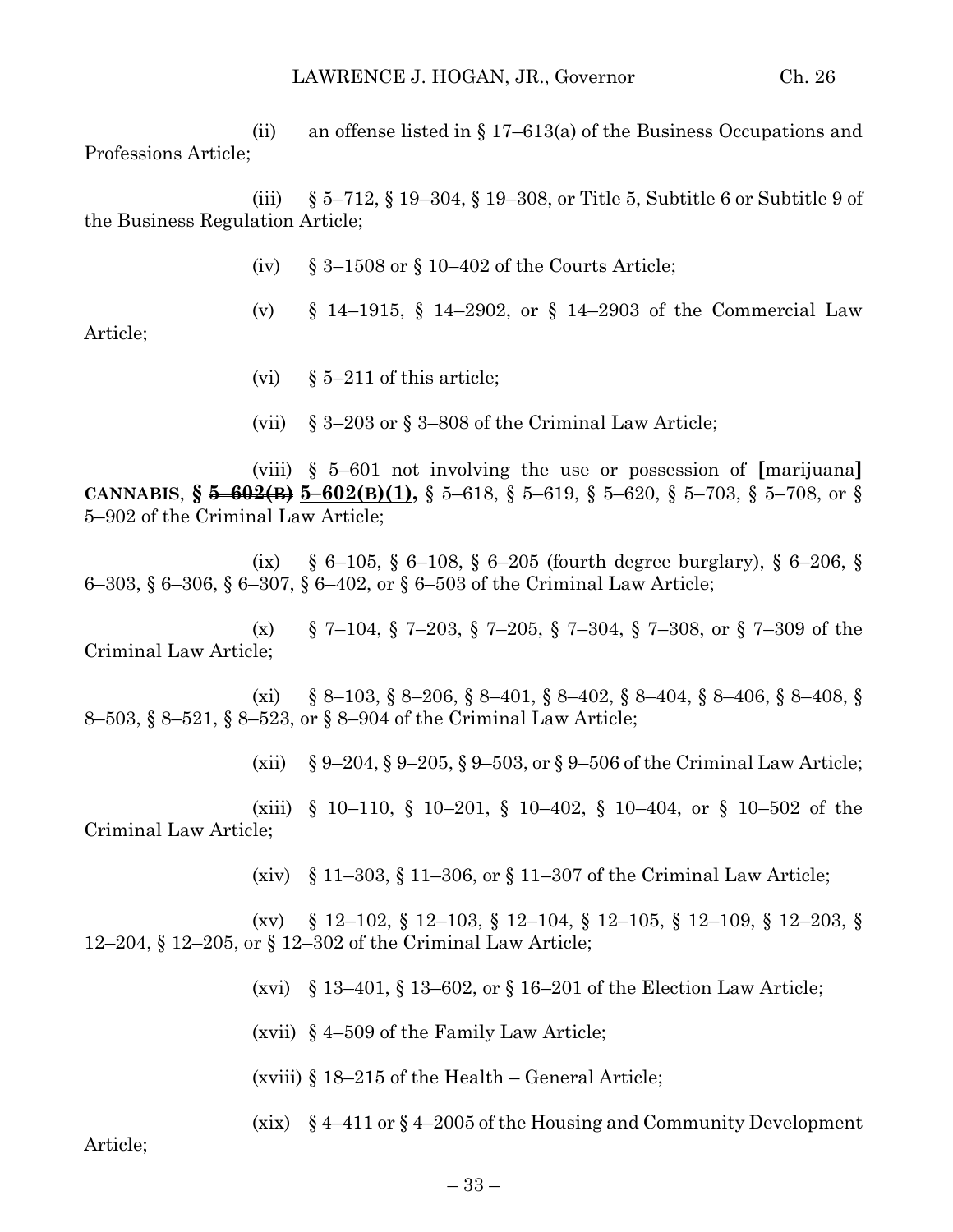(xx) § 27–403, § 27–404, § 27–405, § 27–406, § 27–406.1, § 27–407, § 27–407.1, or § 27–407.2 of the Insurance Article;

(xxi) § 8–725.4, § 8–725.5, § 8–725.6, § 8–725.7, § 8–726, § 8–726.1, § 8–727.1, or § 8–738.2 of the Natural Resources Article or any prohibited act related to speed limits for personal watercraft;

(xxii) § 5–307, § 5–308, § 6–602, § 7–402, or § 14–114 of the Public Safety Article;

(xxiii) § 7–318.1, § 7–509, or § 10–507 of the Real Property Article;

(xxiv) § 9–124 of the State Government Article;

(xxv) § 13–1001, § 13–1004, § 13–1007, or § 13–1024 of the Tax –

General Article;

(xxvi) § 16–303 of the Transportation Article; or

(xxvii)the common law offenses of affray, rioting, criminal contempt, battery, or hindering;

(2) a felony that is a violation of:

(i) § 7–104 of the Criminal Law Article;

(ii) the prohibition against possession with intent to distribute a controlled dangerous substance under **[**§ 5–602(2)**] § 5–602** of the Criminal Law Article; or

(iii) § 6–202(a), § 6–203, or § 6–204 of the Criminal Law Article; or

(3) an attempt, a conspiracy, or a solicitation of any offense listed in item (1) or (2) of this subsection.

(c) (1) Except as provided in paragraphs (2) **[**and**],** (3)**, AND (4)** of this subsection, a petition for expungement under this section may not be filed earlier than 10 years after the person satisfies the sentence or sentences imposed for all convictions for which expungement is requested, including parole, probation, or mandatory supervision.

(2) A petition for expungement for a violation of  $\S$  3–203 of the Criminal Law Article, common law battery, or for an offense classified as a domestically related crime under § 6–233 of this article may not be filed earlier than 15 years after the person satisfies the sentence or sentences imposed for all convictions for which expungement is requested, including parole, probation, or mandatory supervision.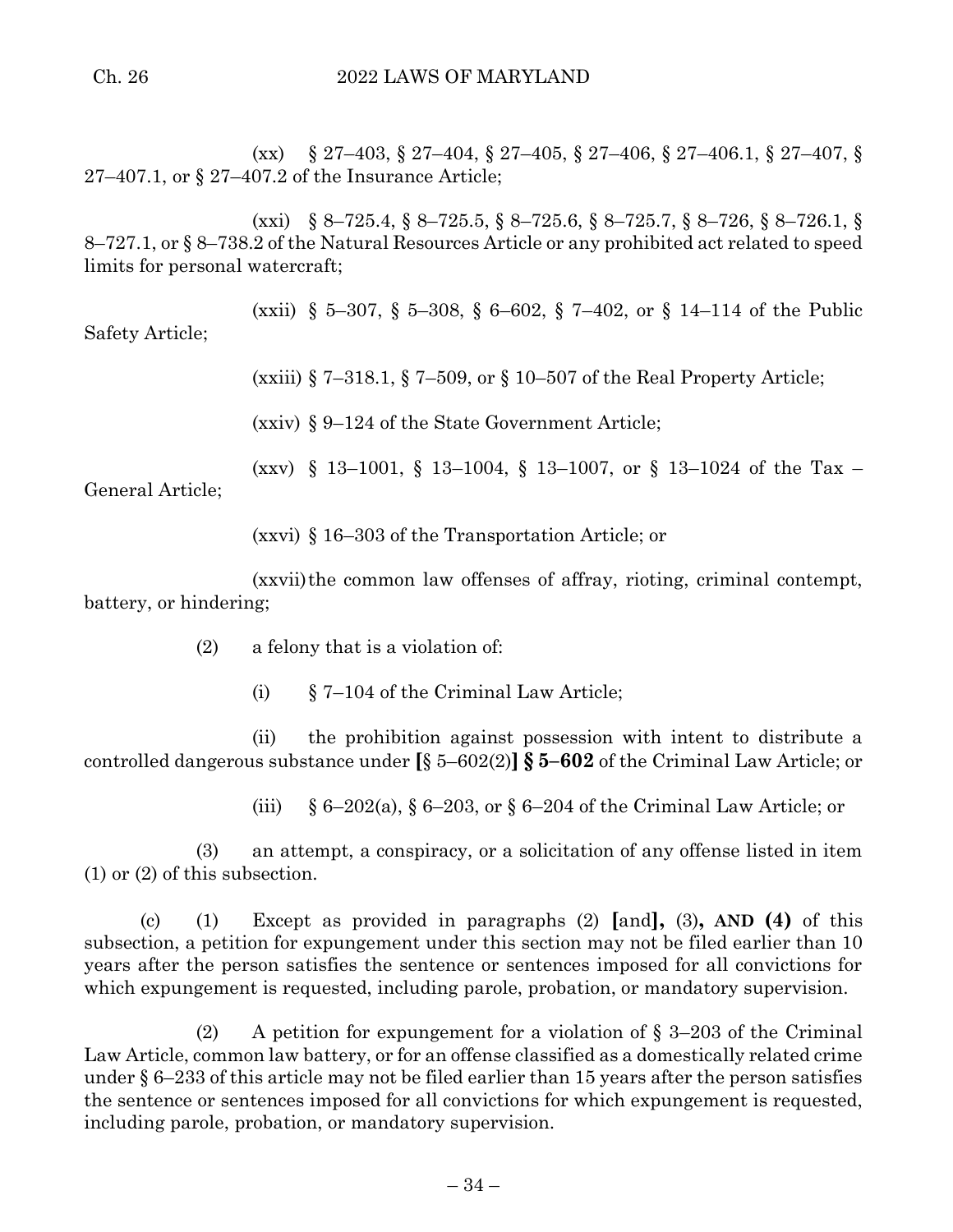(3) **[**A**] EXCEPT AS PROVIDED IN PARAGRAPH (4) OF THIS SUBSECTION, A** petition for expungement of a felony may not be filed earlier than 15 years after the person satisfies the sentence or sentences imposed for all convictions for which expungement is requested, including parole, probation, or mandatory supervision.

**(4) A PETITION FOR EXPUNGEMENT OF A CONVICTION OF POSSESSION WITH INTENT TO DISTRIBUTE CANNABIS UNDER § 5–602 OF THE CRIMINAL LAW ARTICLE MAY NOT BE FILED EARLIER THAN 4 3 YEARS AFTER THE PERSON SATISFIES THE SENTENCE OR SENTENCES IMPOSED FOR ALL CONVICTIONS FOR WHICH EXPUNGEMENT IS REQUESTED, INCLUDING PAROLE, PROBATION, OR MANDATORY SUPERVISION.**

10–111.

The Maryland Judiciary Case Search may not in any way refer to the existence of a **[**District Court**]** criminal case in which:

(1) possession of **[**marijuana**] CANNABIS** under § 5–601 of the Criminal Law Article is the only charge in the case; and

(2) the charge was disposed of before **[**October 1, 2014**] JULY 1, 2023**.

#### **10–112.**

**(A) IN THIS SECTION, "EXPUNGE" MEANS TO REMOVE ALL REFERENCES TO A SPECIFIED CRIMINAL CASE FROM THE CENTRAL REPOSITORY.**

**(B) ON OR BEFORE JULY 1, 2024, THE DEPARTMENT OF PUBLIC SAFETY AND CORRECTIONAL SERVICES SHALL EXPUNGE ALL CASES IN WHICH:**

**(1) POSSESSION OF CANNABIS UNDER § 5–601 OF THE CRIMINAL LAW ARTICLE IS THE ONLY CHARGE IN THE CASE; AND**

**(2) THE CHARGE WAS ISSUED BEFORE JULY 1, 2023.**

#### **Article – Health – General**

#### **SUBTITLE 45. CANNABIS PUBLIC HEALTH ADVISORY COUNCIL.**

**13–4501.**

**(A) IN THIS SUBTITLE THE FOLLOWING WORDS HAVE THE MEANINGS INDICATED.**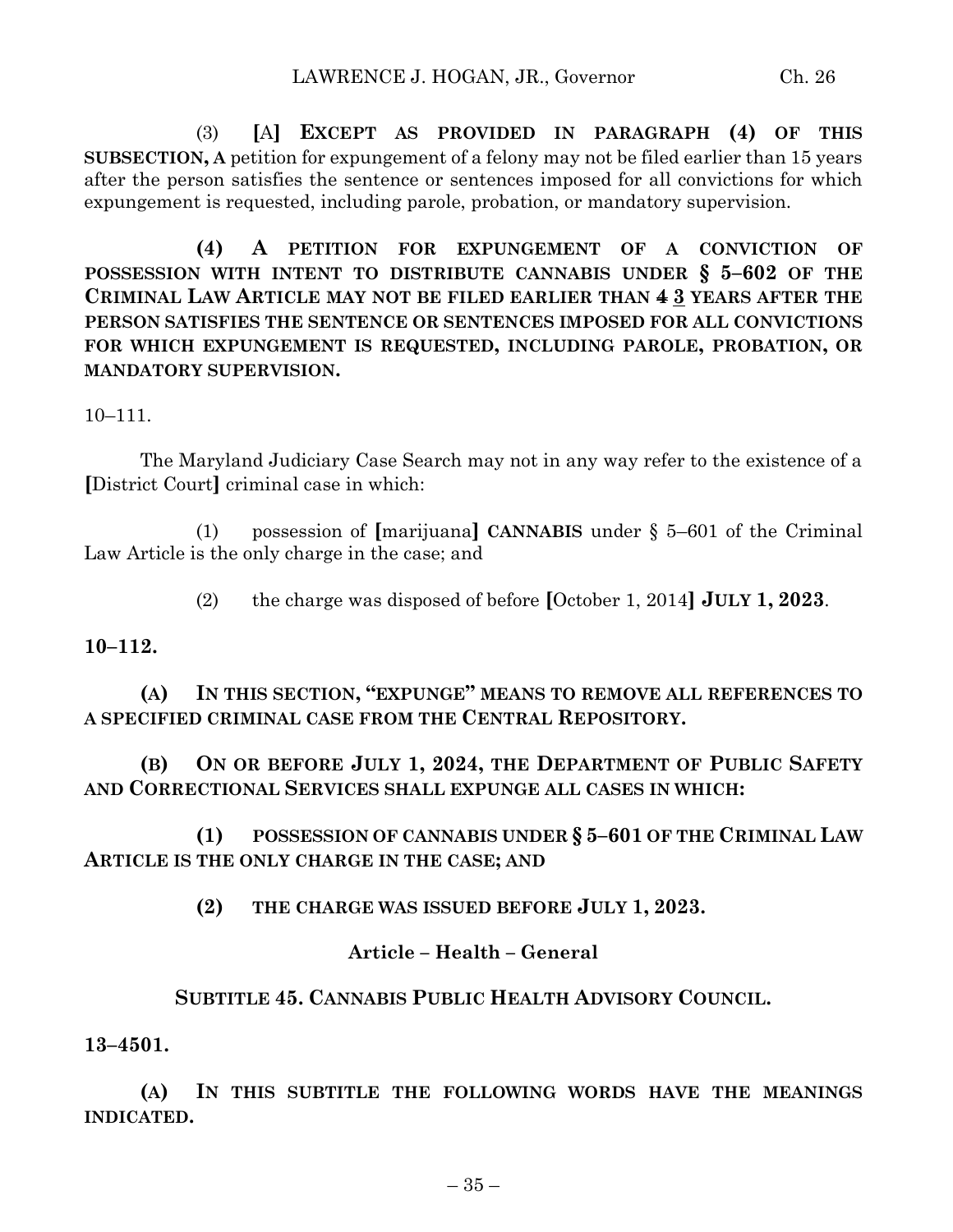#### Ch. 26 2022 LAWS OF MARYLAND

**(B) "ADVISORY COUNCIL" MEANS THE CANNABIS PUBLIC HEALTH ADVISORY COUNCIL.**

**(C) "FUND" MEANS THE CANNABIS PUBLIC HEALTH FUND.**

**13–4502.**

**(A) THERE IS A CANNABIS PUBLIC HEALTH ADVISORY COUNCIL.**

**(B) THE ADVISORY COUNCIL CONSISTS OF THE FOLLOWING MEMBERS:**

*(1) ONE MEMBER FROM THE SENATE OF MARYLAND, APPOINTED BY THE PRESIDENT OF THE SENATE;*

*(2) ONE MEMBER FROM THE HOUSE OF DELEGATES, APPOINTED BY THE SPEAKER OF THE HOUSE;*

**(1)** *(3)* **THE SECRETARY, OR THE SECRETARY'S DESIGNEE;**

**(2)** *(4)* **THE DEPUTY SECRETARY FOR BEHAVIORAL HEALTH, OR THE DEPUTY SECRETARY'S DESIGNEE;**

**(3)** *(5)* **THE SECRETARY OF AGRICULTURE, OR THE SECRETARY'S DESIGNEE;**

**(4)** *(6)* **THE EXECUTIVE DIRECTOR OF THE NATALIE M. LAPRADE MEDICAL CANNABIS COMMISSION, OR THE EXECUTIVE DIRECTOR'S DESIGNEE;**

**(5)** *(7)* **THE STATE SUPERINTENDENT OF SCHOOLS, OR THE STATE SUPERINTENDENT'S DESIGNEE; AND**

**(6)** *(8)* **THE FOLLOWING MEMBERS APPOINTED BY THE GOVERNOR:**

**(I) ONE REPRESENTATIVE FROM THE GOVERNOR'S OFFICE OF CRIME PREVENTION, YOUTH, AND VICTIM SERVICES;**

**(II) ONE REPRESENTATIVE FROM A HISTORICALLY BLACK COLLEGE OR UNIVERSITY;**

**(III) ONE HEALTH CARE PROVIDER WITH EXPERIENCE IN CANNABIS;**

**(IV) ONE PHARMACIST LICENSED IN THE STATE;**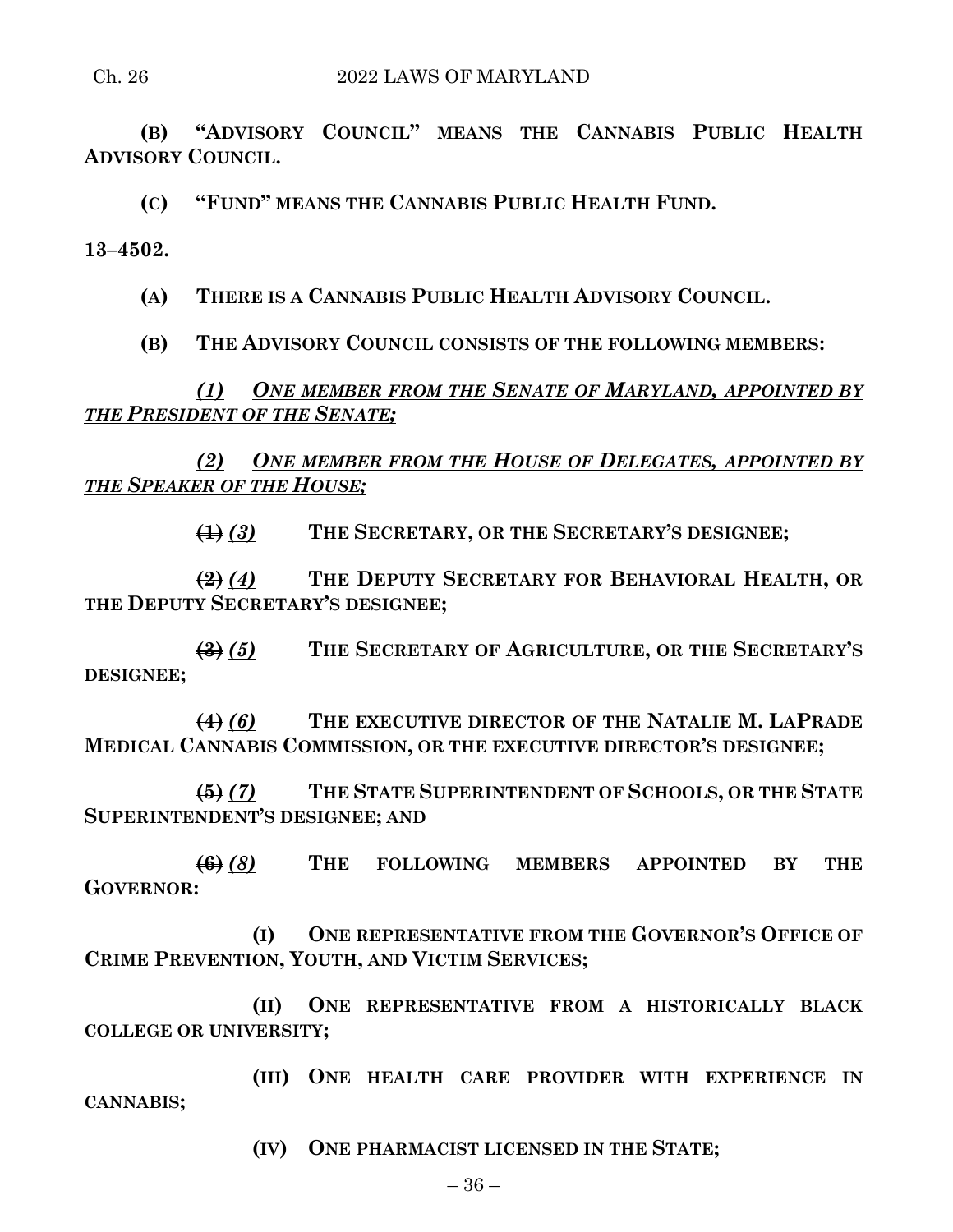**(V) ONE HEALTH CARE PROVIDER WITH EXPERTISE IN SUBSTANCE USE DISORDER TREATMENT AND RECOVERY;**

**(VI) ONE INDIVIDUAL WITH EXPERTISE IN CANNABIS USE DISORDER;**

**(VII) ONE ACADEMIC RESEARCHER WITH EXPERTISE IN CANNABIS LAW AND POLICY;**

**(VIII) ONE INDIVIDUAL WITH AT LEAST 5 YEARS OF EXPERIENCE IN HEALTH OR SOCIAL EQUITY;**

**(IX) ONE PUBLIC HEALTH PROFESSIONAL WITH CANNABIS EXPERIENCE; AND**

**(X) ONE REPRESENTATIVE OF A LABORATORY THAT TESTS CANNABIS.**

**(C) (1) TO THE EXTENT PRACTICABLE AND CONSISTENT WITH FEDERAL AND STATE LAW, THE MEMBERSHIP OF THE ADVISORY COUNCIL SHALL REFLECT THE GENDER, ETHNIC, AND RACIAL DIVERSITY OF THE STATE.**

**(2) THE MEMBERSHIP OF THE ADVISORY COUNCIL SHALL INCLUDE RESIDENTS OF RURAL AND URBAN REGIONS OF THE STATE.**

**(D) A MEMBER OF THE ADVISORY COUNCIL SHALL FILE A FINANCIAL DISCLOSURE STATEMENT WITH THE STATE ETHICS COMMISSION IN ACCORDANCE WITH TITLE 5, SUBTITLE 6 OF THE GENERAL PROVISIONS ARTICLE.**

**(E) (1) THE TERM OF AN APPOINTED MEMBER IS 4 YEARS.**

**(2) THE TERMS OF THE APPOINTED MEMBERS ARE STAGGERED AS REQUIRED BY THE TERMS PROVIDED FOR THE APPOINTED MEMBERS OF THE ADVISORY COUNCIL ON JANUARY 1, 2023.**

**(3) AT THE END OF A TERM, AN APPOINTED MEMBER CONTINUES TO SERVE UNTIL A SUCCESSOR IS APPOINTED AND QUALIFIES.**

**(4) A MEMBER WHO IS APPOINTED AFTER A TERM HAS BEGUN SERVES ONLY FOR THE REST OF THE TERM AND UNTIL A SUCCESSOR IS APPOINTED AND QUALIFIES.**

– 37 –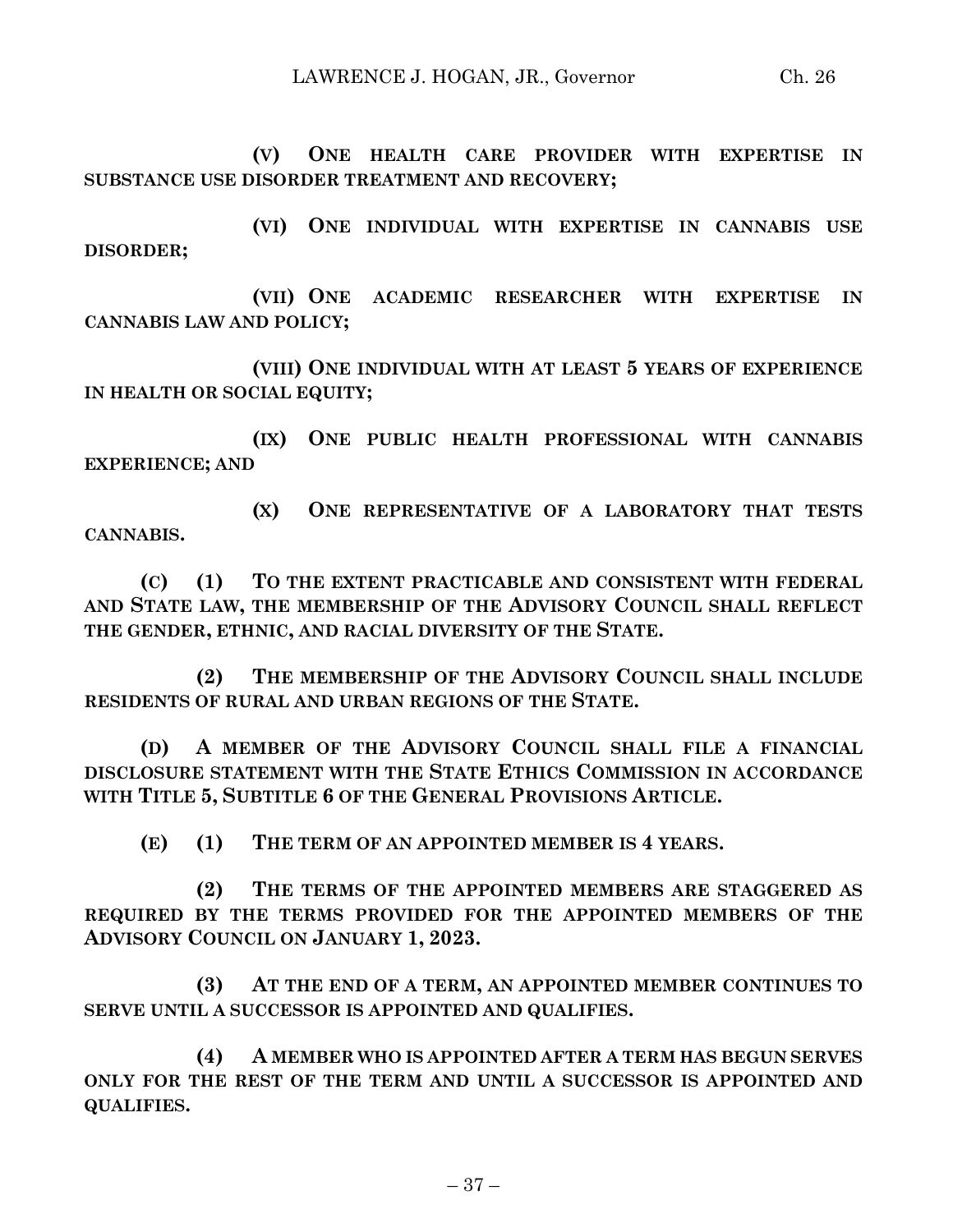#### Ch. 26 2022 LAWS OF MARYLAND

**(5) AN APPOINTED MEMBER MAY NOT SERVE MORE THAN TWO CONSECUTIVE FULL TERMS.**

**13–4503.**

**(A) THE CHAIR OF THE ADVISORY COUNCIL SHALL BE ELECTED BY THE MEMBERS OF THE ADVISORY COUNCIL.**

**(B) A MAJORITY OF THE MEMBERS THEN SERVING ON THE ADVISORY COUNCIL IS A QUORUM.**

**(C) THE ADVISORY COUNCIL SHALL MEET AT LEAST FOUR TIMES EACH YEAR, AT THE TIMES AND PLACES THAT THE ADVISORY COUNCIL DETERMINES.**

**(D) THE ADVISORY COUNCIL MAY FORM WORKGROUPS TO ASSIST IN THE WORK OF THE ADVISORY COUNCIL.**

**(E) A MEMBER OF THE ADVISORY COUNCIL:**

**(1) MAY NOT RECEIVE COMPENSATION AS A MEMBER OF THE ADVISORY COUNCIL; BUT**

**(2) IS ENTITLED TO REIMBURSEMENT FOR EXPENSES UNDER THE STANDARD STATE TRAVEL REGULATIONS, AS PROVIDED IN THE STATE BUDGET.**

**(F) THE DEPARTMENT SHALL PROVIDE STAFF SUPPORT AND TECHNICAL ASSISTANCE FOR THE ADVISORY COUNCIL.**

#### **13–4504.**

**(A) THE ADVISORY COUNCIL SHALL STUDY AND MAKE RECOMMENDATIONS REGARDING:**

**(1) THE PROMOTION OF PUBLIC HEALTH AND MITIGATION OF YOUTH USE OF, MISUSE OF, AND ADDICTION TO CANNABIS;**

**(2) DATA COLLECTION AND REPORTING OF DATA THAT MEASURES THE IMPACT OF CANNABIS CONSUMPTION AND LEGALIZATION;**

**(3) THE IMPACT OF CANNABIS LEGALIZATION ON THE EDUCATION, BEHAVIORAL HEALTH, AND SOMATIC HEALTH OF INDIVIDUALS UNDER THE AGE OF 21 YEARS;**

– 38 –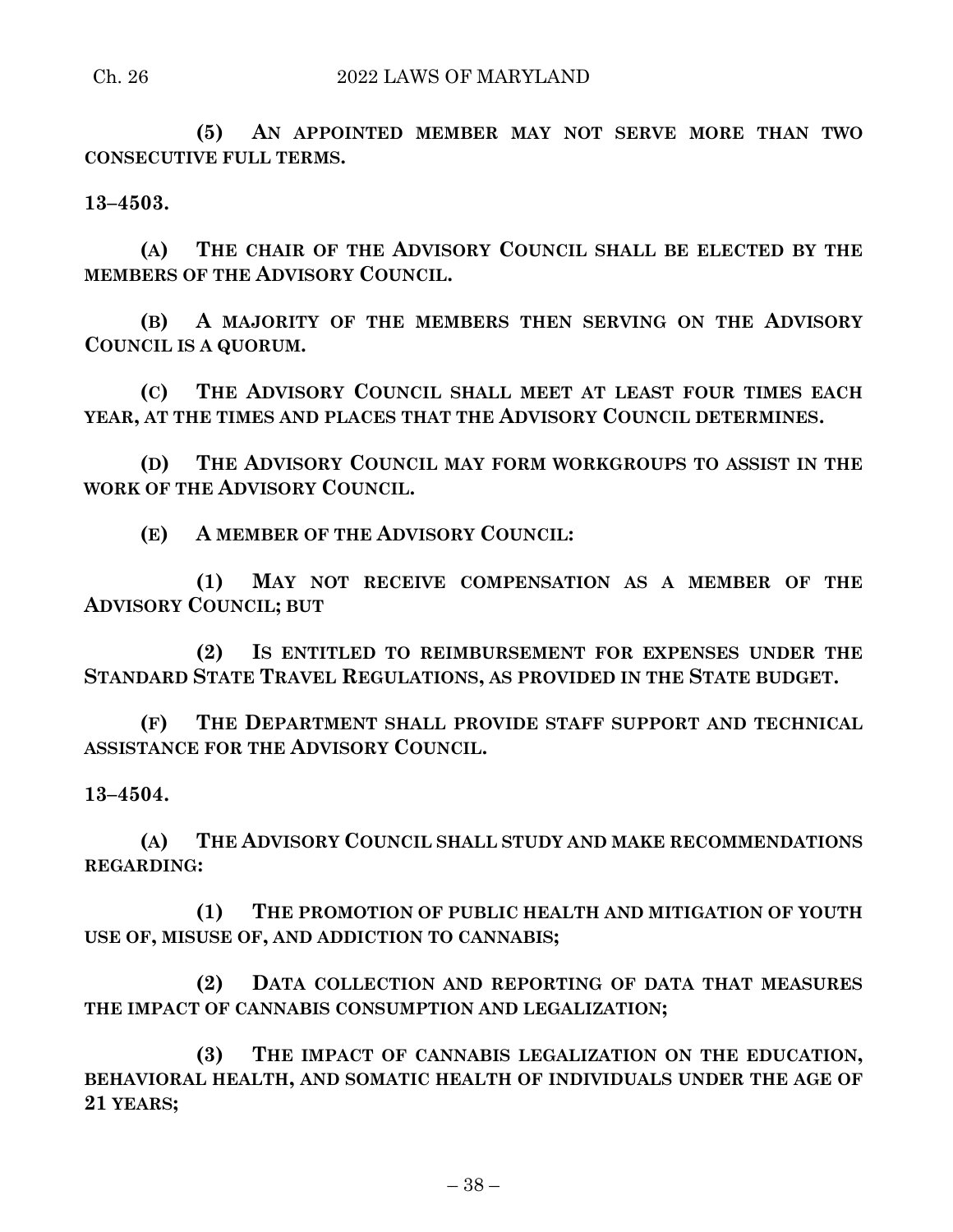**(4) INITIATIVES TO PREVENT CANNABIS USE BY INDIVIDUALS UNDER THE AGE OF 21 YEARS, INCLUDING EDUCATIONAL PROGRAMS FOR USE IN SCHOOLS;**

**(5) PUBLIC HEALTH CAMPAIGNS ON CANNABIS;**

**(6) ADVERTISING, LABELING, PRODUCT TESTING, AND QUALITY CONTROL REQUIREMENTS;**

**(7) TRAINING FOR HEALTH CARE PROVIDERS RELATED TO CANNABIS USE; AND**

**(8) BEST PRACTICES REGARDING REQUIREMENTS TO REDUCE THE APPEAL OF CANNABIS TO MINORS, INCLUDING ADVERTISING, POTENCY, PACKAGING, AND LABELING STANDARDS; AND**

**(8) (9) ANY OTHER ISSUES THAT ADVANCE PUBLIC HEALTH RELATED TO CANNABIS USE AND LEGALIZATION.**

**(B) TO THE EXTENT PRACTICABLE, THE ADVISORY COUNCIL SHALL CONSIDER ANY DATA COLLECTED BY THE STATE RELATED TO CANNABIS USE WHEN MAKING RECOMMENDATIONS, INCLUDING DATA COLLECTED UNDER § 13–4401 OF THIS TITLE.**

**13–4505.**

**(A) THERE IS A CANNABIS PUBLIC HEALTH FUND.**

**(B) THE PURPOSE OF THE FUND IS TO PROVIDE FUNDING TO ADDRESS THE HEALTH EFFECTS ASSOCIATED WITH THE LEGALIZATION OF ADULT–USE CANNABIS.**

**(C) THE DEPARTMENT SHALL ADMINISTER THE FUND.**

**(D) (1) THE FUND IS A SPECIAL, NONLAPSING FUND THAT IS NOT SUBJECT TO § 7–302 OF THE STATE FINANCE AND PROCUREMENT ARTICLE.**

**(2) THE STATE TREASURER SHALL HOLD THE FUND SEPARATELY, AND THE COMPTROLLER SHALL ACCOUNT FOR THE FUND.**

**(E) THE FUND CONSISTS OF:**

**(1) REVENUE DISTRIBUTED TO THE FUND BASED ON REVENUES FROM ADULT–USE CANNABIS;**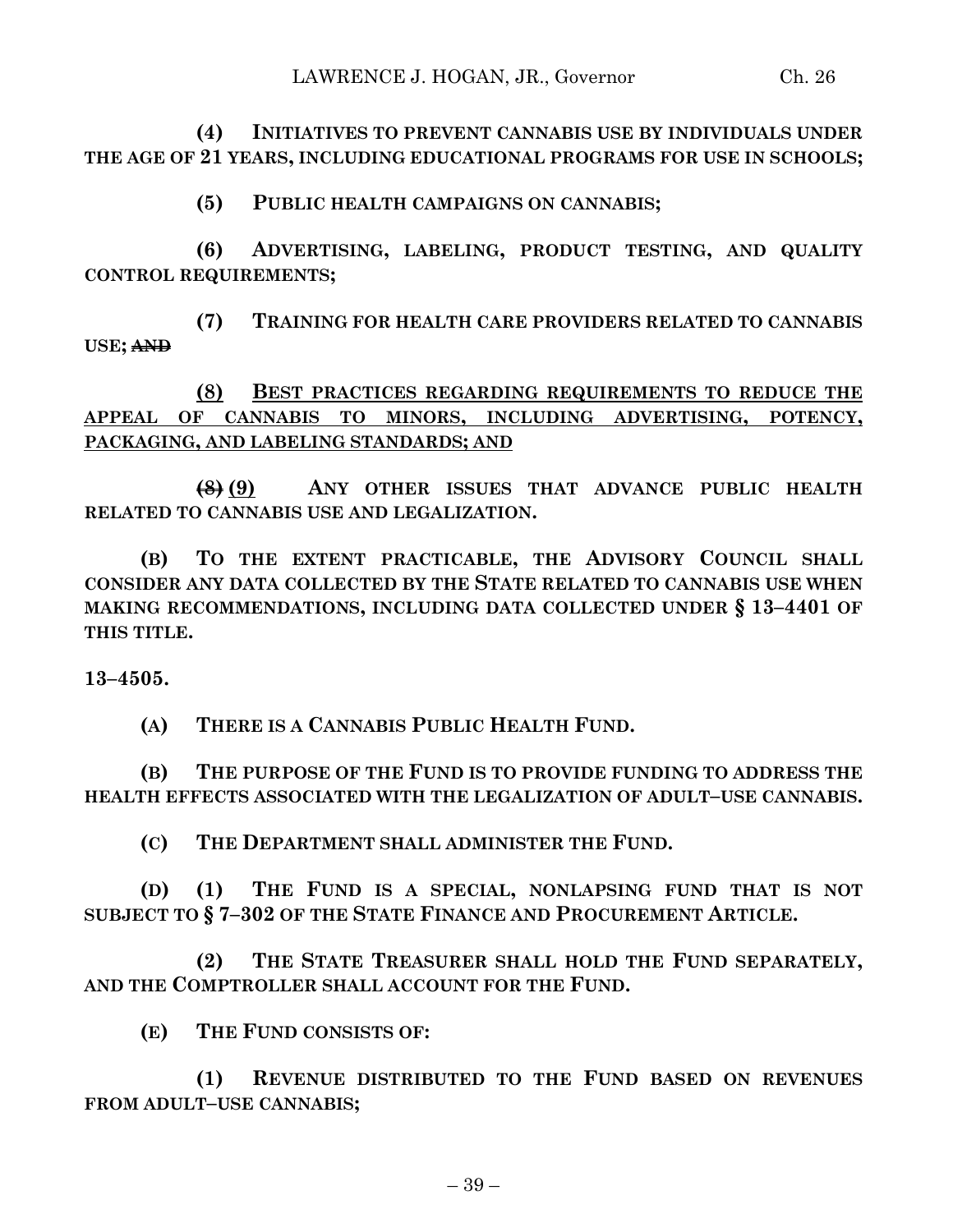#### Ch. 26 2022 LAWS OF MARYLAND

**(2) MONEY APPROPRIATED IN THE STATE BUDGET TO THE FUND; AND**

**(3) ANY OTHER MONEY FROM ANY OTHER SOURCE ACCEPTED FOR THE BENEFIT OF THE FUND.**

**(F) THE FUND MAY BE USED ONLY FOR:**

**(1) SUPPORTING THE ADVISORY COUNCIL IN PERFORMING ITS DUTIES;**

**(2) SUPPORTING DATA COLLECTION AND RESEARCH ON THE EFFECTS OF CANNABIS LEGALIZATION IN THE STATE;**

**(3) PROVIDING FUNDING FOR EDUCATION AND PUBLIC AWARENESS CAMPAIGNS RELATED TO CANNABIS USE, INCLUDING FUNDING FOR EDUCATIONAL PROGRAMS TO BE USED IN SCHOOLS;**

**(4) SUPPORTING SUBSTANCE USE DISORDER COUNSELING AND TREATMENT FOR INDIVIDUALS; AND**

**(5) TRAINING** *AND EQUIPMENT* **FOR LAW ENFORCEMENT TO RECOGNIZE IMPAIRMENTS DUE TO CANNABIS***; AND*

*(6) PURCHASING TECHNOLOGY PROVEN TO BE EFFECTIVE AT MEASURING CANNABIS LEVELS IN DRIVERS***.**

**(G) (1) THE STATE TREASURER SHALL INVEST THE MONEY OF THE FUND IN THE SAME MANNER AS OTHER STATE MONEY MAY BE INVESTED.**

**(2) ANY INTEREST EARNINGS OF THE FUND SHALL BE CREDITED TO THE FUND.**

**(H) EXPENDITURES FROM THE FUND MAY BE MADE ONLY IN ACCORDANCE WITH THE STATE BUDGET.**

**13–4506.**

**ON OR BEFORE DECEMBER 1 EACH YEAR, THE ADVISORY COUNCIL SHALL REPORT ITS FINDINGS AND RECOMMENDATIONS TO THE GOVERNOR AND, IN ACCORDANCE WITH § 2–1257 OF THE STATE GOVERNMENT ARTICLE, THE GENERAL ASSEMBLY.**

24–501.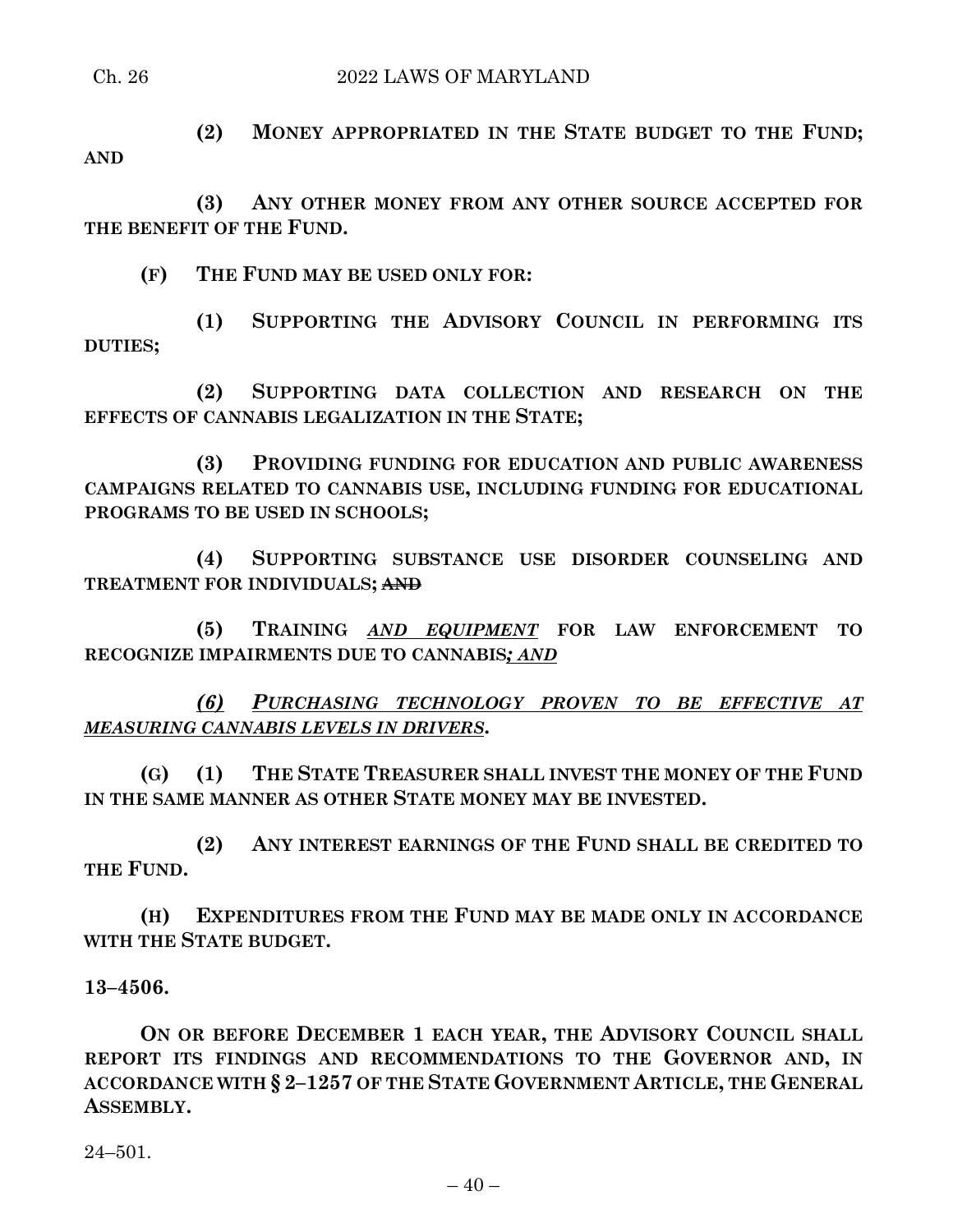(a) In this subtitle the following words have the meanings indicated.

**(B) "CANNABIS" MEANS THE PLANT CANNABIS SATIVA L. AND ANY PART OF THE PLANT, INCLUDING ALL DERIVATIVES, EXTRACTS, CANNABINOIDS, ISOMERS, ACIDS, SALTS, AND SALTS OF ISOMERS, WHETHER GROWING OR NOT, WITH A DELTA–9–TETRAHYDROCANNABINOL CONCENTRATION GREATER THAN 0.3% ON A DRY WEIGHT BASIS HAS THE MEANING STATED IN § 5–101 OF THE CRIMINAL LAW ARTICLE.**

**[**(b)**] (C)** "Employee" has the meaning stated in § 5–101 of the Labor and Employment Article.

**[**(c)**] (D)** "Employer" has the meaning stated in § 5–101 of the Labor and Employment Article.

**[**(d)**] (E)** "Environmental **[**tobacco**]** smoke" means the complex mixture formed from the escaping smoke of a burning tobacco**, CANNABIS, OR HEMP** product or smoke exhaled by the smoker.

**[**(e)**] (F)** "Indoor area open to the public" means:

(1) An indoor area or a portion of an indoor area accessible to the public by either invitation or permission; or

(2) An indoor area of any establishment licensed or permitted under the Alcoholic Beverages Article for the sale or possession of alcoholic beverages.

 $[(f)]$  **(G)** "Place of employment" has the meaning stated in § 5–101 of the Labor and Employment Article.

**[**(g)**] (H)** "Smoking" means the burning of a lighted cigarette, cigar, pipe, or any other matter or substance **[**that contains tobacco**] CONTAINING, WHOLLY OR IN PART, TOBACCO, CANNABIS, OR HEMP**.

 $24 - 502$ .

It is the intent of the General Assembly that the State protect the public and employees from involuntary exposure to environmental **[**tobacco**]** smoke in indoor areas open to the public, indoor places of employment, and certain designated private areas.

24–503.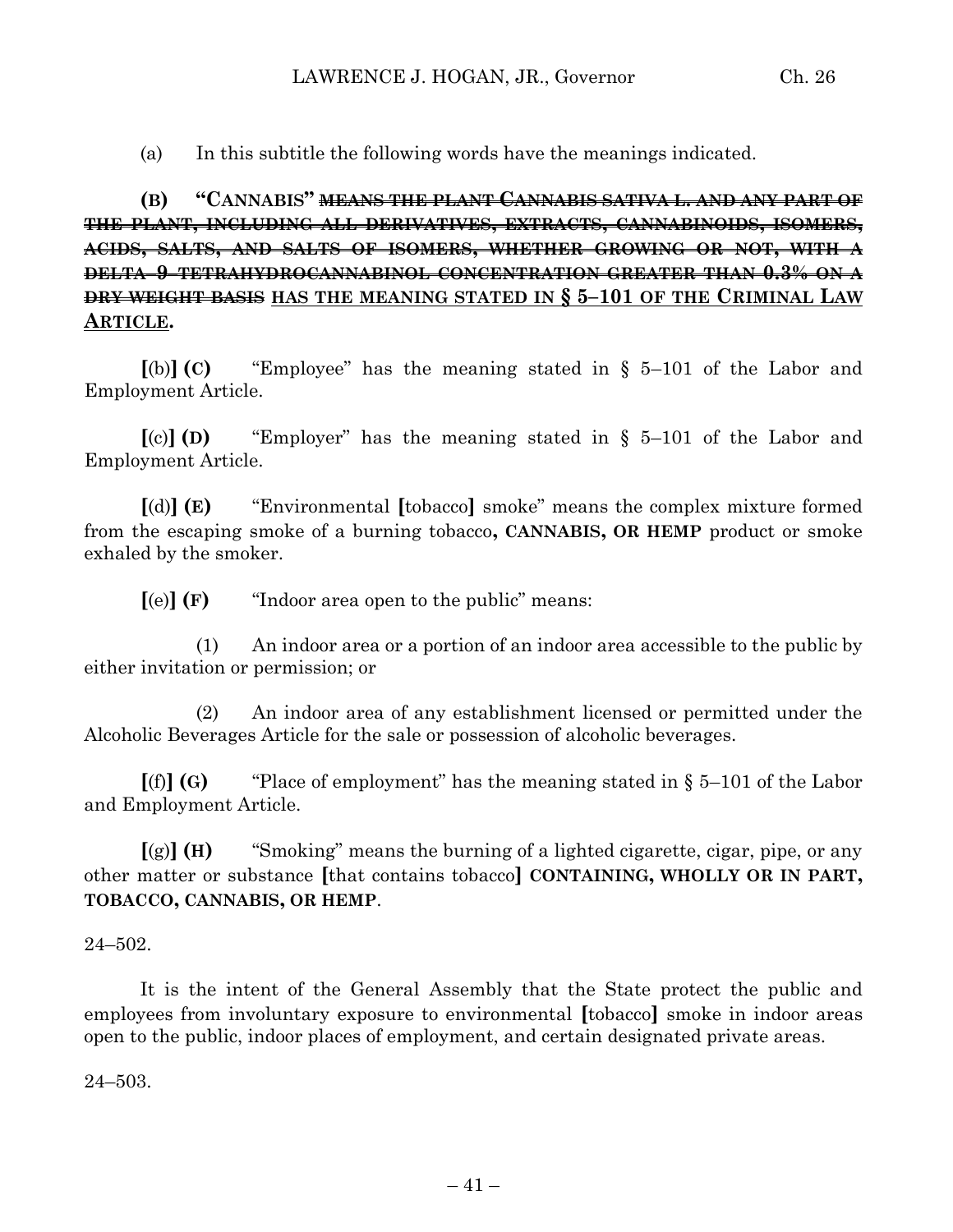The purpose of this subtitle is to preserve and improve the health, comfort, and environment of the people of the State by limiting exposure to environmental **[**tobacco**]** smoke.

24–504.

Except as provided in § 24–505 of this subtitle, beginning on February 1, 2008, a person may not smoke in:

(1) An indoor area open to the public;

(2) An indoor place in which meetings are open to the public in accordance with Title 3 of the General Provisions Article;

(3) A government–owned or government–operated means of mass transportation including buses, vans, trains, taxicabs, and limousines; or

(4) An indoor place of employment.

24–505.

This subtitle does not apply to:

(1) Private homes, residences, including residences used as a business or place of employment, unless being used by a person who is licensed or registered under Title 5, Subtitle 5 of the Family Law Article to provide child care, and private vehicles, unless being used for the public transportation of children, or as part of health care or child care transportation;

(2) A hotel or motel room rented to one or more guests as long as the total percent of hotel or motel rooms being so used does not exceed 25%;

(3) A retail tobacco business that is a sole proprietorship, limited liability company, corporation, partnership, or other enterprise, in which:

(i) The primary activity is the retail sale of tobacco products and accessories; and

(ii) The sale of other products is incidental;

(4) Any facility of a manufacturer, importer, wholesaler, or distributor of tobacco products or of any tobacco leaf dealer or processor in which employees of the manufacturer, importer, wholesaler, distributor, or processor work or congregate; or

(5) A research or educational laboratory for the purpose of conducting scientific research into the health effects of tobacco smoke.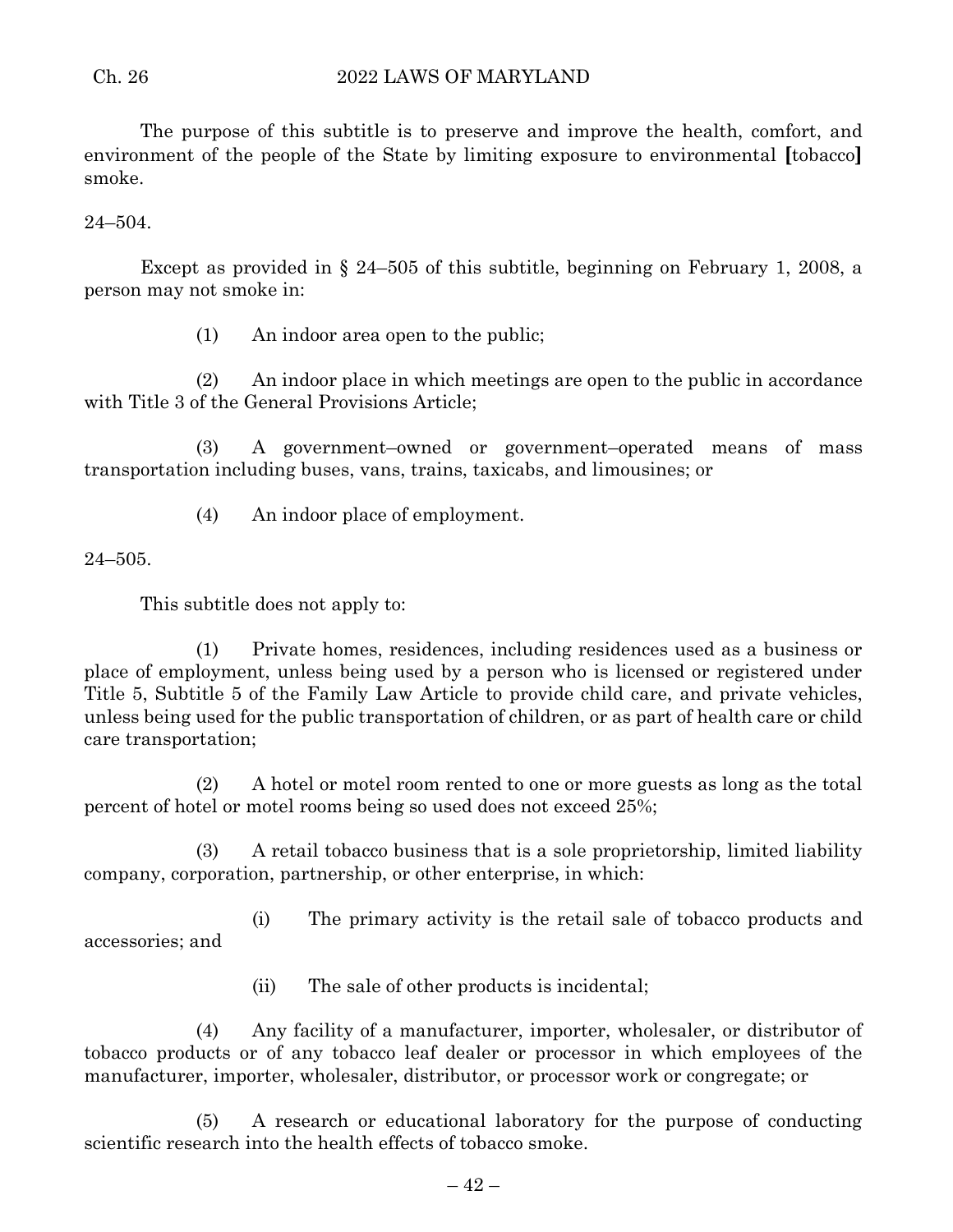24–507.

(a) The Department shall adopt regulations that prohibit environmental **[**tobacco**]** smoke in indoor areas open to the public.

(b) On or before September 30 of each year, the Department shall report, in accordance with § 2–1257 of the State Government Article, to the General Assembly on:

(1) The enforcement efforts of the Department to eliminate environmental **[**tobacco**]** smoke in indoor areas open to the public during the prior year; and

(2) The results of these enforcement efforts.

#### 24–508.

(a) Subject to subsection (c) of this section and except as provided in subsection (d) of this section, a person who violates a provision of this subtitle or a regulation adopted under  $\S 24-507(a)$  of this subtitle:

(1) For a first violation, shall be issued a written reprimand by the Secretary or the Secretary's designee;

(2) For a second violation, is subject to a civil penalty of \$100; and

(3) For each subsequent violation, is subject to a civil penalty not less than \$250.

(b) The Secretary may waive a penalty established under subsection (a) of this section, giving consideration to factors that include:

(1) The seriousness of the violation; and

(2) Any demonstrated good faith measures to comply with the provisions of this subtitle.

(c) (1) This subsection does not apply to an alleged violation of subsection (d) of this section.

(2) It is an affirmative defense to a complaint brought against a person for a violation of a provision of this subtitle or a regulation adopted under this subtitle that the person or an employee of the person:

(i) Posted a "No Smoking" sign as required under § 24–506 of this subtitle;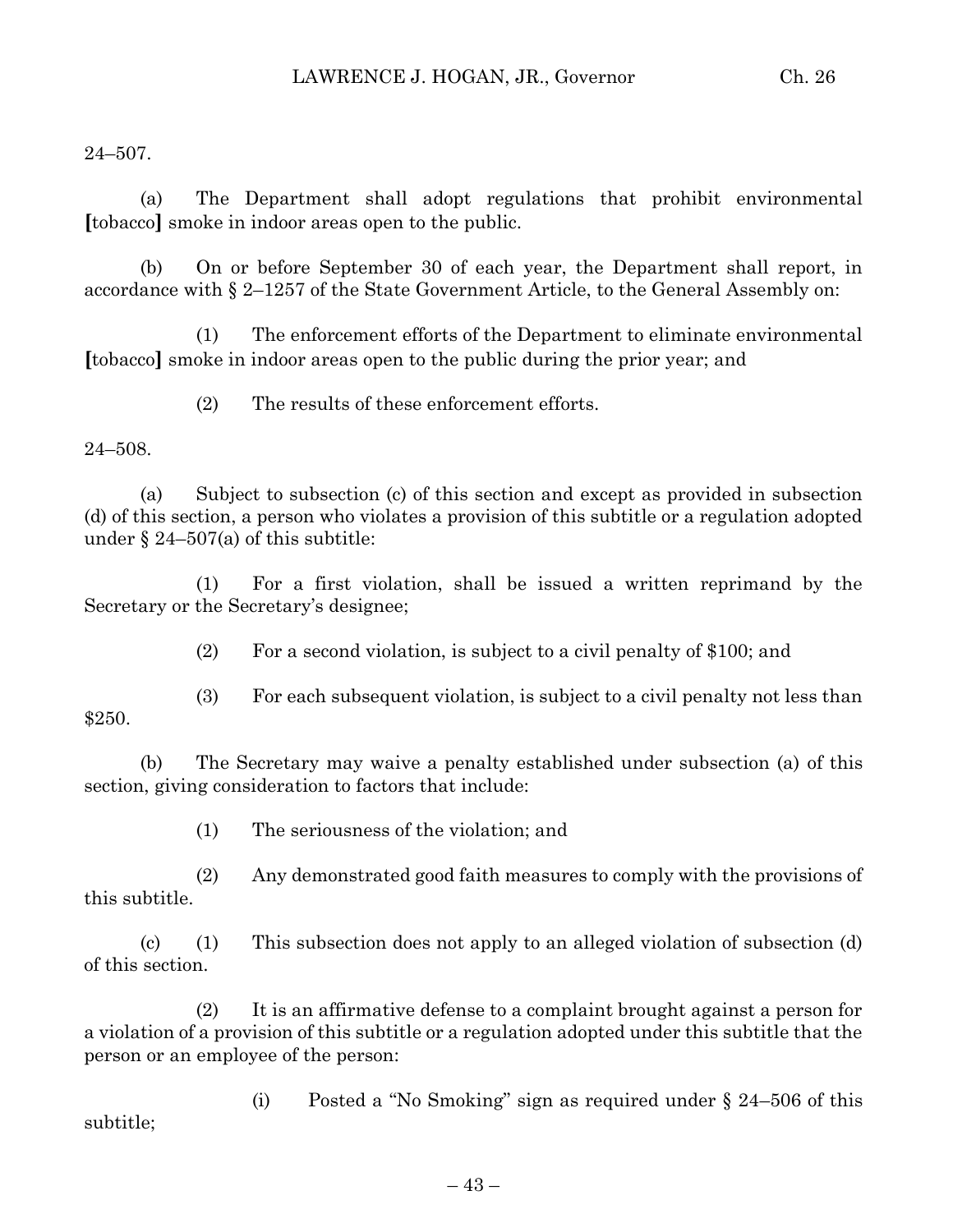(ii) Removed all ashtrays and other smoking paraphernalia from all areas where smoking is prohibited; and

(iii) If the violation occurred in a bar, tavern, or restaurant:

1. Refused to seat or serve any individual who was smoking in a prohibited area; and

2. If the individual continued to smoke after an initial warning, asked the individual to leave the establishment.

(d) An employer who discharges or discriminates against an employee because that employee has made a complaint, has given information to the Department in accordance with this subtitle, has caused to be instituted or is about to cause to be instituted a proceeding under this subtitle, or has testified or is about to testify in a proceeding under this subtitle, shall be deemed in violation of this subtitle and shall be subject to a civil penalty of at least \$2,000 but not more than \$10,000 for each violation.

(e) (1) An employee may not:

(i) Make a groundless or malicious complaint under this subtitle to the Secretary or an authorized representative of the Secretary;

(ii) In bad faith, bring an action under this subtitle; or

(iii) In bad faith, testify in an action under this subtitle or a proceeding that relates to the subject of this subtitle.

(2) The Secretary may bring an action for injunctive relief and damages against a person who violates the provisions of paragraph (1) of this subsection.

(f) A penalty collected by the Secretary under this section shall be paid to the Cigarette Restitution Fund established under § 7–317 of the State Finance and Procurement Article.

24–510.

Nothing in this subtitle shall be construed to preempt a county or municipal government from enacting and enforcing more stringent measures to reduce involuntary exposure to environmental **[**tobacco**]** smoke.

SECTION 6. AND BE IT FURTHER ENACTED, That the Laws of Maryland read as follows:

# **Article – Criminal Law**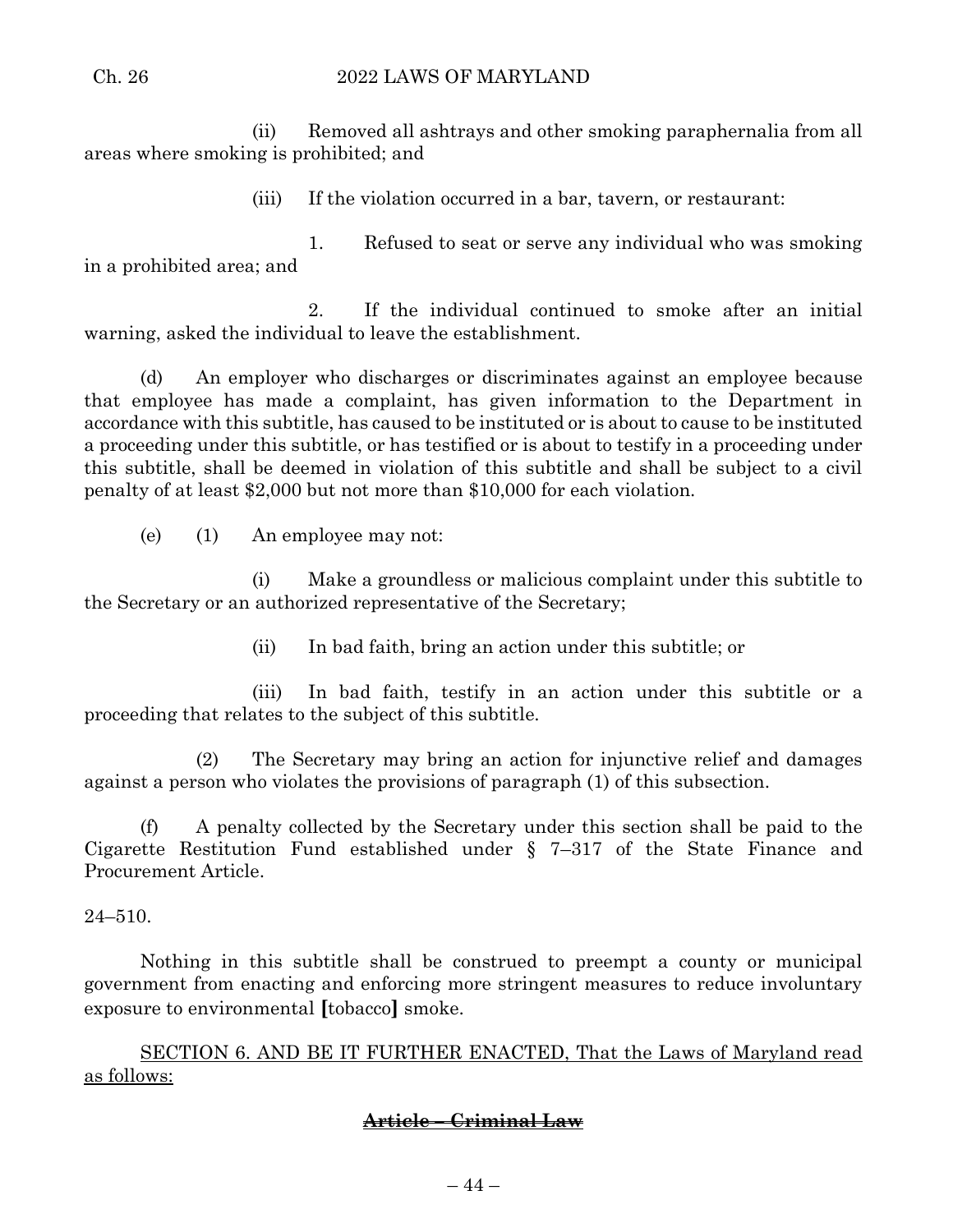$\frac{5-101}{7}$ 

(a) In this title the following words have the meanings indicated.

 $(e-2)$  "Civil use amount" means:

(1) an amount of usable cannabis that exceeds 1.5 ounces but does not exceed 2.5 ounces;

(2) an amount of concentrated cannabis that exceeds 12 grams but does not exceed 20 grams; **OR**

 $\left(\frac{3}{2}\right)$  an amount of cannabis products containing delta–9–tetrahydrocannabinol that exceeds 750 milligrams but does not exceed 1,250 milligrams**[**; or

- (4) two or fewer cannabis plants**]**.
- (u) "Personal use amount" means:
	- (1) an amount of usable cannabis that does not exceed 1.5 ounces;
	- (2) an amount of concentrated cannabis that does not exceed 12 grams; **OR**

(3) an amount of cannabis products containing delta–9–tetrahydrocannabinol that does not exceed 750 milligrams**[**; or

(4) two or fewer cannabis plants**]**.

**[**5–601.2.

 $(a)$  A person may not cultivate cannabis plants in a manner that is contrary to rection.

(b) Cannabis plants may not be cultivated in a location where the plants are subject to public view, including a view from another private property, without the use of binoculars, aircraft, or other optical aids.

 $\left( \Theta \right)$  (1) In this subsection, "reasonable precautions" includes cultivating cannabis in an enclosed locked space to which persons under the age of 21 years do not possess a key.

(2) A person who cultivates cannabis shall take reasonable precautions to ensure the plants are secure from unauthorized access and access by a person under the age of 21 years.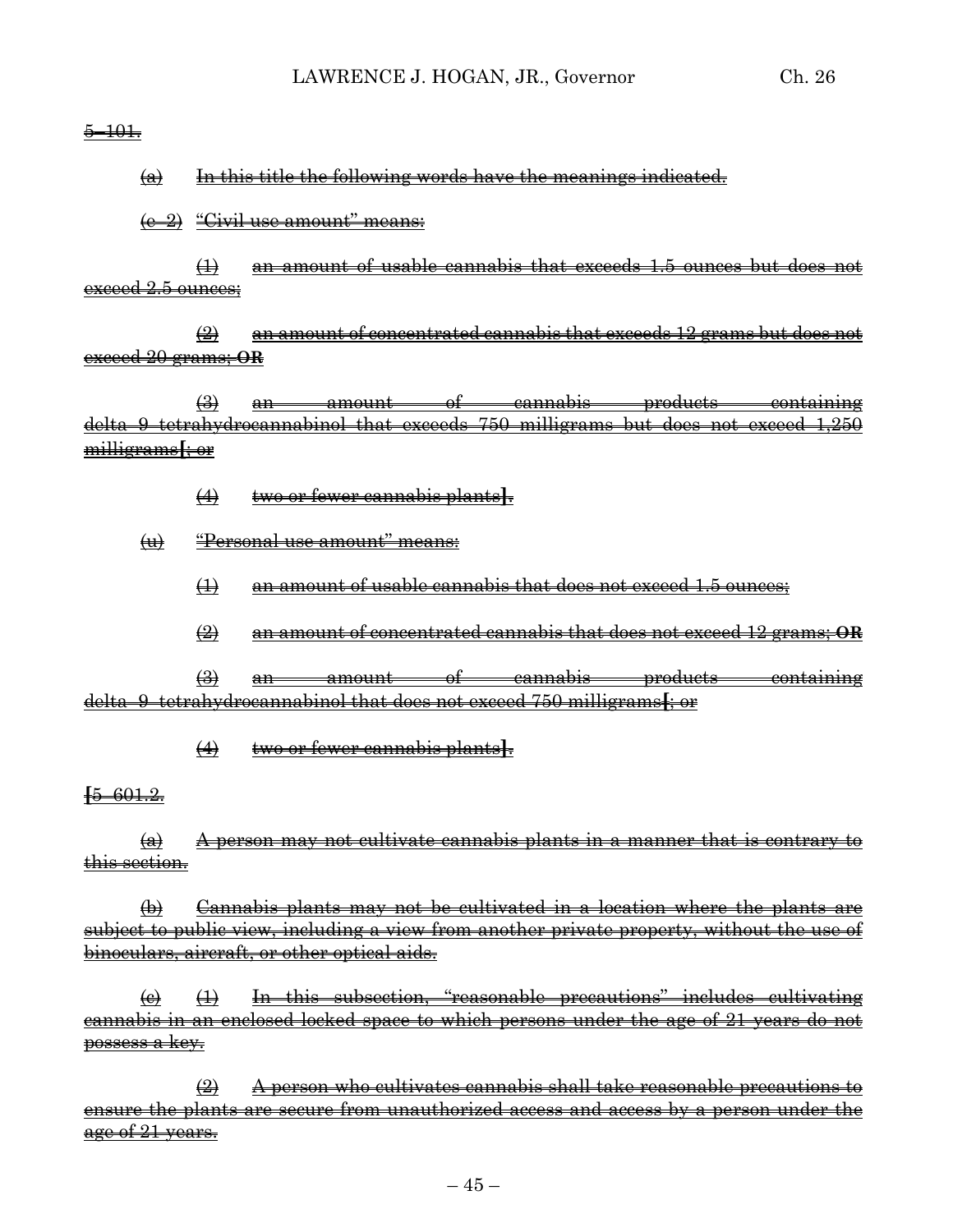(d) Cannabis cultivation may occur only on property lawfully in possession of the cultivator or with the consent of the person in lawful possession of the property.

 $\left(\theta\right)$  A person under the age of 21 years may not cultivate cannabis plants.

 $(4)$   $(1)$  A person may not cultivate more than two cannabis plants.

 $\left( 2 \right)$  If two or more persons at least 21 years old reside at the same residence, no more than two cannabis plants may be cultivated at that residence.

 $\left( \theta \right)$  A person who violates this section is guilty of a misdemeanor and on conviction is subject to imprisonment not exceeding 3 years or a fine not exceeding \$5,000 or both.**]**

# *Article – Criminal Law*

# *10–123.*

*(a) In this part the following words have the meanings indicated.*

*(b) "Alcoholic beverage" has the meaning stated in § 21–903 of the Transportation Article.*

*(c) "Bus" has the meaning stated in § 11–105 of the Transportation Article.*

*(D) "CANNABIS" HAS THE MEANING STATED IN § 5–101 OF THIS ARTICLE.*

 $[(d)]$  **(E)**  $"$  *Highway*" has the meaning stated in  $\{(11-127)$  of the Transportation *Article.*

*[(e)] (F) "Limousine" has the meaning stated in § 11–129.1 of the Transportation Article.*

*[(f)] (G) "Motor home" has the meaning stated in § 11–134.3 of the Transportation Article.*

*[(g)] (H) (1) "Motor vehicle" means a vehicle that:*

*(i) is self–propelled or propelled by electric power obtained from overhead electrical wires; and*

- *(ii) is not operated on rails.*
- *(2) "Motor vehicle" includes:*

*(i) a low speed vehicle, as defined in § 11–130.1 of the Transportation* 

*Article;*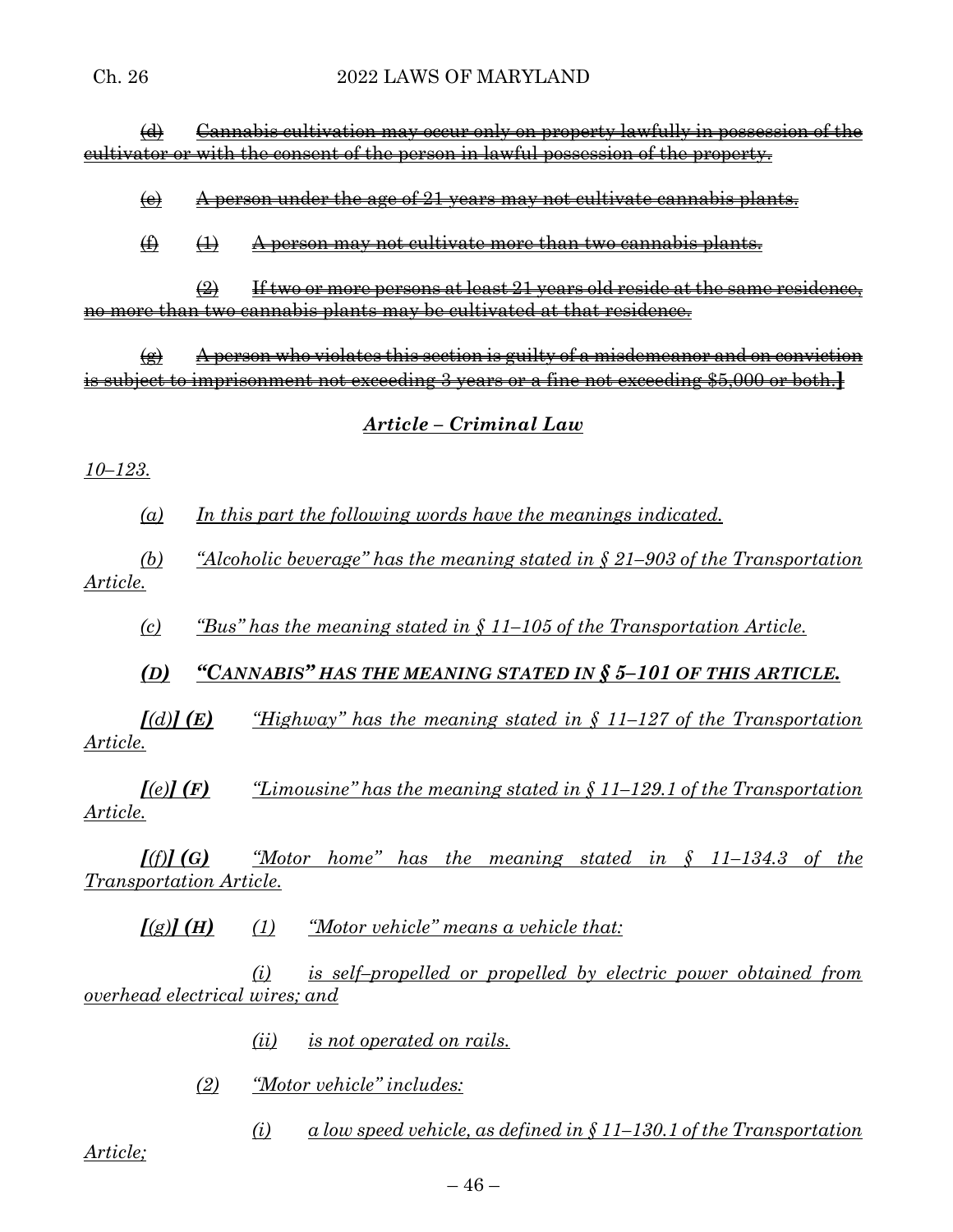|     | $\left( u\right)$ | a moped, as defined in $\delta$ 11–134.1 of the Transportation Article;                 |
|-----|-------------------|-----------------------------------------------------------------------------------------|
| and |                   |                                                                                         |
|     |                   |                                                                                         |
|     | (iii)             | <u>a motor scooter, as defined in <math>\zeta</math> 11–134.5 of the Transportation</u> |

*Article.*

*[(h)] (I) "Moving violation" has the meaning stated in § 11–136.1 of the Transportation Article.*

*[(i)] (J) "Open container" means a bottle, can, or other receptacle:*

*(1) that is open;*

- *(2) that has a broken seal; or*
- *(3) from which the contents are partially removed.*

 $f(i)$  **(K)**  $f(K)$  *"Passenger area"* has the meaning stated in  $\zeta$  21–903 of the *Transportation Article.*

 $\int f(k)$  *(L)*  $\int f(k)$  *"Taxicab"* has the meaning stated in § 11–165 of the Transportation *Article.*

*10–125.*

*(a) (1) Except as otherwise provided in subsection (c) of this section, an occupant of a motor vehicle may not possess an open container that contains any amount of an alcoholic beverage in a passenger area of a motor vehicle on a highway.*

*(2) A driver of a motor vehicle may not be subject to prosecution for a violation of this subsection based solely on possession of an open container that contains any amount of an alcoholic beverage by another occupant of the motor vehicle.*

*(b) (1) This subsection does not apply to the driver of a motor vehicle.*

*(2) Except as otherwise provided in subsection (c) of this section, an occupant of a motor vehicle may not consume an alcoholic beverage in a passenger area of a motor vehicle on a highway.*

*(3) AN OCCUPANT OF A MOTOR VEHICLE MAY NOT SMOKE CANNABIS IN A PASSENGER AREA OF A MOTOR VEHICLE ON A HIGHWAY.*

*(c) Subsections (a)(1) and (b)(2) of this section do not apply to an occupant, who is not the driver, in:*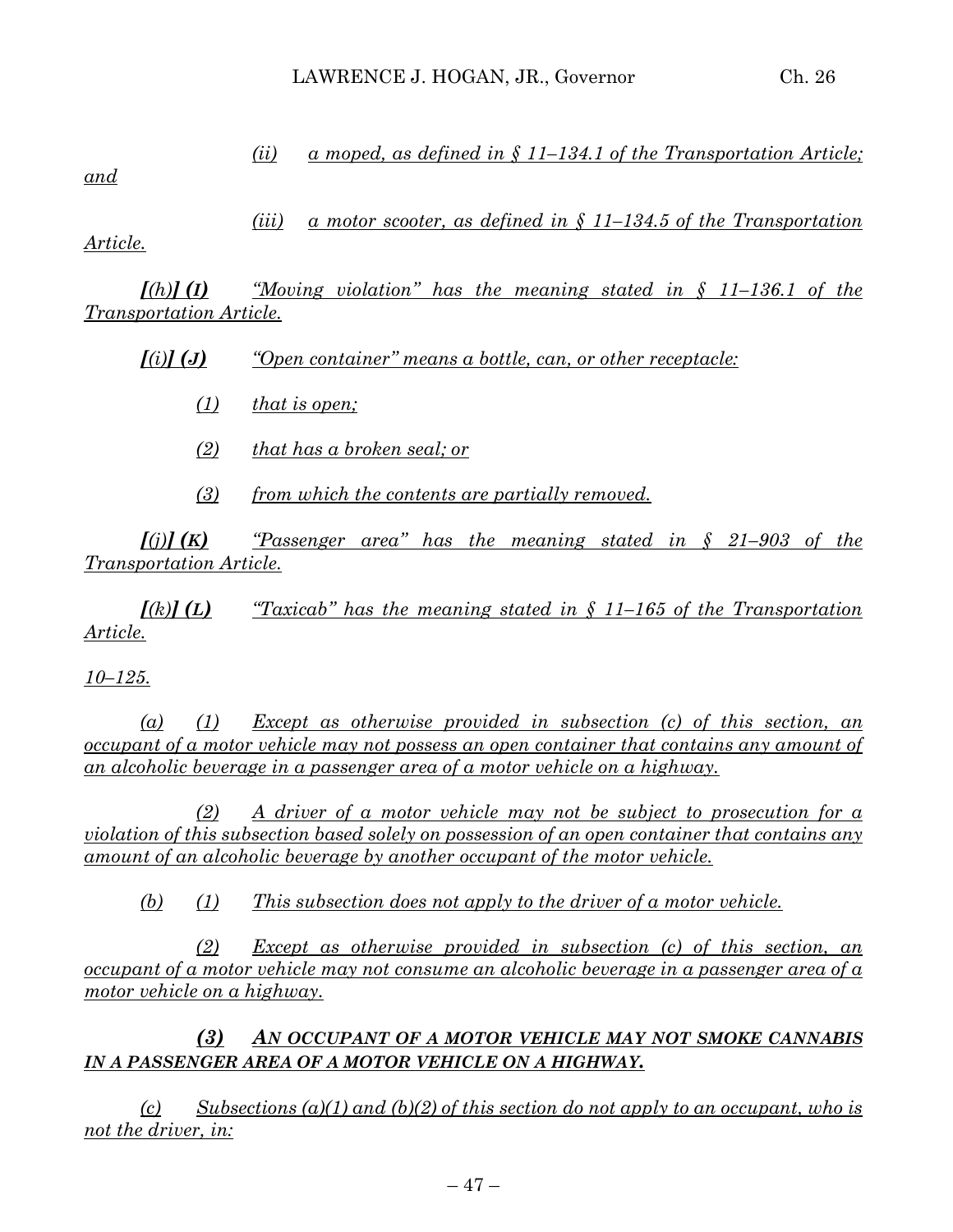*(1) a motor vehicle designed, maintained, and used primarily for the transportation of a person for compensation, including:*

- *(i) a bus;*
- *(ii) a taxicab; or*
- *(iii) a limousine; or*

*(2) the living quarters of a motor home, motor coach, or recreational vehicle.*

*(d) Notwithstanding § 6–320, § 6–321, or § 6–322 of the Alcoholic Beverages Article, or any other provision of law, the prohibitions contained in this section apply throughout the State.*

*(e) A violation of this section is not:*

*(1) a moving violation for the purposes of § 16–402 of the Transportation Article; or*

*(2) a traffic violation for the purposes of the Maryland Vehicle Law.*

# *Article – Health – General*

# *SUBTITLE 46. COMMUNITY REINVESTMENT AND REPAIR FUND.*

# *13–4601.*

*(A) (1) THERE IS A COMMUNITY REINVESTMENT AND REPAIR FUND.*

*(2) THE PURPOSE OF THE FUND IS TO PROVIDE FUNDS TO COMMUNITY–BASED ORGANIZATIONS THAT SERVE COMMUNITIES DETERMINED BY THE OFFICE OF THE ATTORNEY GENERAL TO HAVE BEEN THE MOST IMPACTED BY DISPROPORTIONATE ENFORCEMENT OF THE CANNABIS PROHIBITION BEFORE JULY 1, 2022.*

*(3) THE COMPTROLLER SHALL ADMINISTER THE FUND.*

*(4) (I) THE FUND IS A SPECIAL, NONLAPSING FUND THAT IS NOT SUBJECT TO § 7–302 OF THE STATE FINANCE AND PROCUREMENT ARTICLE.*

*(II) THE STATE TREASURER SHALL HOLD THE FUND SEPARATELY, AND THE COMPTROLLER SHALL ACCOUNT FOR THE FUND.*

*(5) THE FUND CONSISTS OF:*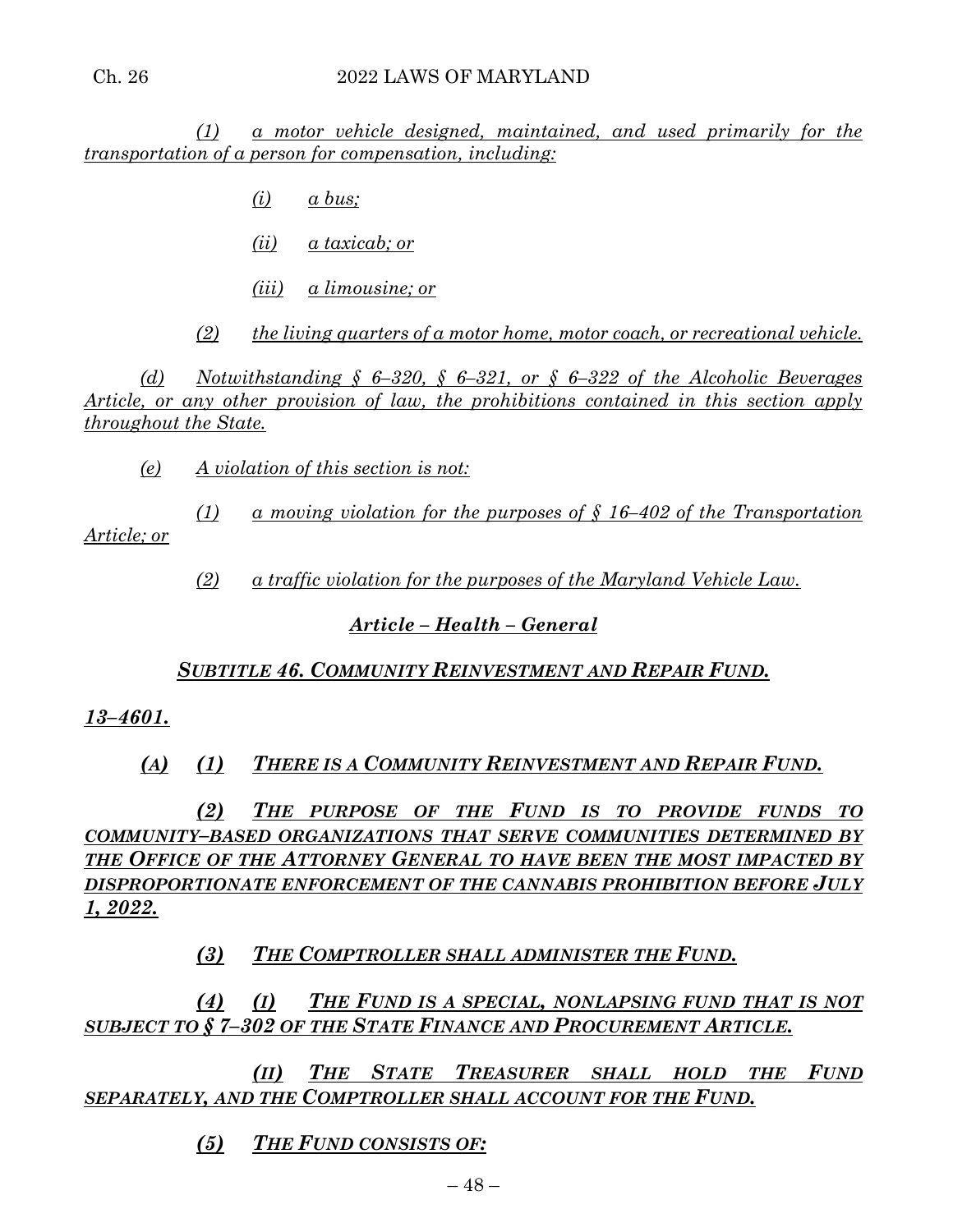*(I) REVENUE DISTRIBUTED TO THE FUND THAT IS AT LEAST 30% OF THE REVENUES FROM ADULT–USE CANNABIS;*

*(II) LICENSING FEES PAID BY DUAL–LICENSED CANNABIS ESTABLISHMENTS; AND*

*(III) ANY OTHER MONEY FROM ANY OTHER SOURCE ACCEPTED FOR THE BENEFIT OF THE FUND, IN ACCORDANCE WITH ANY CONDITIONS ADOPTED BY THE COMPTROLLER FOR THE ACCEPTANCE OF DONATIONS OR GIFTS TO THE FUND.*

*(6) (I) THE FUND MAY BE USED ONLY FOR:*

*1. FUNDING COMMUNITY–BASED INITIATIVES INTENDED TO BENEFIT LOW–INCOME COMMUNITIES;*

*2. FUNDING COMMUNITY–BASED INITIATIVES THAT SERVE COMMUNITIES DISPROPORTIONATELY HARMED BY THE CANNABIS PROHIBITION AND ENFORCEMENT; AND*

*3. ANY RELATED ADMINISTRATIVE EXPENSES.*

*(II) MONEY MAY NOT BE EXPENDED FROM THE FUND FOR LAW ENFORCEMENT AGENCIES OR ACTIVITIES.*

*(III) MONEY EXPENDED FROM THE FUND IS SUPPLEMENTAL TO AND MAY NOT SUPPLANT FUNDING THAT OTHERWISE WOULD BE APPROPRIATED FOR PREEXISTING LOCAL GOVERNMENT PROGRAMS.*

*(7) THE STATE TREASURER SHALL INVEST THE MONEY OF THE FUND IN THE SAME MANNER AS OTHER STATE MONEY MAY BE INVESTED.*

*(8) NO PART OF THE FUND MAY REVERT OR BE CREDITED TO:*

- *(I) THE GENERAL FUND OF THE STATE; OR*
- *(II) ANY OTHER SPECIAL FUND OF THE STATE.*
- *(9) THE COMPTROLLER SHALL PAY OUT MONEY FROM THE FUND.*

*(10) THE FUND IS SUBJECT TO AUDIT BY THE OFFICE OF LEGISLATIVE AUDITS AS PROVIDED FOR IN § 2–1220 OF THE STATE GOVERNMENT ARTICLE.*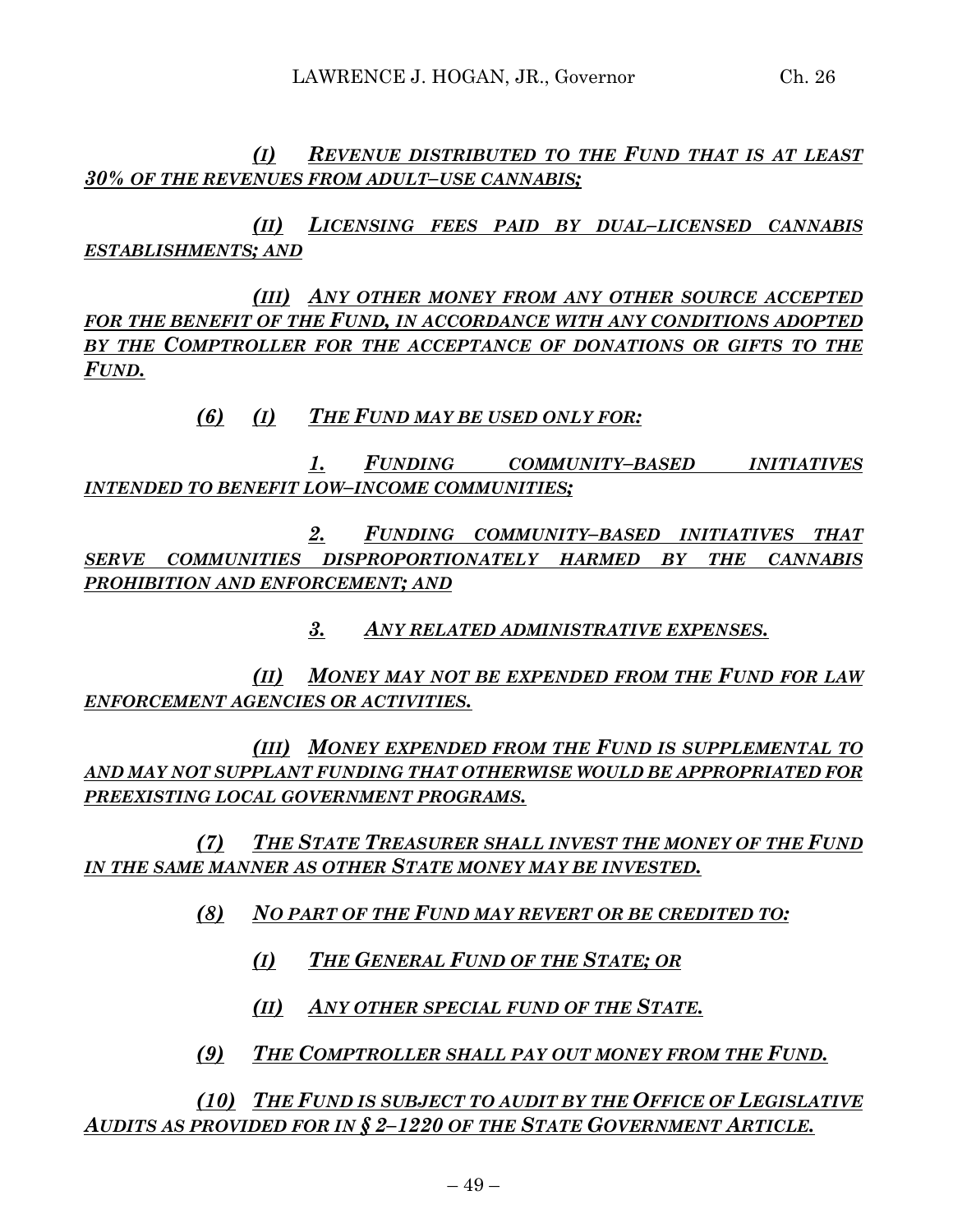*(B) (1) THE COMPTROLLER SHALL DISTRIBUTE FUNDS FROM THE FUND TO EACH COUNTY IN AN AMOUNT THAT, FOR THE PERIOD FROM JULY 1, 2002, TO JUNE 30, 2022, BOTH INCLUSIVE, IS PROPORTIONATE TO THE TOTAL NUMBER OF MARIJUANA ARRESTS IN THE COUNTY COMPARED TO THE TOTAL NUMBER OF MARIJUANA ARRESTS IN THE STATE.*

*(2) (I) SUBJECT TO THE LIMITATIONS UNDER SUBSECTION (A)(6) OF THIS SECTION, EACH COUNTY SHALL ADOPT A LAW ESTABLISHING THE PURPOSE FOR WHICH MONEY RECEIVED FROM THE FUND MAY BE USED.*

*(II) ON OR BEFORE DECEMBER 1 EVERY 2 YEARS, BEGINNING IN 2024, EACH LOCAL JURISDICTION SHALL SUBMIT A REPORT TO THE GOVERNOR AND, IN ACCORDANCE WITH § 2–1257 OF THE STATE GOVERNMENT ARTICLE, THE SENATE BUDGET AND TAXATION COMMITTEE, THE SENATE FINANCE COMMITTEE, THE HOUSE JUDICIARY COMMITTEE, AND THE HOUSE HEALTH AND GOVERNMENT OPERATIONS COMMITTEE ON HOW FUNDS RECEIVED FROM THE FUND WERE SPENT DURING THE IMMEDIATELY PRECEDING 2 FISCAL YEARS.*

# *Article – Transportation*

*21–903.*

*(a) (1) In this section the following words have the meanings indicated.*

*(2) "Alcoholic beverage" means a spirituous, vinous, malt, or fermented liquor, liquid, or compound that contains at least 0.5% alcohol by volume and is fit for beverage purposes.*

*(3) "CANNABIS" HAS THE MEANING STATED IN § 5–101 OF THE CRIMINAL LAW ARTICLE.*

*[(3)] (4) (i) "Passenger area" means an area that:*

*1. Is designed to seat the driver and any passenger of a motor vehicle while the motor vehicle is in operation; or*

*2. Is readily accessible to the driver or a passenger of a motor vehicle while in their seating positions.*

- *(ii) "Passenger area" does not include:*
	- *1. A locked glove compartment;*
	- *2. The trunk of a motor vehicle; or*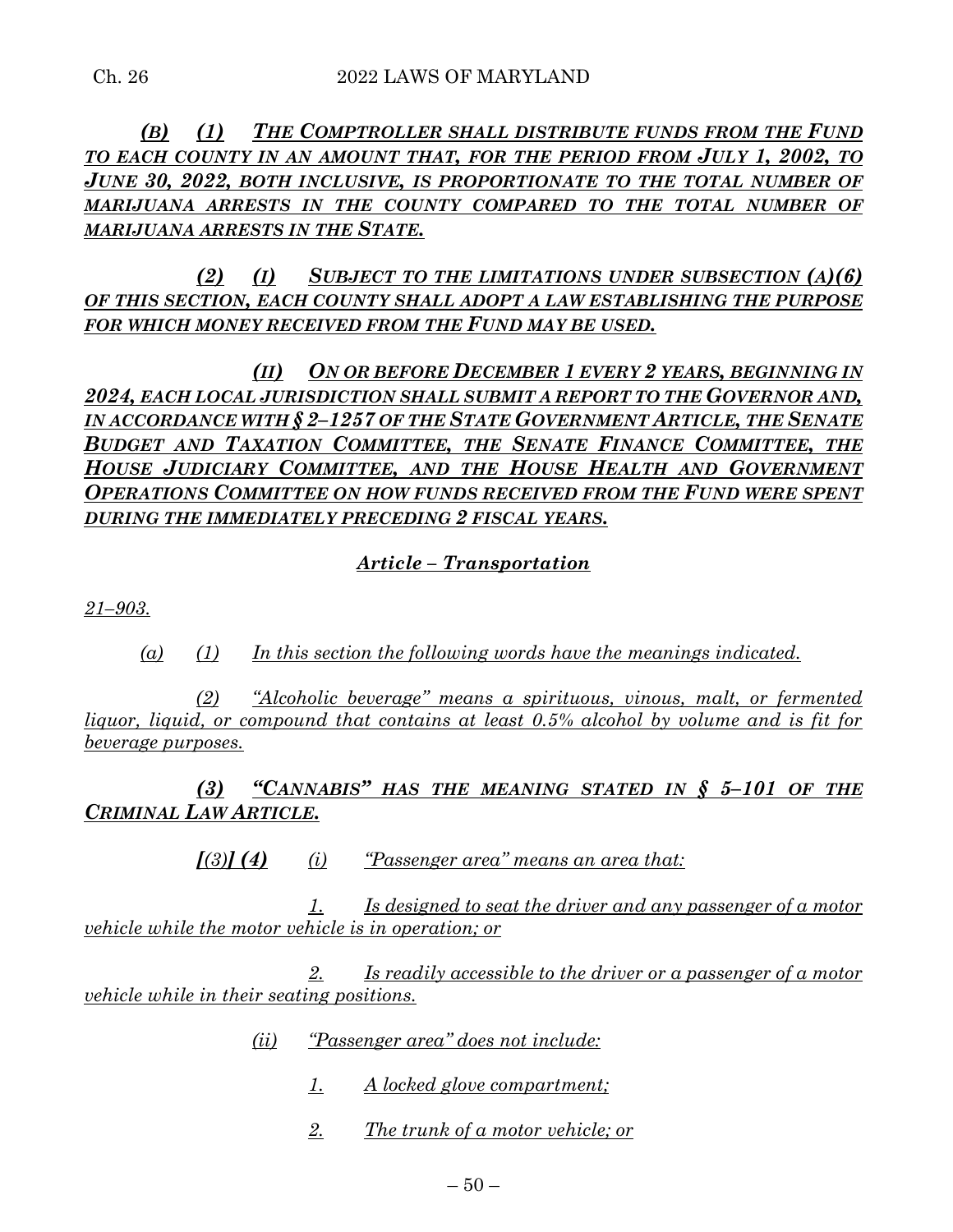*3. If a motor vehicle is not equipped with a trunk, the area behind the rearmost upright seat or an area that is not normally occupied by the driver or a passenger of the motor vehicle.*

*(b) This section applies to a motor vehicle that is driven, stopped, standing, or otherwise located on a highway.*

*(c) A driver of a motor vehicle may not consume an alcoholic beverage, OR SMOKE OR CONSUME CANNABIS, in a passenger area of a motor vehicle on a highway.*

*(d) Notwithstanding § 6–320, § 6–321, or § 6–322 of the Alcoholic Beverages Article, or any other provision of law, the prohibition contained in this section applies throughout the State.* 

SECTION  $\leftarrow$  7. AND BE IT FURTHER ENACTED, That the terms of the initial appointed members of the Cannabis Public Health Advisory Council shall expire as follows:

- (1) three members in 2025;
- (2) three members in 2026; and
- (3) four members in 2027.

*SECTION 8. AND BE IT FURTHER ENACTED, That, if the voters ratify Chapter (H.B. 1) of the Acts of the General Assembly of 2022, legalizing cannabis in the State, it is the intent of the General Assembly that:*

*(1) the Office of the Executive Director of the Alcohol and Tobacco Commission shall be the successor of the Natalie M. LaPrade Medical Cannabis Commission in matters concerning the regulation of medical cannabis;* 

*(2) the transfer of personnel from the Natalie M. LaPrade Medical Cannabis Commission to the Office of the Executive Director of the Alcohol and Tobacco Commission shall be studied jointly by the Commissions; and*

*(3) on or before January 1, 2023, the Commissions shall make a recommendation to the General Assembly, in accordance with § 2–1257 of the State Government Article, on how to transfer personnel in a manner that:*

*(i) will minimize the costs of the transfer and result in a more cost–efficient operation for the regulation of cannabis for the protection of the public health, safety, and welfare of the State;* 

*(ii) does not result in any diminution of pay, working conditions, benefits, rights, or status; and*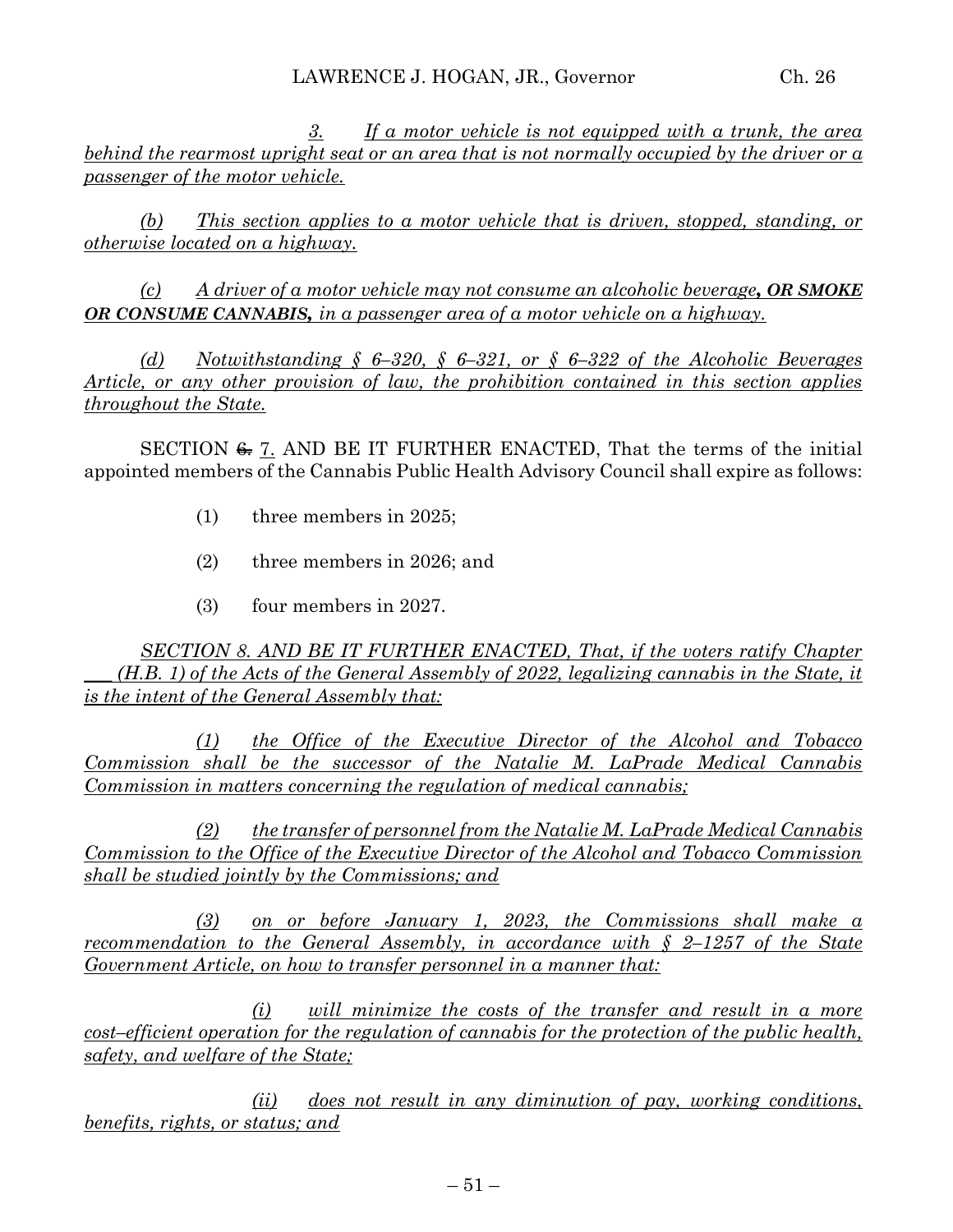*(iii) allows personnel to retain any merit system and retirement status they may have on the date of transfer.*

# SECTION  $\frac{2.66}{1.66}$   $\frac{9.66}{1.66}$  AND BE IT FURTHER ENACTED, That:

(a) The certification agency designated by the Board of Public Works under § 14–303(b) of the State Finance and Procurement Article, in consultation with the Governor's Office of Small, Minority, and Women Business Affairs, the General Assembly, and the Office of the Attorney General, shall review the Business Disparities in the Maryland Market Area study completed on February 8, 2017, the Analysis of the Maryland Medical Cannabis Industry report completed on December 8, 2017, and the analysis of the industry report completed on January 17, 2018, to evaluate whether the data and analyses in the study and reports are sufficient to determine whether the enactment of remedial measures to assist minorities and women in the adult–use cannabis industry and market would comply with the requirements of City of Richmond v. J. A. Croson Co., 488 U.S. 469, and any subsequent federal or constitutional requirements.

(b) (1) If a determination is made that the data and analyses in the study and reports reviewed under subsection (a) of this section are sufficient to determine whether the enactment of remedial measures to assist minorities and women in the adult–use cannabis industry and market would comply with the requirements of the Croson decision and any subsequent federal or constitutional requirements, the certification agency shall submit the findings of the review to the Legislative Policy Committee, in accordance with § 2–1257 of the State Government Article, on or before July 1, 2022, so that the General Assembly may review the findings before the 2023 legislative session.

(2) (i) If a determination is made that the data and analyses in the study and reports reviewed under subsection (a) of this section are insufficient to determine whether the enactment of remedial measures to assist minorities and women in the adult–use cannabis industry and market would comply with the requirements of the Croson decision and any subsequent federal or constitutional requirements, the certification agency and the Department of Legislative Services, in consultation with the Governor's Office of Small, Minority, and Women Business Affairs, the General Assembly, and the Office of the Attorney General, shall initiate a study of the cannabis industry to evaluate whether the enactment of remedial measures to assist minorities and women in the adult–use cannabis industry and market would comply with the requirements of the Croson decision and any subsequent federal or constitutional requirements.

(ii) The certification agency shall submit the findings of the study initiated in accordance with subparagraph (i) of this paragraph to the Legislative Policy Committee, in accordance with  $\S$  2–1257 of the State Government Article, on or before November 1, 2022, so that the General Assembly may review the findings before the 2023 legislative session.

(c) (1) The Natalie M. LaPrade Medical Cannabis Commission shall require licensed growers, processors, and dispensaries and preapproved applicants for licensure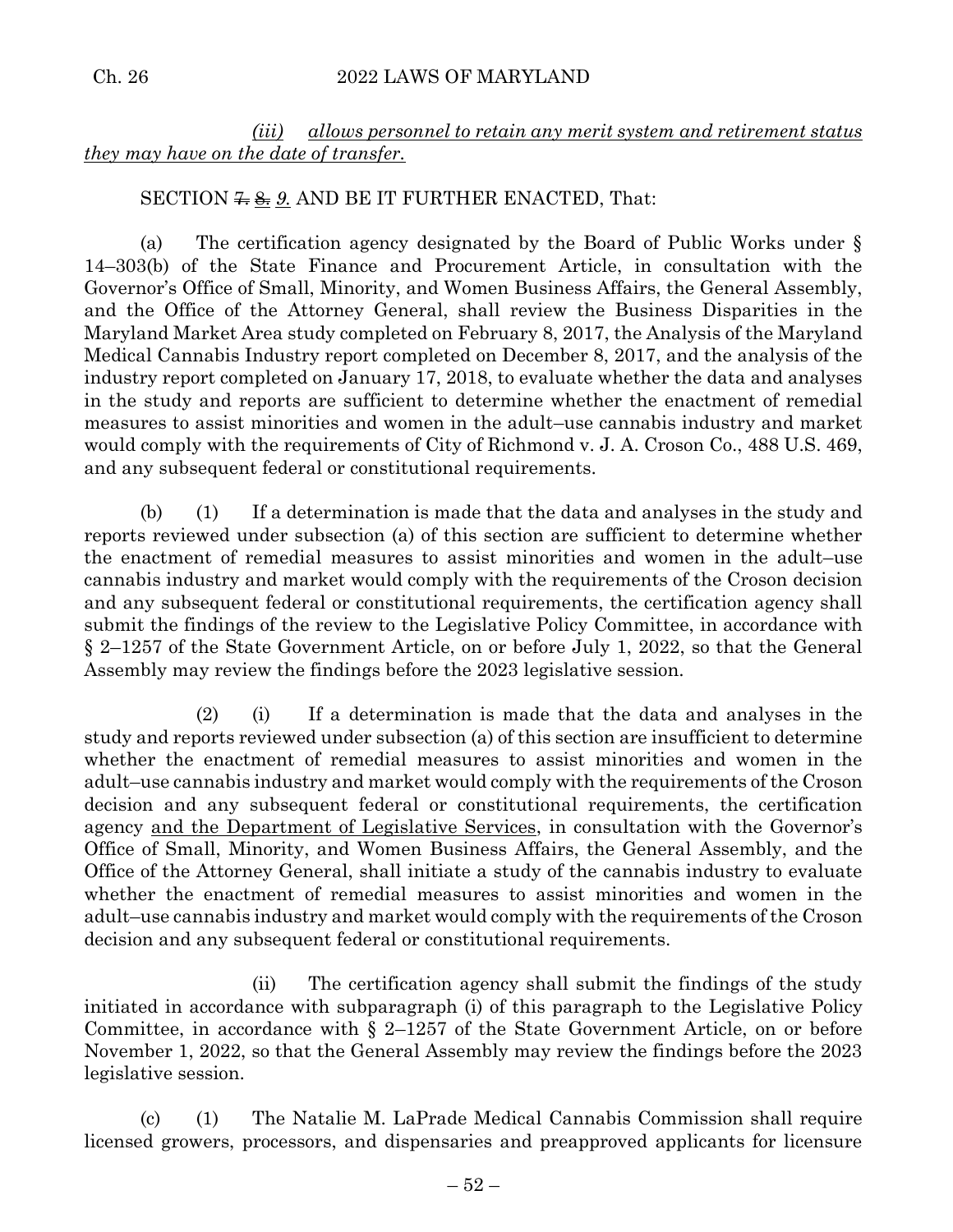under Title 13, Subtitle 33 of the Health – General Article to provide to the Commission any information determined to be necessary to continue to assess the need for remedial measures in the cannabis industry and market that may include the following data broken down by State fiscal year for the period beginning July 1, 2016, and ending June 30, 2022:

(i) a list of the licensee's or applicant's expenditures for each State fiscal year; and

(ii) for each expenditure, a description of the work performed, the dollar value of the expenditure, whether the work was performed by the licensee or a contractor or subcontractor, and, if performed by a contractor or subcontractor, the name of the entity that performed the work.

(2) Each licensed grower, processor, and dispensary and preapproved applicant for licensure under Title 13, Subtitle 33 of the Health – General Article shall provide the data requested under paragraph (1) of this subsection to the Commission on or before July 1, 2022.

(3) The Commission shall provide the data collected under paragraph (1) of this subsection to the certification agency on or before July 15, 2022.

(4) All data provided by each licensed grower, processor, and dispensary and preapproved applicant for licensure under Title 13, Subtitle 33 of the Health – General Article under this subsection:

(i) shall constitute confidential commercial information and confidential financial information and be treated as confidential by the Commission and the State; and

(ii) may be used only for purposes authorized under this section and be disclosed to the public only in an anonymized or aggregated format.

(d) The Governor's Office of Small, Minority, and Women Business Affairs, in consultation with the certification agency and the Office of the Attorney General, shall develop race– and gender–neutral approaches to address the needs of minority and women applicants and minority– and women–owned businesses seeking to participate in the adult–use cannabis industry and submit a report of its findings to the Legislative Policy Committee, in accordance with § 2–1257 of the State Government Article, on or before October 15, 2022, so that the General Assembly may review, consider, and adopt race– and gender–neutral alternatives in any legislation adopted concerning the adult–use cannabis industry.

SECTION  $\frac{a}{b}$  10. AND BE IT FURTHER ENACTED, That:

(a) The Natalie M. LaPrade Medical Cannabis Commission shall study and make recommendations on: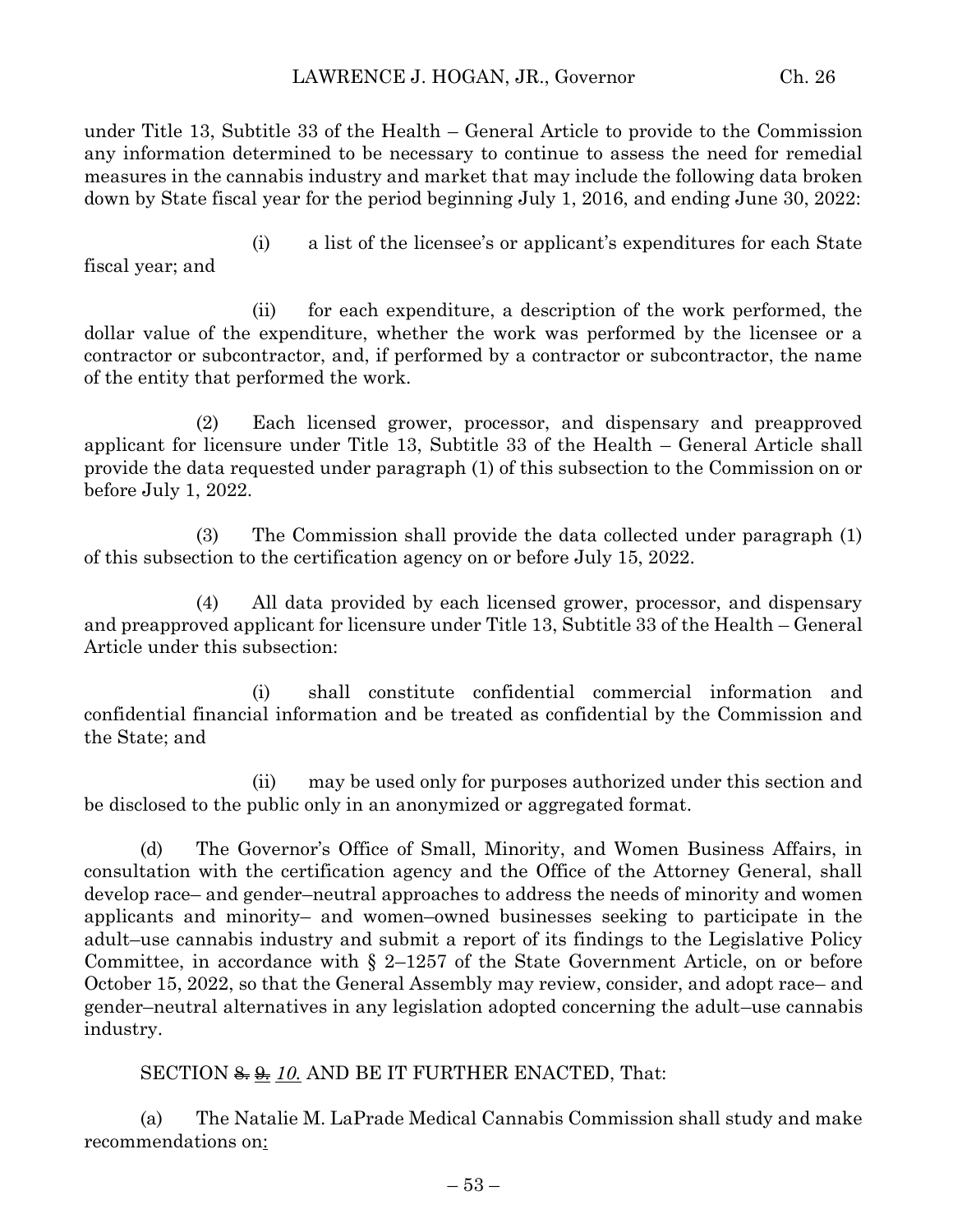(1) a home grow program to authorize qualifying patients to grow cannabis plants for personal use<del>, including best practices implemented in other states</del>;

(2) the establishment of on–site cannabis consumption facilities; and

(3) methods to reduce the use of cannabis by minors, including best practices regarding requirements related to advertising, potency, packaging, labeling, and other methods to reduce the appeal of cannabis to minors.

(b) The study required under subsection (a) of this section shall identify methods adopted by the Natalie M. LaPrade Medical Cannabis Commission through regulations as well as best practices implemented in other states.

 $\leftrightarrow$  (c) On or before November 1, 2022, the Natalie M. LaPrade Medical Cannabis Commission shall report its findings and recommendations for the program to the Governor and, in accordance with § 2–1257 of the State Government Article, the Senate Finance Committee, the Senate Judicial Proceedings Committee, the House Judiciary Committee, and the House Health and Government Operations Committee.

*SECTION 11. AND BE IT FURTHER ENACTED, That the State may not issue applications for new licenses to an adult–use cannabis cultivator, processor, retailer, or any other adult–use cannabis establishment until the report required under Section 9 of this Act is received and reviewed by the Legislative Policy Committee.*

*SECTION 12. AND BE IT FURTHER ENACTED, That, on or before December 1, 2022, the Attorney General shall, in accordance with § 2–1257 of the State Government Article, provide to the General Assembly a formal opinion regarding the impact of cannabis legalization on the authority of police officers to conduct searches of individuals and vehicles*  based on detection of the odor of burnt or unburnt cannabis, including in cases involving *suspicion of possession with intent to distribute cannabis, growing or manufacturing cannabis or cannabis products, or driving under the influence of cannabis.* 

SECTION  $\frac{4}{9}$ ,  $\frac{13}{13}$  AND BE IT FURTHER ENACTED, That the publishers of the Annotated Code of Maryland, in consultation with and subject to the approval of the Department of Legislative Services, shall correct, with no further action required by the General Assembly, cross–references and terminology rendered incorrect by this Act. References to the term "marijuana" shall be replaced with references to the term "cannabis". The publishers shall adequately describe any correction that is made in an editor's note following the section affected.

SECTION  $\frac{11}{11}$ ,  $\frac{14}{11}$ , AND BE IT FURTHER ENACTED, That Sections 2, 3, 4, 5, and 6 6, and 7 7, and 8 of this Act are contingent on the passage of Chapter  $\quad$  (H.B. 1) of the Acts of the General Assembly of 2022, a constitutional amendment, and its ratification by the voters of the State.